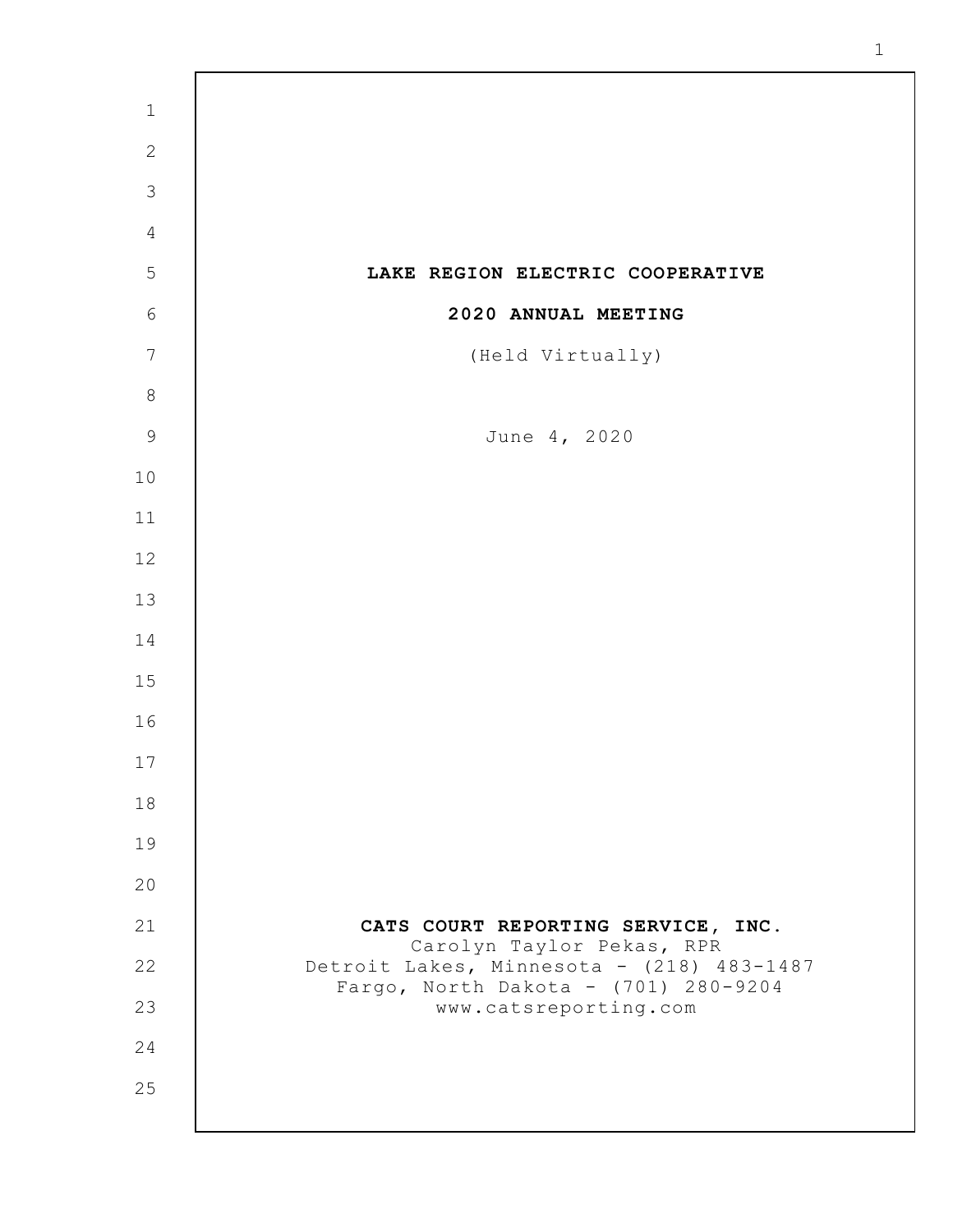1 2 3 4 5 6 7 8 9 10 11 12 13 14 15 16 17 18 19 20 21 22 23 24 25 (Beginning of recording.) CHAIRMAN KVARE: ...the annual meeting of the Lake Region Electric Cooperative. I'm Charles Kvare. On behalf of the board, management, and employees, I want to thank you for joining us. At this time, we will play The Pledge of Allegiance, recited by our employees. (The Pledge of Allegiance was recited on video as follows by Sheldon Marty, Karin Haugrud, Kyle Jensen, Brian Johnson, Gretchen Hovland, and others: I pledge allegiance to the flag of the United States of America and to the Republic for which it stands, one nation under God, indivisible, with liberty and justice for all.) (End of video.) CHAIRMAN KVARE: And now I would like to call on District 8 Director Sid Wisness to give the invocation. DIRECTOR WISNESS: Good evening. In Proverbs 16:3, it says, "Commit to the Lord whatever you do and your plans will succeed." Let's pray. Our Father, we come before you

2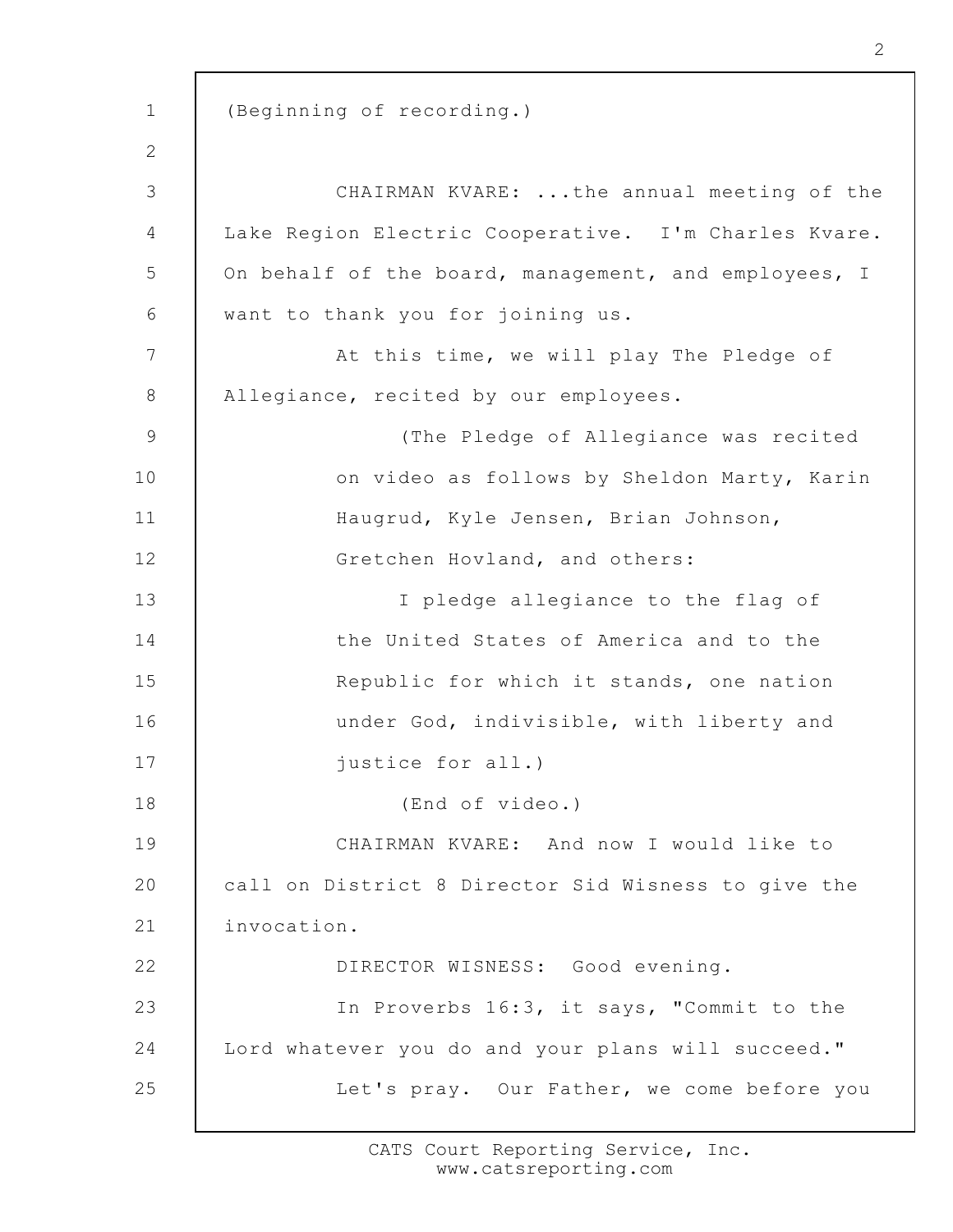1 2 3 4 5 6 7 8 9 10 11 12 13 14 15 16 17 18 19 20 21 22 23 24 25 this evening, thanking you for being our God; sending your son into this world to be the supreme sacrifice for our sin. Thank you for the technology that allows us to have this virtual annual meeting of Lake Region Electric for our members. Lord, you know all about our life's issues and situations, individually and corporately. May you give us strength and endurance as we navigate through these trying, difficult times. May we be challenged to give our very best always. May we be assured of your presence with us. We thank you for the freedom we do enjoy. For our military personnel that continue to defend our country, protect and keep them safe. We would pray for our leaders, the President, our Governor, and others that we have elected to national and local government. May you guide and direct them; give them wisdom, courage, and strength as they lead and manage our great country, and may we all strive to make this a better world. We thank you for the electric energy industry, especially for Lake Region Electric Co-op and each member we serve. May we serve in a business and an honorable way to meet each member's energy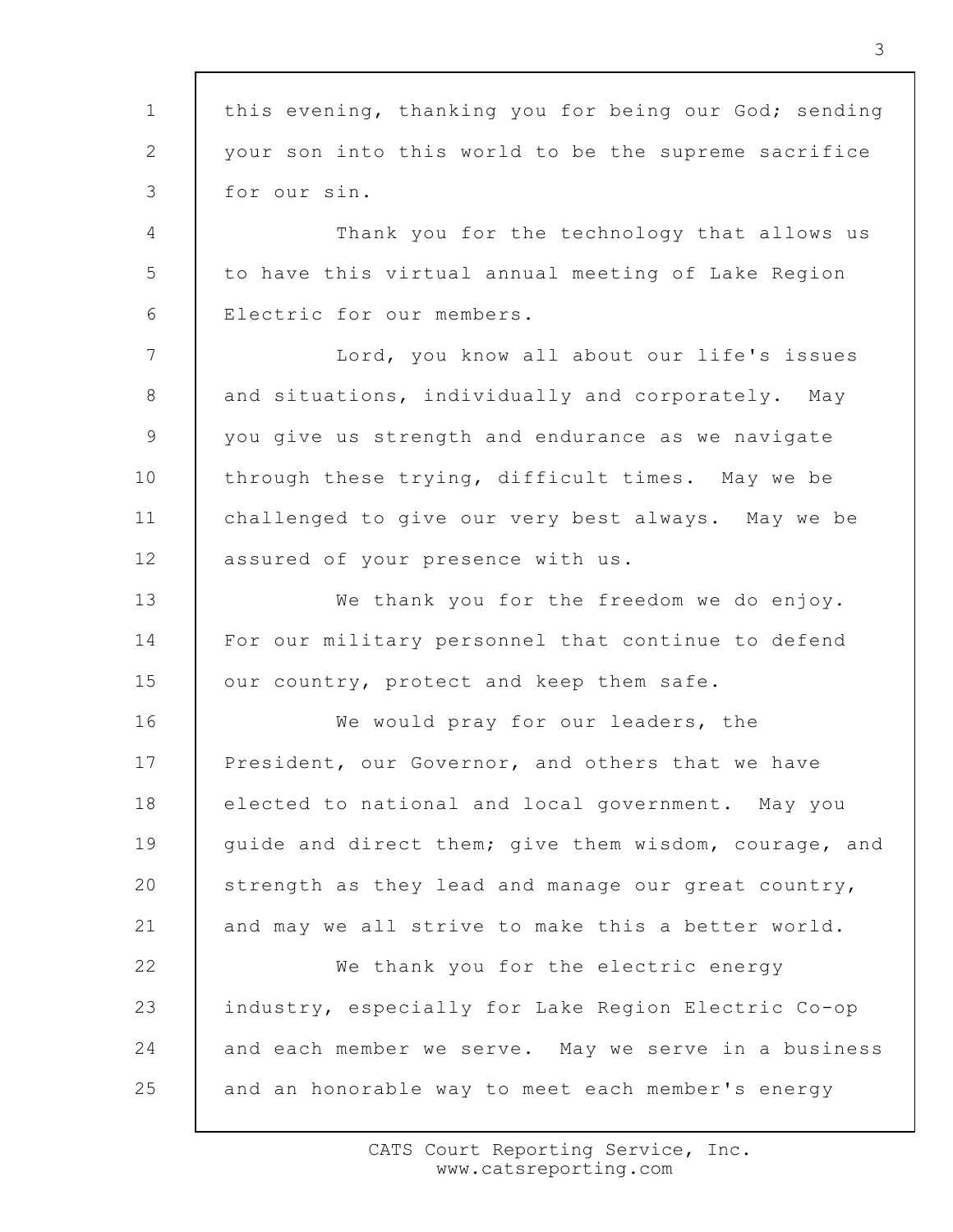electric needs.

1

2 3 4 5 6 7 Thank you for the employee group and the diligence they display keeping our lights on. We recognize the excellent leadership and the work that keeps Lake Region Electric Cooperative a successful utility. We thank each of them. May you keep them safe and healthy as well.

8 9 10 11 12 13 Now we commit this time and this meeting to you and ask that you help us in directing our thoughts to the presentations and the business of this annual meeting. We do recognize the electric light of this utility helps us in our daily lives. May you, God our Father, help us in life.

14 As the Bible says, you are the light of the world.

15 16 We ask these things in the name of our Savior, Jesus Christ. Amen.

17 18 19 CHAIRMAN KVARE: Thank you, Sid. As chairman of your board of directors, I call this business meeting to order.

20 21 22 23 I want to mention that before we adjourn tonight's meeting, we will draw for prizes. You must be online at the conclusion of this meeting to claim your prize.

24 25 Also, feel free to let us know where you are from by using the chatbox on your screen.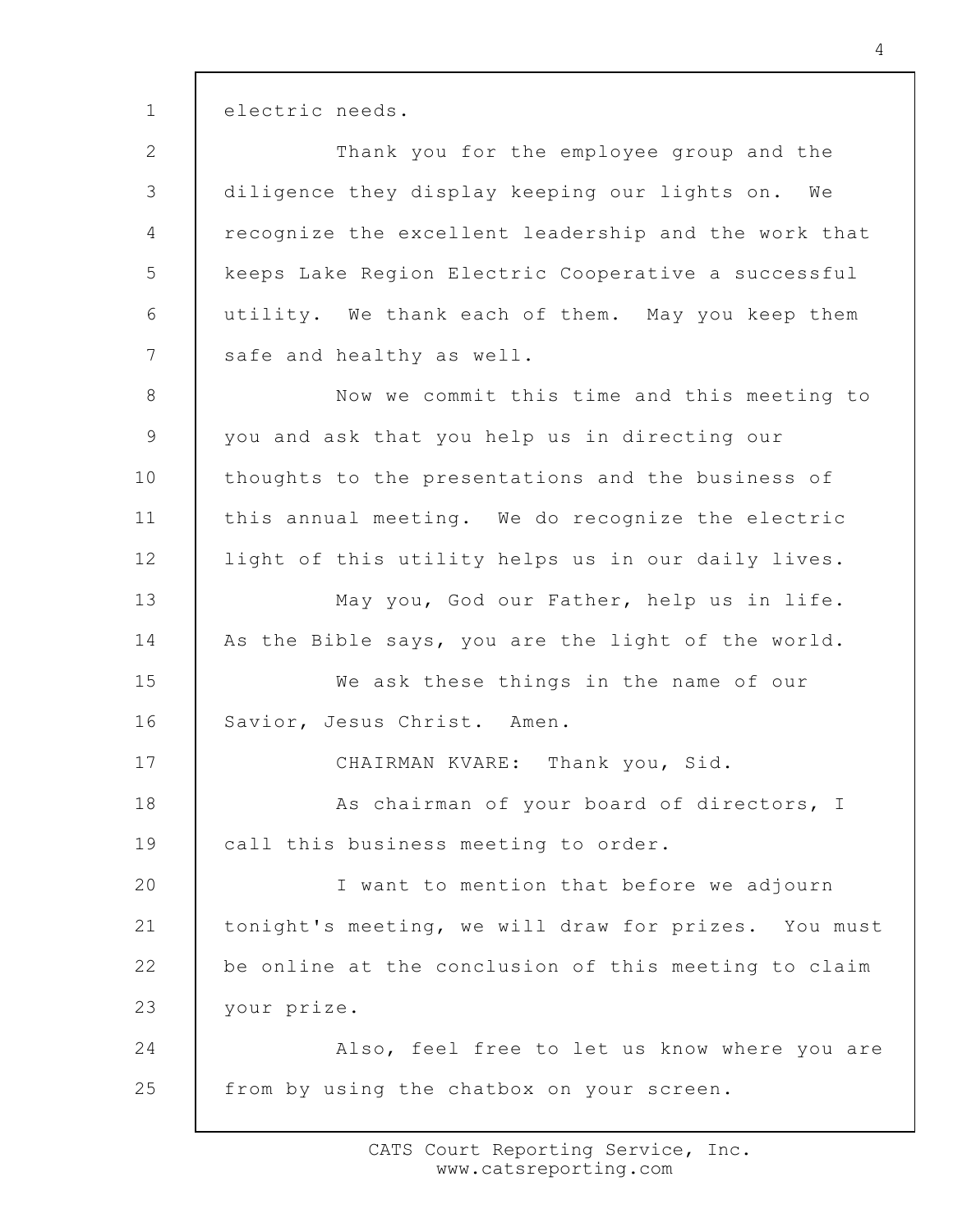1 2 3 4 5 6 7 8 9 10 11 12 13 14 15 16 17 18 19 20 21 22 23 24 25 Now I'd like to invite board secretary Joyce Valley to join me at the other podium. Joyce? DIRECTOR VALLEY: As secretary of the board of directors, I certify that the official notice of the meeting was mailed the week of May 4, 2020, in the cooperative's newsletter. The cooperative's bylaws state that members present in person represented by mail ballot or electronic ballot constitute a quorum. We have received 50-plus mail-in and electronic ballots; and, therefore, a quorum has been established. CHAIRMAN KVARE: For tonight -- for today's meeting, I appoint Cynthia Brosowske, executive assistant, as the recording secretary. The agenda has been made available on our website. Is there a motion to adopt the agenda as official order of this meeting? UNIDENTIFIED PERSON: So moved. CHAIRMAN KVARE: Is there a second? UNIDENTIFIED PERSON: Second. CHAIRMAN KVARE: All those in favor of the motion, signify by saying "aye." UNIDENTIFIED PERSON: Aye. CHAIRMAN KVARE: Those opposed, the same

> CATS Court Reporting Service, Inc. www.catsreporting.com

5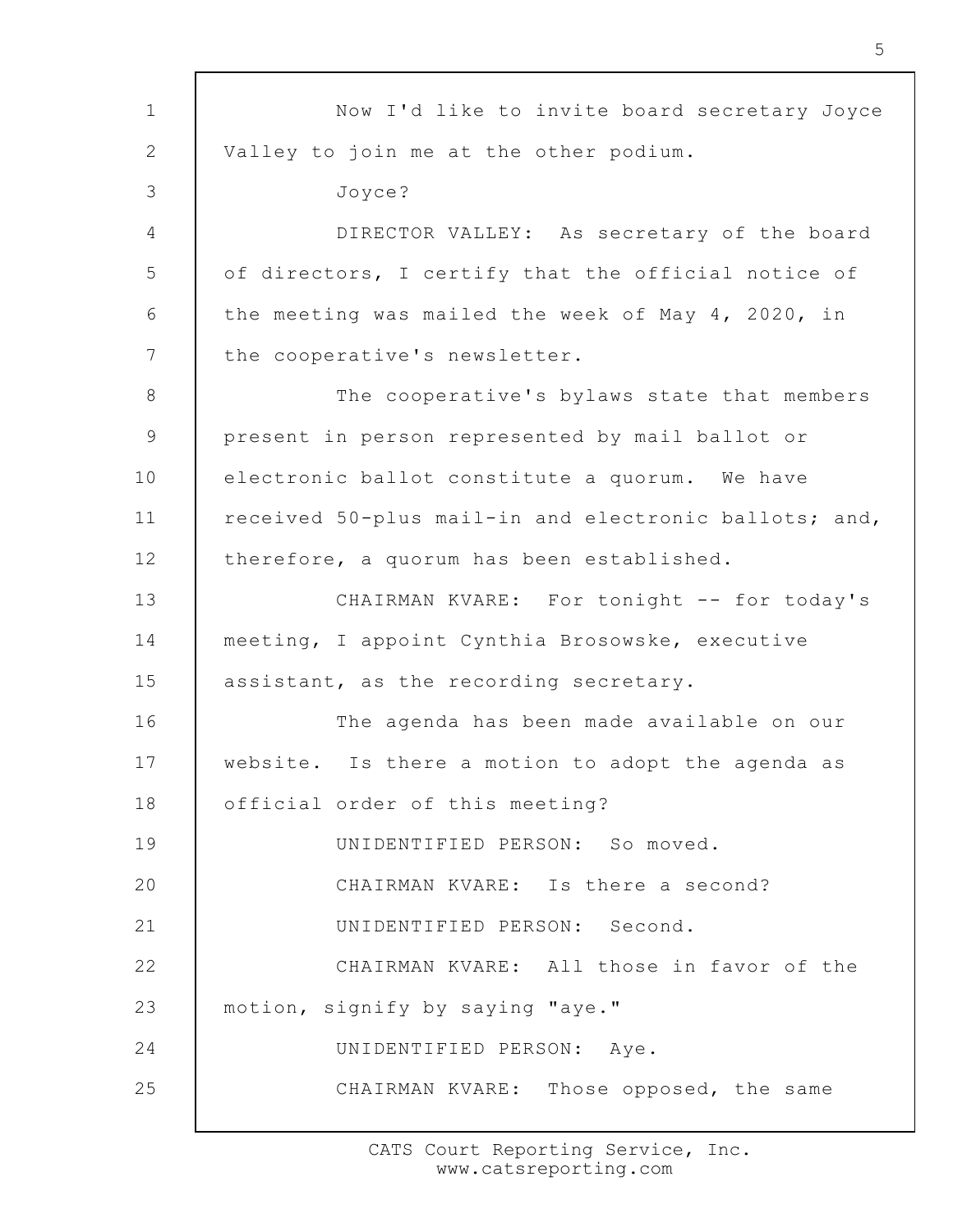1 2 3 4 5 6 7 8 9 10 11 12 13 14 15 16 17 18 19 20 21 22 23 24 25 sign. (No audible response.) CHAIRMAN KVARE: The motion carries. Joyce? DIRECTOR VALLEY: The annual meeting minutes have been made available on our website. I move the official 2019 annual meeting minutes be adopted as written. CHAIRMAN KVARE: Is there a second to this motion? UNIDENTIFIED PERSON: Second. CHAIRMAN KVARE: All those in favor of this motion, signify by saying "aye." UNIDENTIFIED PERSON: Aye. CHAIRMAN KVARE: And those opposed, the same sign. (No audible response.) CHAIRMAN KVARE: This motion carries. At this time I would like to introduce your board of directors. From District 1, Denny Tollefson, Pelican Rapids. Denny also serves as the Great River Energy director. District 2, Dennis Mathiason from Frazee. Dennis was unable to be here this evening. District 3, Mike Brasel.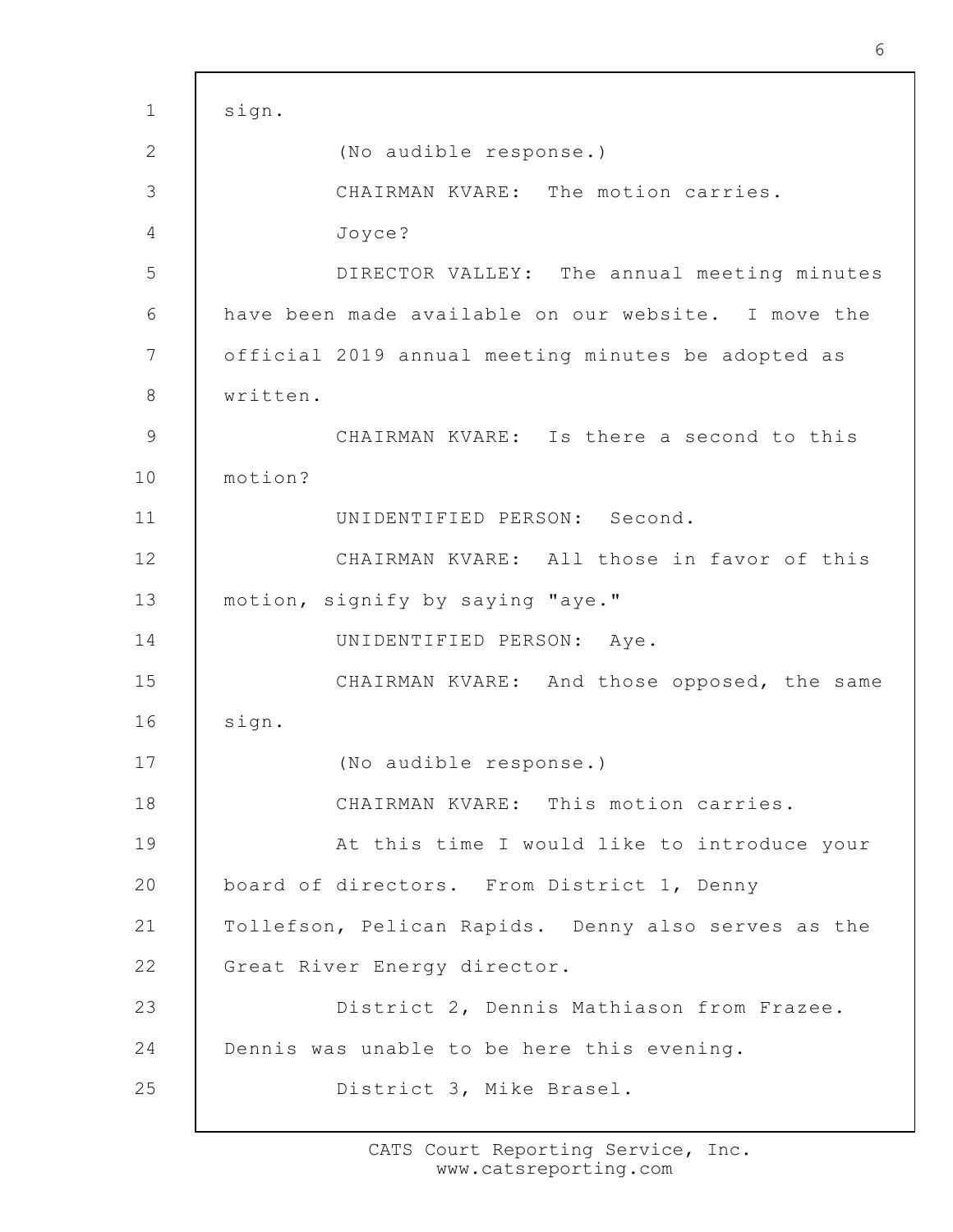1 2 3 4 5 6 7 8 9 10 11 12 13 14 15 16 17 18 19 20 21 22 23 24 25 District 4, Earl Rydell. Myself from District 5. Joyce from District 6. Tom Jennen, District 7. Tom is our vice chair. District 8, Sid Wisness from Battle Lake. Robert Shaw, District 9. Bob lives in Henning, and Bob is our treasurer. The next order of business on our agenda is the election process. I want to introduce our attorney, Chad Felstul, who will further explain this process. As a result of our electronic voting process here, the number of member votes has increased 56 percent. Chad? MR. FELSTUL: Thank you, Mr. Chairman. In June 2012 the membership approved the amended and restated articles of incorporation and bylaws that states, "In the event there is only one candidate duly nominated for election to a director position, the single candidate nominated shall be deemed elected by acclamation as an unopposed candidate, and no voting shall be required for such uncontested director district election." Therefore,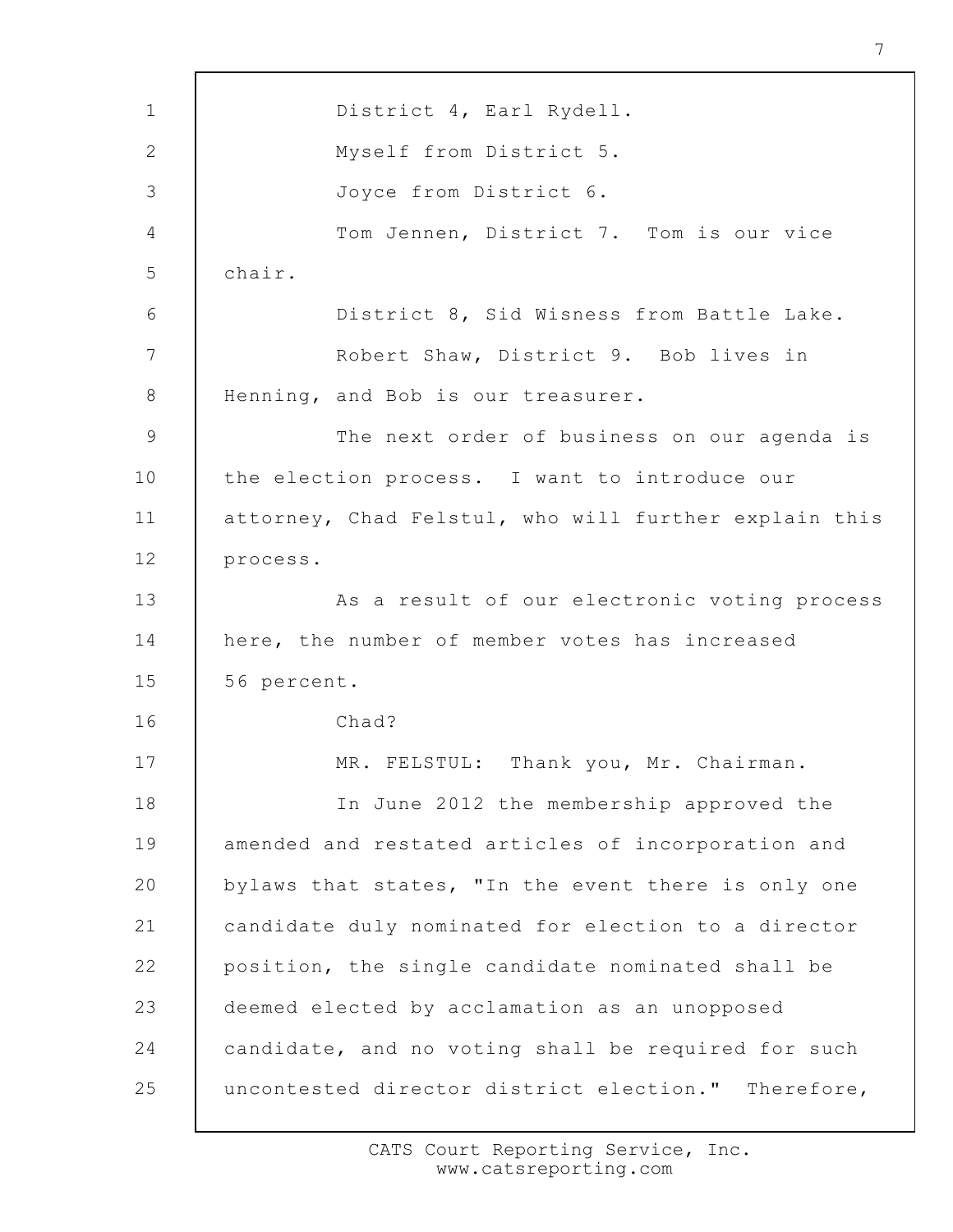1 2 3 4 5 6 7 8 9 10 11 12 13 14 15 16 17 18 19 20 21 22 23 24 25 I would like to present to you the candidate elected by acclamation as an unopposed candidate and no voting was required: Sid Wisness from District 8. Ladies and gentlemen, a contested election is being held in District 2 and District 5, and the candidates are: In District 2, Cecil "Bud" Hensel and Les Christianson. In District 5, the candidates are Patrick Meyers and Ron Bratlie. Because this year's annual meeting is being held virtually, all ballots were submitted by mail or by electronic transmission. Only those members in District 2 can vote for Mr. Hensel or Mr. Christianson. Only those members in District 5 can vote for Mr. Meyers or Mr. Bratlie. In years past, the ballots were submitted to the cooperative and counted by tellers who were members of the nine districts of the cooperative. This year, the ballots were all submitted to Survey & Ballot Systems, who counted all the mailed-in ballots and the electronic ballots and will certify the results. Thank you, Mr. Chairman. CHAIRMAN KVARE: Thank you, Chad. We certainly are in unusual and unprecedented times. It's unfortunate that we cannot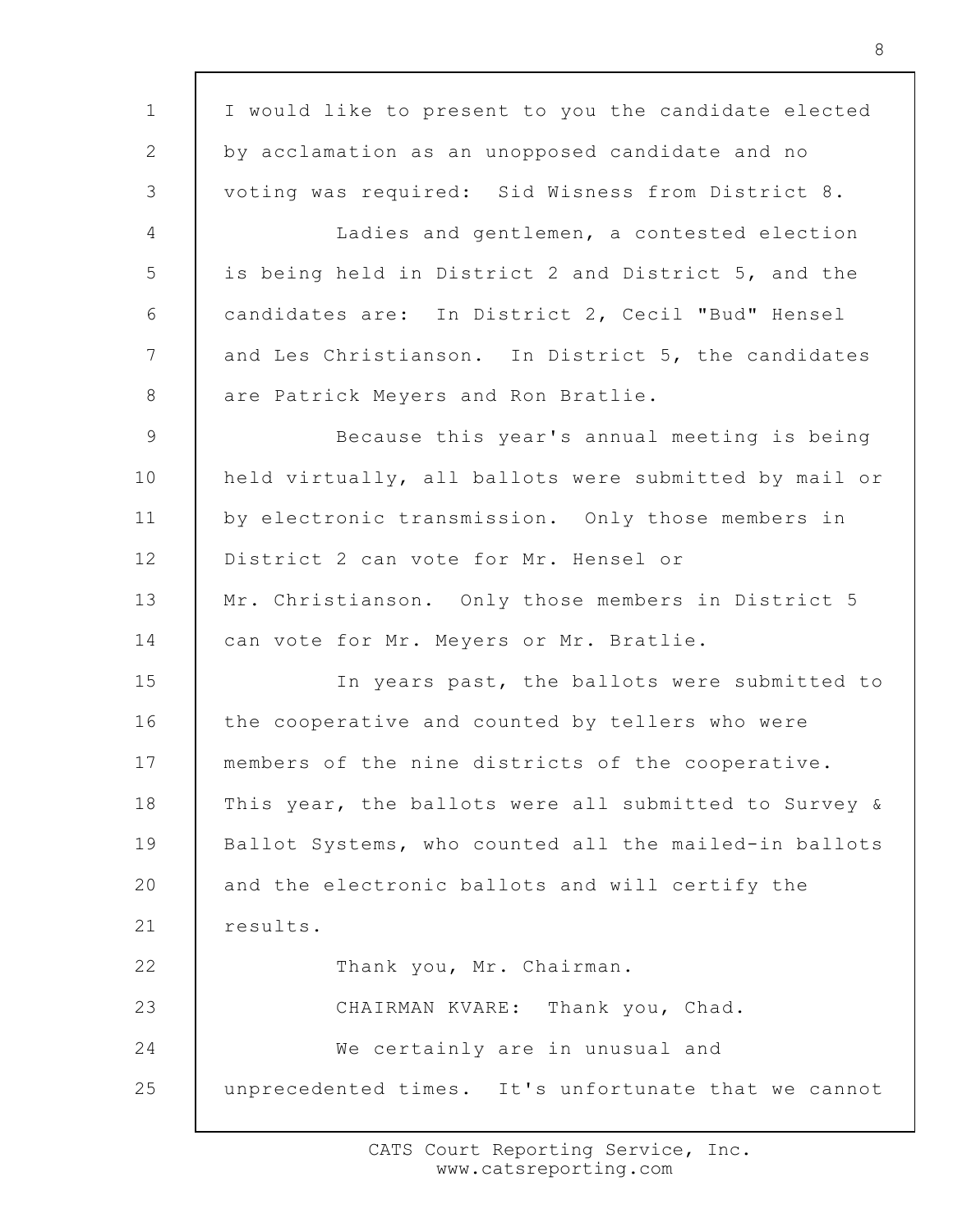1 2 3 4 5 6 7 8 9 10 11 12 13 14 15 16 17 gather for the annual meeting in our usual way, particularly because interacting with member owners of Lake Region Electric is critically important to your board of directors; however, current circumstances dictate we must take a different approach, and I personally want to thank you for tuning in to this YouTube virtual meeting. Operating during the COVID-19 pandemic points out a couple advantages of being a local cooperative. The cooperative business model means that we can be flexible. Your board of directors are elected by and from the cooperative membership. There aren't layers of bureaucracy to cut through when quick decisions are needed. Your cooperative can be nimble because of the close connections it has to our members and our communities. Along with the flexibility, Lake Region is

18 19 20 21 22 23 24 25 adaptable. As part of our ongoing safety precautions and training, we have planned for working in less-than-ideal conditions. Your cooperative employees take pride in being prepared for whatever may come their way; therefore, we have been able to adapt to the new restrictions while remaining focused on our members' needs in a productive, professional, and safe way.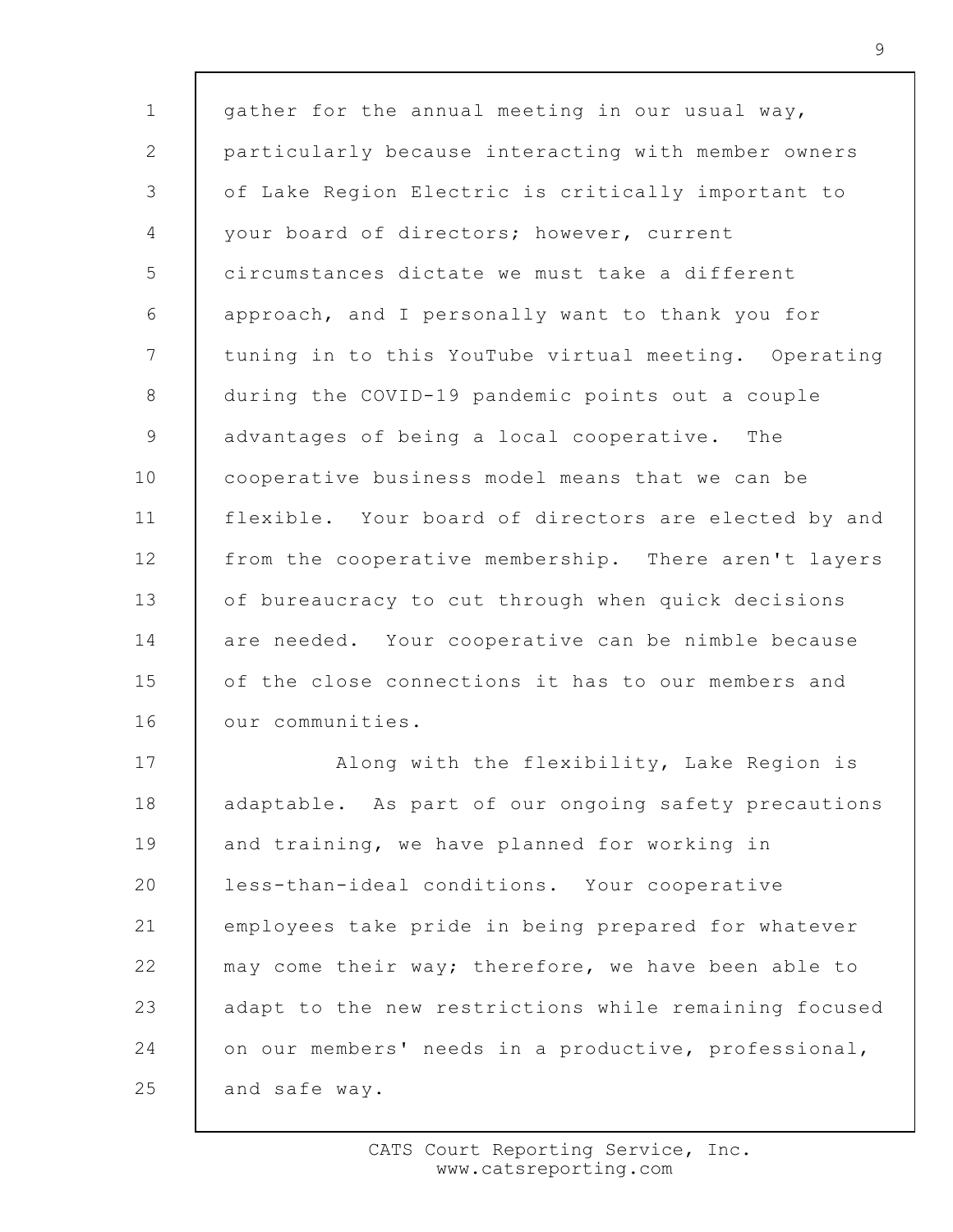1 2 3 4 5 6 7 8 9 10 11 12 13 14 15 16 17 18 19 20 21 22 23 24 25 This YouTube format for this annual meeting is a great example of being flexible and adapting to changing conditions through the use of technology. Our cooperative has a history of being innovative in the use of technology for various applications. While Lake Region Cooperative always has been tied to the land by power lines and substations, the membership of the cooperative is rather unique. We have members from all 50 states. No doubt, many have been drawn to this area because of our 1,000 lakes within our service territory that encompasses 3,200 square miles. We are a growing cooperative, building roughly 360 new electric services each year, most of which are near the lakes. We are also seeing summer cabins being converted into year-round homes. We now serve 27,000 members across 5,700 miles of power line. To ensure that Lake Region Cooperative provides these 27,000 member owners with the quality of service they expect and deserve, we do a considerable amount of planning. Each year, the directors and cooperative management team work to identify our strategic comparatives and formulate approaches to achieving those identified goals. The process creates a framework for keeping our goals in focus and staying on track. Everything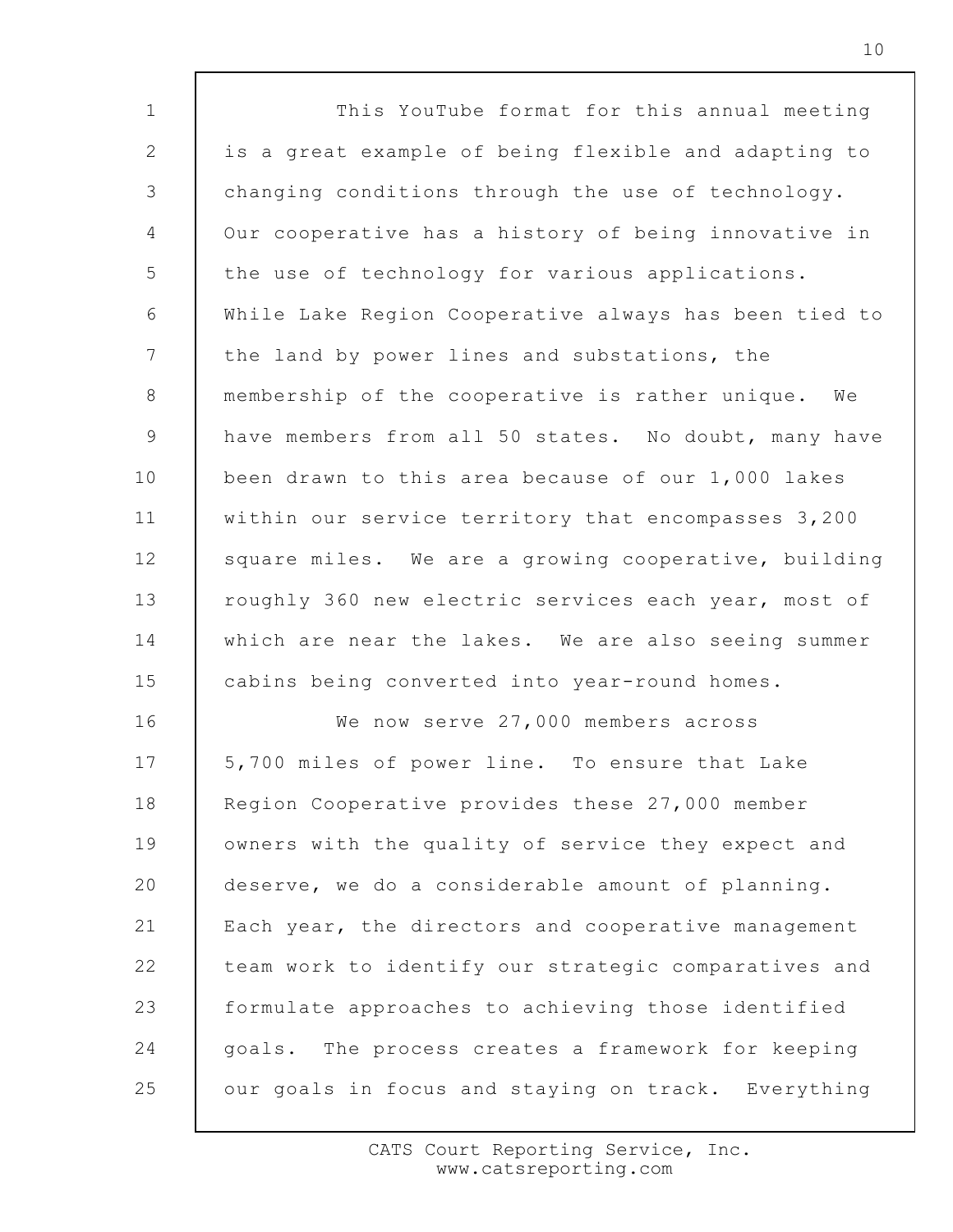1 2 3 4 5 6 7 8 9 10 11 12 the cooperative pursues must fit within this framework. We've found that this approach has worked well for us. For instance, we set a goal to increase the member equity to 40 percent. I am pleased to tell you that in 2019 we not only achieved this goal, but we are -- we are close to meeting the 45 percent member equity. During 2019, electric cooperatives made two key legislative gains. On the federal level, Congress passed the RURAL Act. This bipartisan legislation protects electric cooperatives from losing their tax-exempt status should government

13 14 15 grants for disaster relief be accepted for storm recovery. This was a victory for our nation's 900-plus electric cooperatives.

16 17 18 19 20 In Minnesota we were pleased with the legislature approving a 12-year property tax abatement for new natural gas distribution infrastructure built in rural areas. This will help us grow our natural gas business.

21 22 23 24 25 I hope that I have conveyed to you how important our member owners are to the success of our cooperative. We want you to feel comfortable and confident as a cooperative member. Connections run deep when you're part of a cooperative.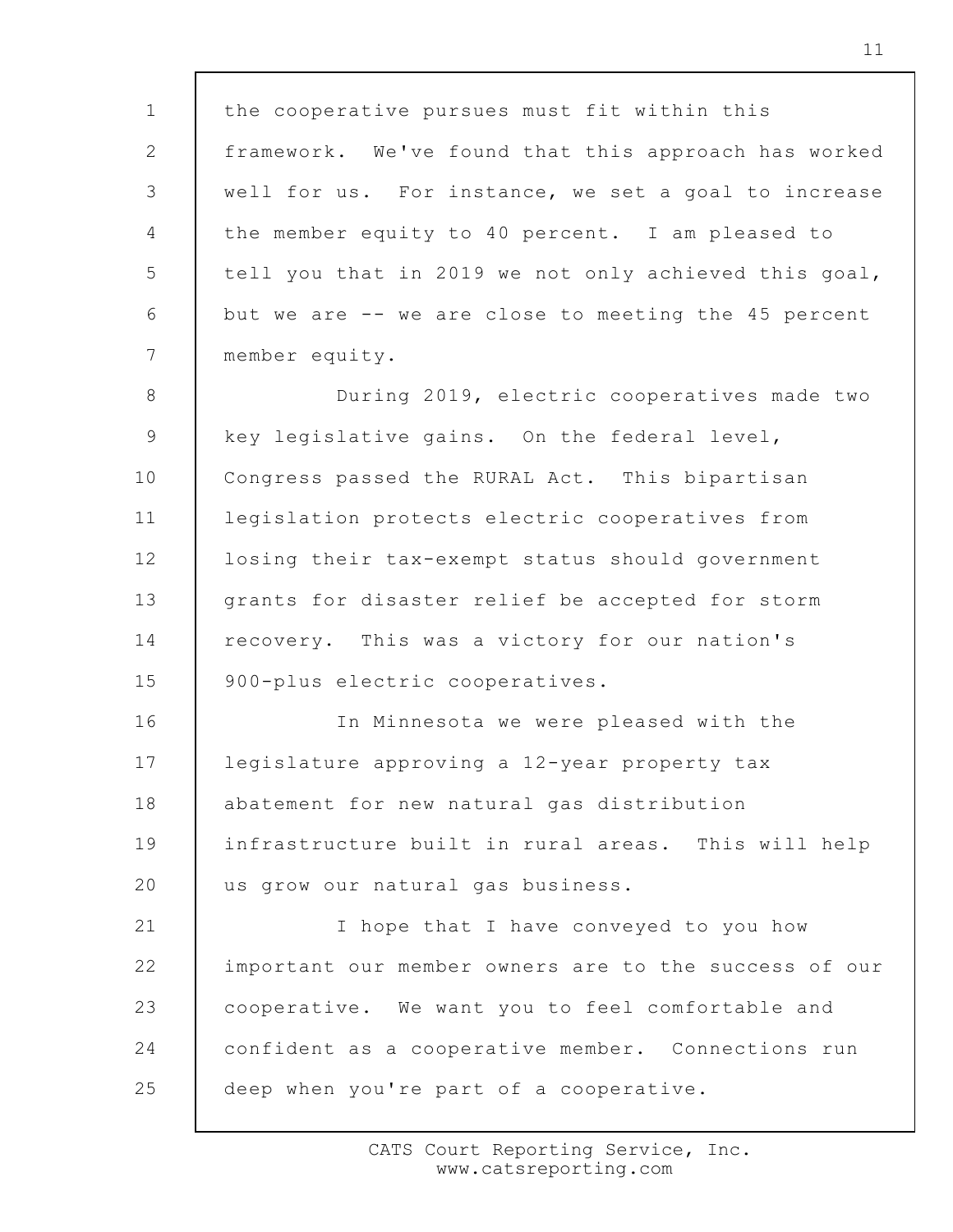1 2 3 4 5 6 7 8 9 10 11 12 13 14 15 16 17 18 19 20 21 22 23 24 25 We will continue to work through the issues created by the pandemic, continuing to serve our members in the best of our ability. On behalf of your board of directors, I sincerely thank you for your patience and support as we navigate through these challenging times. Although current circumstances have kept us apart, please know that Lake Region Electric remains accessible by phone and email. If you have a question or concern, we want to hear from you. Let's stay connected. I am confident that we will get through this tough times because we strive to succeed. Now I would like to introduce our CEO, Tim Thompson, who will give his presentation. Tim? CEO THOMPSON: Thank you, Charles. Good evening, everyone. Thank you for logging on and joining us for our virtual annual meeting. Well, who could have imagined just a few months ago that we would be dealing with a pandemic? As we saw the coronavirus spread across the globe and into our country, we implemented our response plan. The top priority in our response plan has been our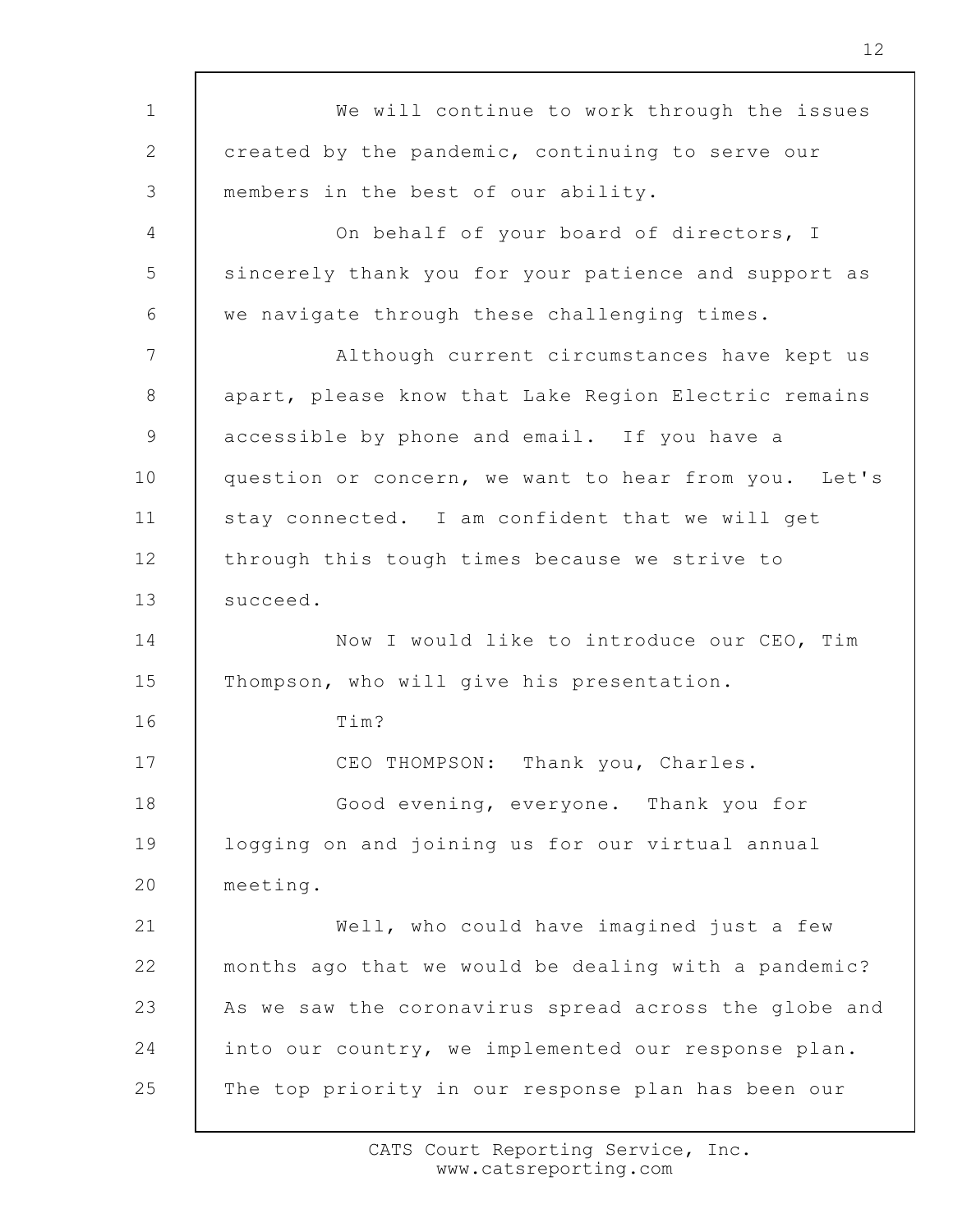1 2 3 4 5 6 7 8 9 10 11 12 13 14 15 16 17 18 19 20 21 22 23 24 25 employees, their families, and our member owners. We have had to make a lot of changes in order to make sure that we keep everybody safe while we continue to run the cooperative and to serve you, our member owners. Each morning, as our employees who need to come into the office to work, we do a temperature check prior to those employees coming into the building to make sure that no one has a fever. Our front office is temporarily closed. Our plan calls for reopening our front office on June 15th. On most days during this pandemic, because our employees are able to work remotely and from home, our employee parking lot has been pretty empty; but, rest assured, your cooperative is open for business, and we are here to serve you. Our customer service team is working both here at the office and at home. Please continue to call us, email us, chat with us so we can continue to serve you. And while our dispatch center on most days has been vacant and quiet, rest assured, our dispatchers are working from their home, dispatching our crews, communicating with our field personnel across our service territory so we can continue to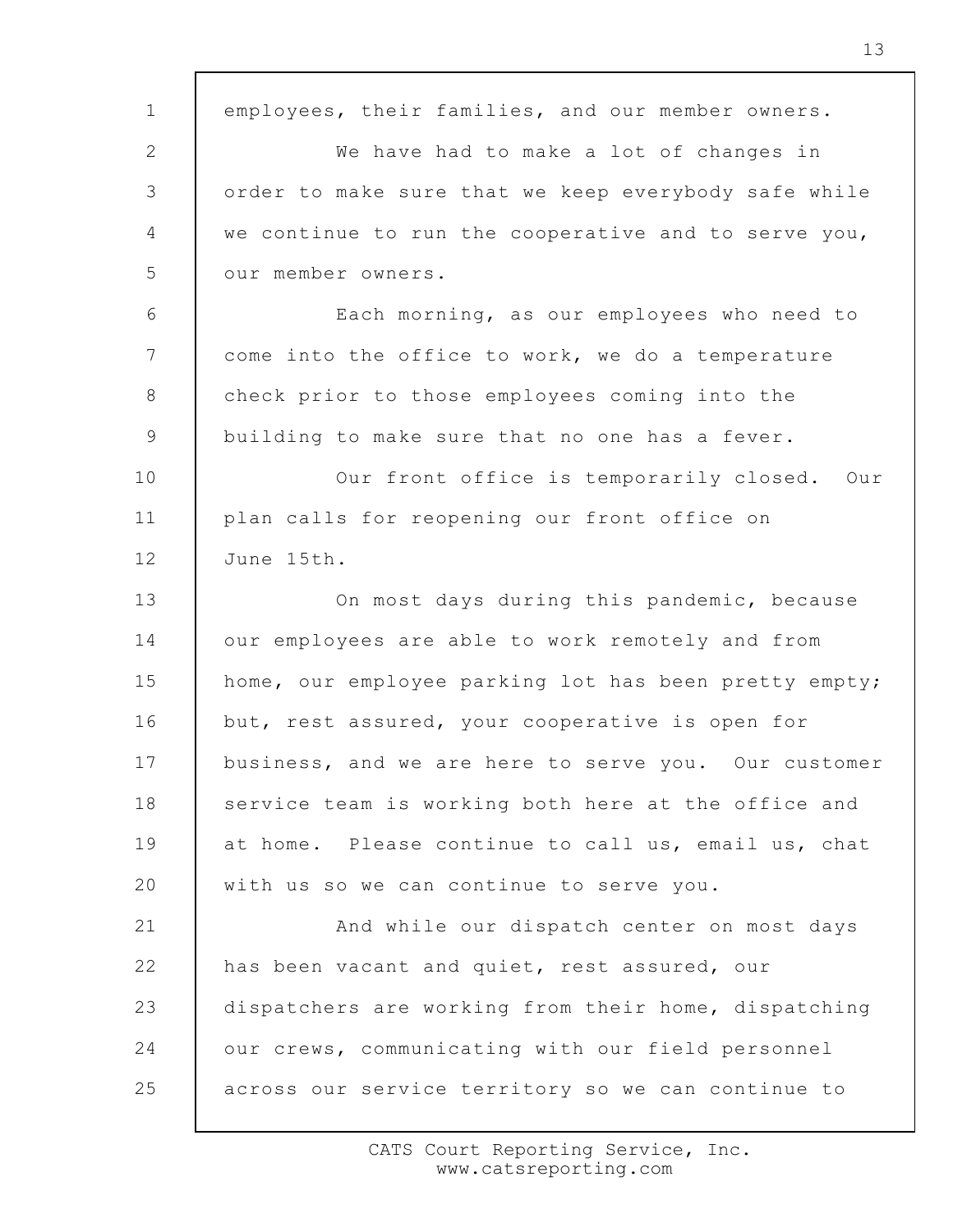1 2 3 4 5 6 7 8 9 10 11 12 13 14 15 16 17 18 19 20 21 22 23 24 25 serve you. And our linemens' room is empty; but, rest assured, our linemen are out there working on those power lines, making sure that electricity continues to flow to you safely and reliably. And, of course, even in a pandemic, if there's a power outage at night, our linemen are on call. They're going to respond to that power outage, like this one the other night. And even in a pandemic, they still put that belt on and those hooks on and climb that pole to restore your power if that's what it takes. No matter where you are at tonight on the other side of this camera that I'm looking into, I hope you feel that your cooperative is as committed as it has ever been to serving you. I am so thankful to our board of directors and to all of our wonderful employees for the adaptability and the flexibility that they have demonstrated through this pandemic so we can keep everybody safe and continue to serve you, our member owners, and beat this virus. One of the things that is so important in our cooperative is that we have a high level of member engagement. One good example of member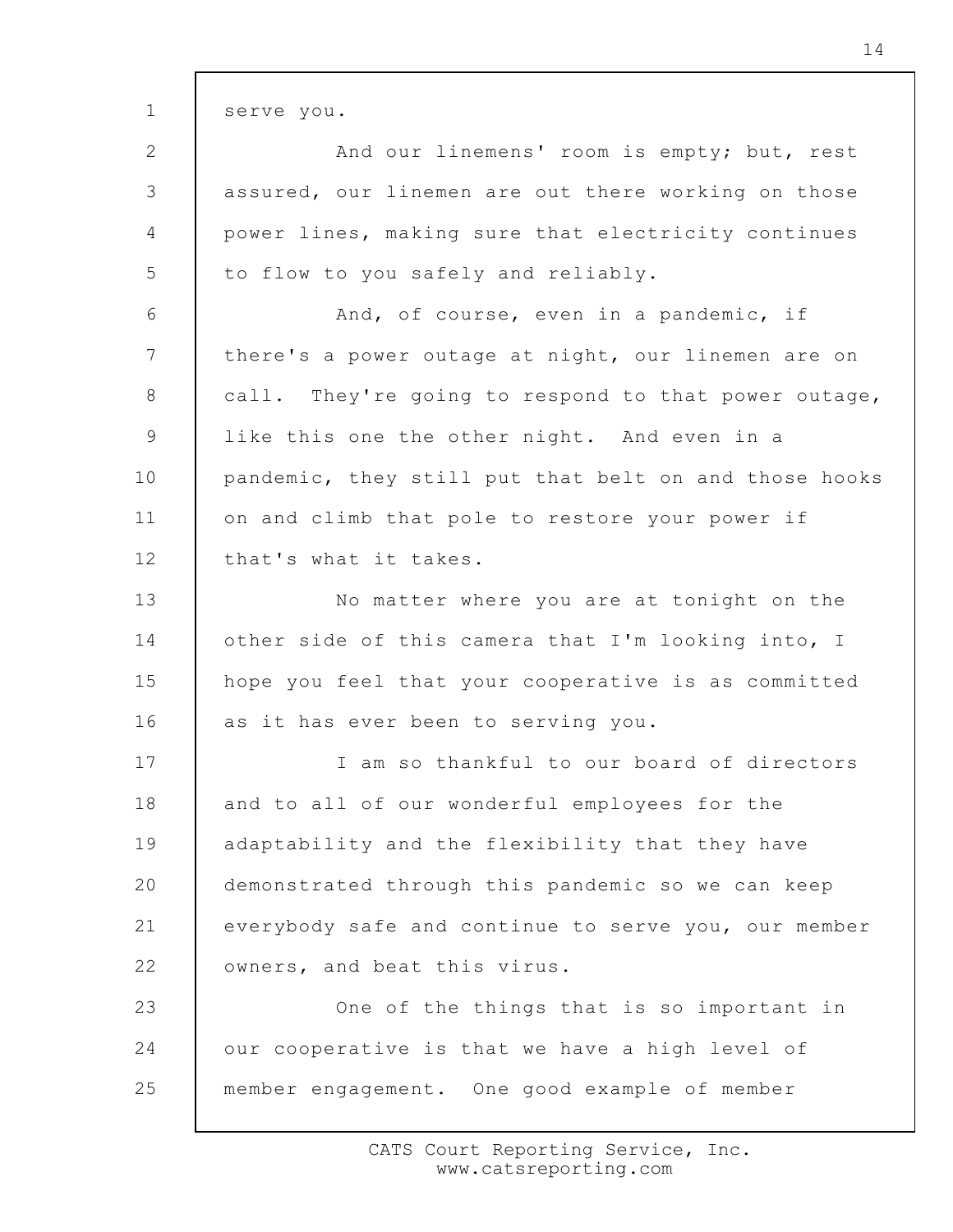1 2 3 4 5 6 7 8 9 10 11 12 13 14 15 16 17 18 19 20 21 22 23 24 25 engagement at Lake Region is our annual member satisfaction survey. I am pleased to report that based on the 600 members who responded to our most recent survey, our overall member satisfaction continues to be on the rise. Over the last couple years our overall member satisfaction has increased from an 8.6 to an 8.9 on a 10-point scale. The best part of that member survey are the actual comments that our members provide us, and they typically fall into three categories. One is members like to talk about our rates, so tonight I'm going to talk a little bit about our rates and share the good news that our rate stability plan shows that our rates don't need to change. We've kept them stable for the last few years, and we can anticipate that that will continue. Nice to have those stable rates. The second thing members like to talk about is reliability. And I have some really good news. I'm excited to share with you tonight an update on some major infrastructure improvements going on in our service territory that's going to continue to improve the reliability across our service territory. And the third area that members give us good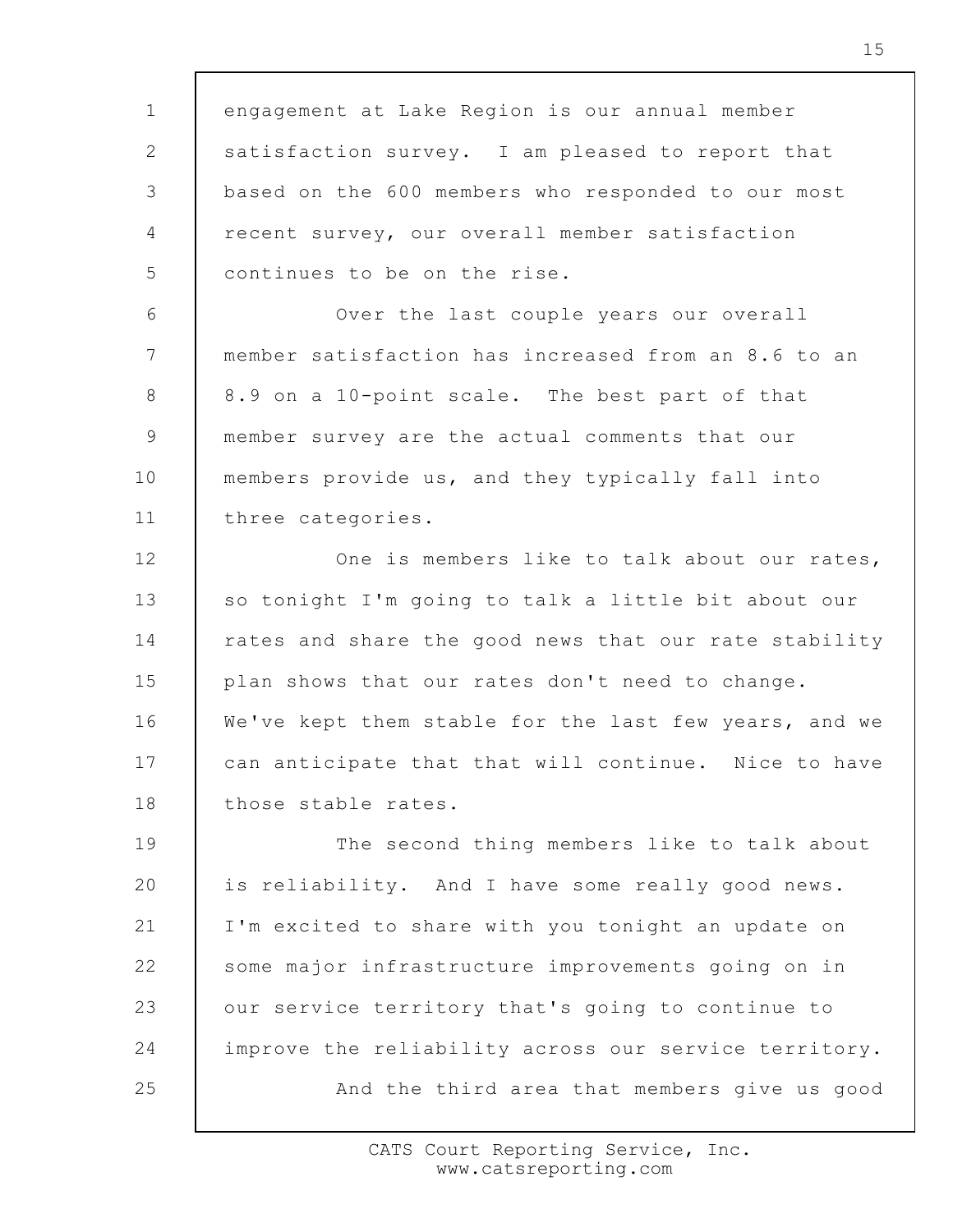1 2 3 4 5 6 7 8 9 10 11 12 13 14 15 16 17 18 19 20 21 22 23 24 25 feedback on is I think they appreciate the fact that we're a very forward-thinking cooperative in bringing new products and services to the membership. Let's start with rates. Here is one of the quotes right out of our survey at the top of this screen. It says, "Thank you for having some of the lowest rates in Minnesota." What this chart shows is the cost of what you and I as members of Lake Region pay each month for 1,000 kilowatt hours; and when you look at Lake Region's cost for 1,000 kilowatt hours and you compare that to a peer group of 14 electric cooperatives across the state, what this chart shows is that Lake Region is, in fact, the second lowest out of that group of 14 electric cooperatives. In that same survey, this quote at the top of the screen we received as well. It says, "Rates seem excessive. Why so much higher than Fargo?" The fundamental reason why rates will be a little more expensive in a rural area -- the fundamental reason is there's so few number of customers in the rural area to share in the cost of that infrastructure. I hope these two pictures on this slide help explain that.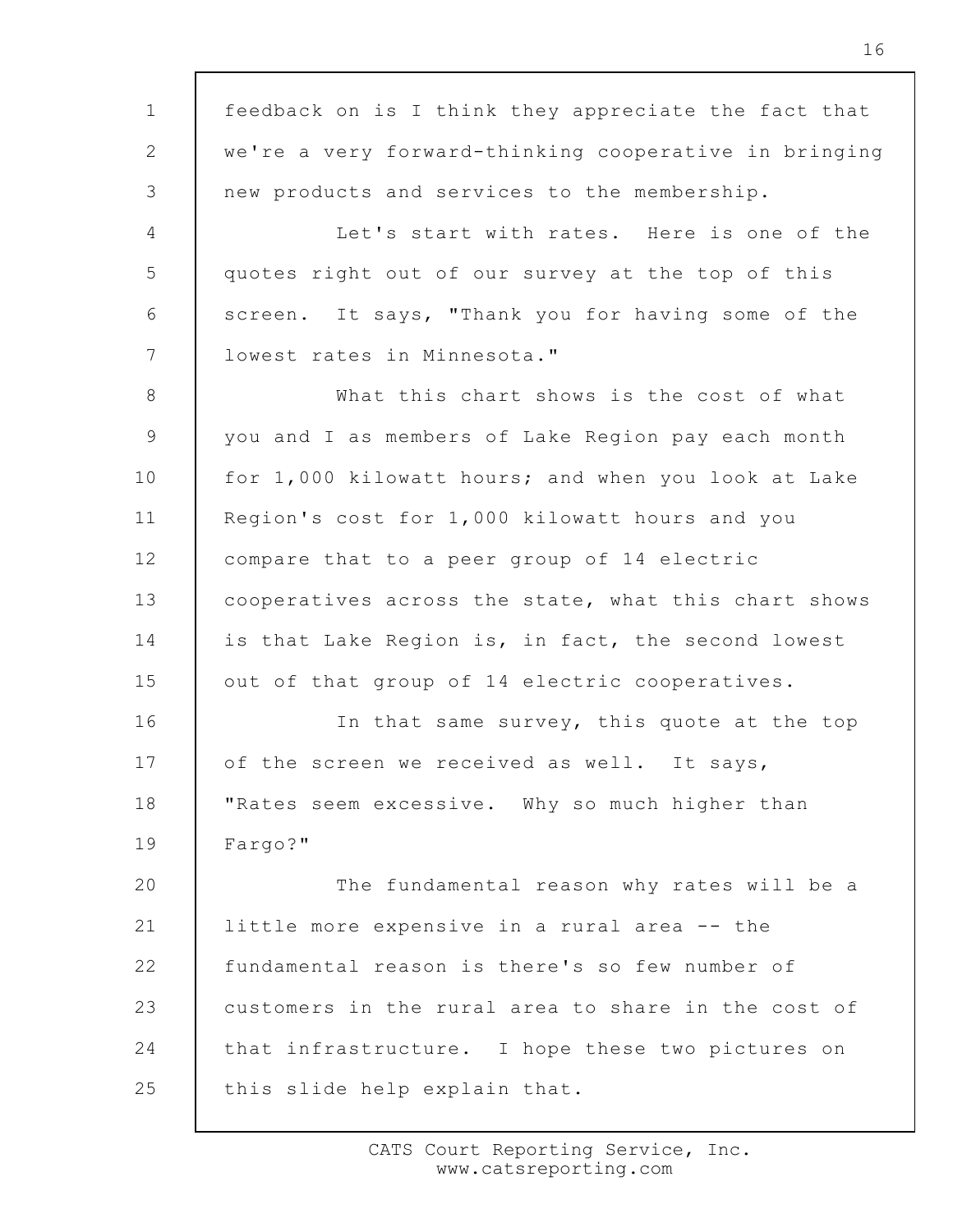1 2 3 4 5 6 7 8 9 10 11 12 13 14 15 16 17 18 19 20 21 22 23 24 25 On the left-hand side, that's a beautiful picture of a rural setting in Lake Region's - representing Lake Region's service territory. And when you drive down that road, what do you see as you drive? You see a lot of poles with a lot of wires stringing between those poles. You see a lot of expensive infrastructure. What you don't see is a lot of houses or a lot of customers. Compare that to the picture on the right-hand side of the screen representing a street in Fargo, a more urban area, and what do you see there? You see a lot of houses, a lot of customers. The houses are very close together, and they're on both sides of the street. So you have a lot of customers in a relatively small area to share in that cost of that infrastructure. To demonstrate this point a little further, I would like to use these two wires. This wire, pretend with me that this represents one mile of power line on the Lake Region Electric distribution system. We only have five customers per mile of power line. These colorful pieces of tape on this wire represent a customer. So imagine with only five customers per mile -- you think about the cost of building this one mile of power line, the cost to operate the power line and maintain that power line,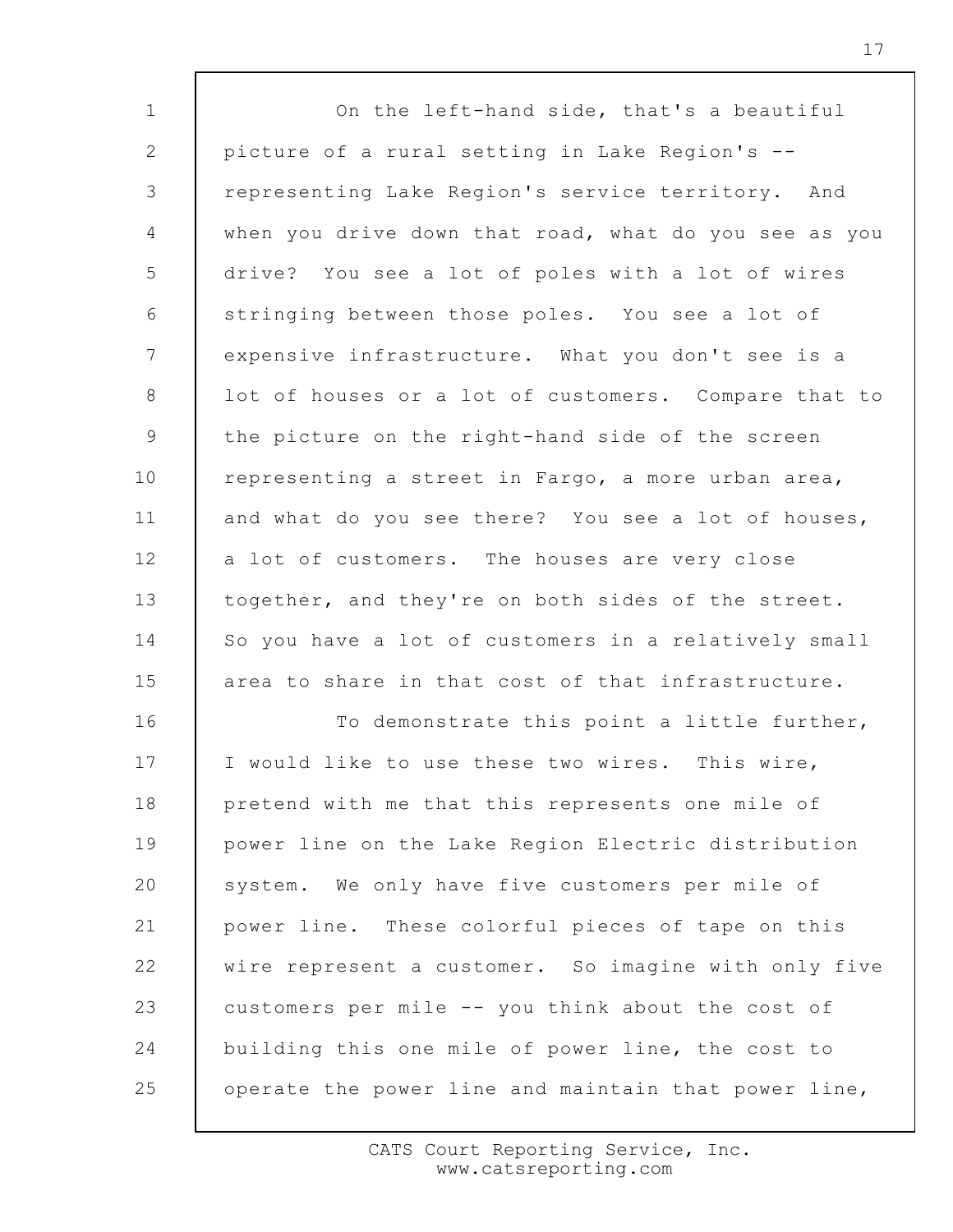| and we only have five customers to share in that      |
|-------------------------------------------------------|
| cost.                                                 |
| Now let's compare that to the second wire             |
| that I have, representing a mile of line from Xcel    |
| Energy. That is the power provider in the city of     |
| Fargo. For every one mile of power line that they     |
| have -- they have 34 customers per mile, so there's   |
| 34 pieces of this colorful tape on this mile of power |
| line, so they have 34 customers they can spread all   |
| that infrastructure over.                             |
| So for Lake Region, with only five customers          |
| per mile, our monthly facility charge is \$24, and    |
| that's set by your board of directors and designed to |
| recover some of the cost of that infrastructure out   |
| there.                                                |
| On the Xcel side of the screen here, with 34          |
| customers per mile, their monthly service charge is   |
| only \$8. They simply have more customers to spread   |
| their cost over, and that is the fundamental          |
| difference why costs for electricity may be higher in |
| a rural area.                                         |
| If you're curious as to how our \$24-a-month          |
| facility charge compares to other electric utilities  |
| across the state of Minnesota, you can see on this    |
| chart that the green bar represents Lake Region, and  |
|                                                       |

г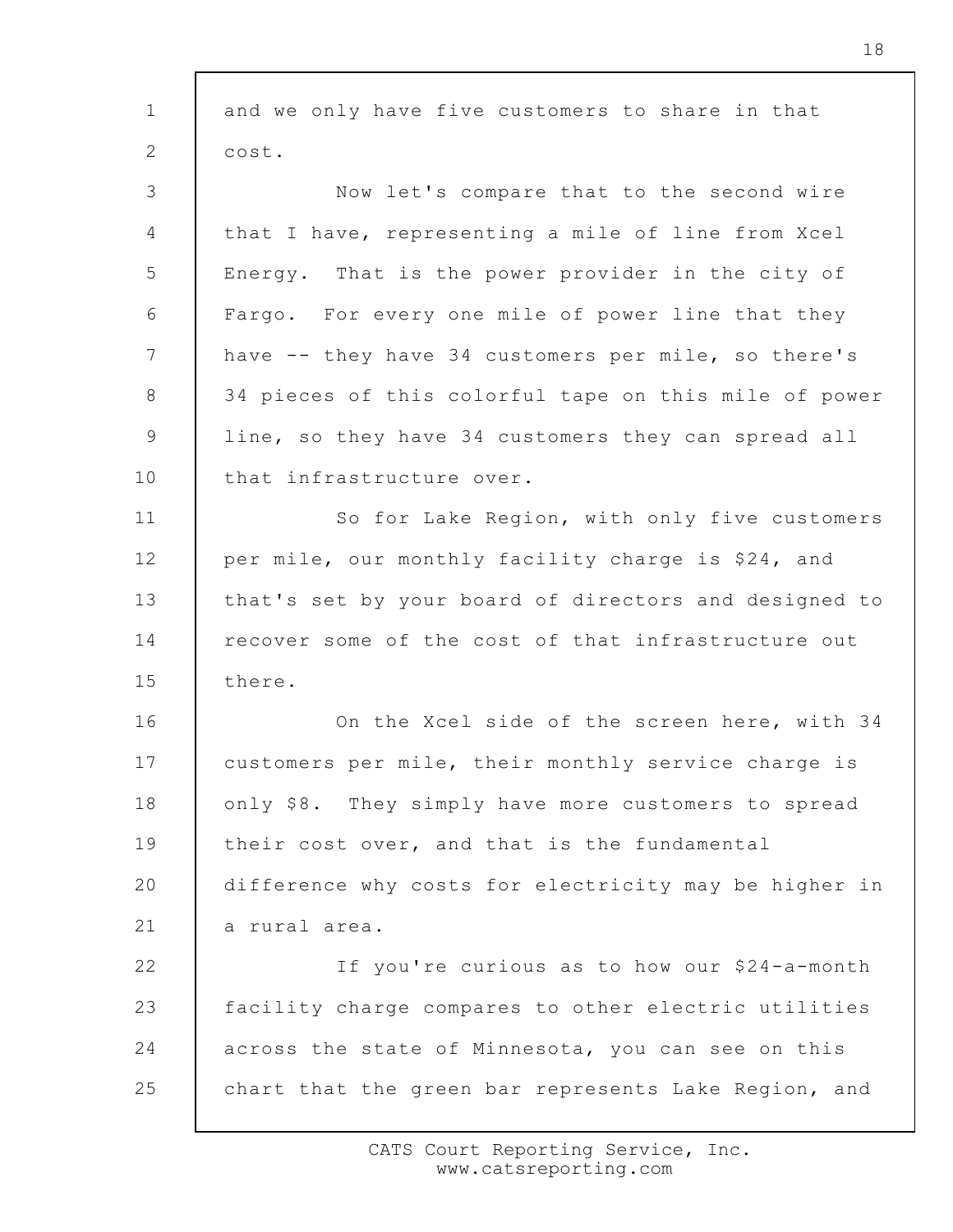| $\mathbf{1}$    | that's our \$24-per-month facility charge. The lower  |
|-----------------|-------------------------------------------------------|
| 2               | facility charge of the utilities to the left of Lake  |
| 3               | Region on this screen are the larger investor-owned   |
| $\overline{4}$  | utilities like Xcel Energy, municipal utilities that  |
| 5               | only serve cities, they don't serve any rural areas,  |
| 6               | the lowest facility charge being \$8, and they go all |
| $7\phantom{.0}$ | the way up to the top, to the right-hand side of this |
| 8               | chart, where facility charges can range from \$45 to  |
| $\mathcal{G}$   | \$47, and those, again, are rural electric            |
| 10              | cooperatives who don't have very many customers per   |
| 11              | mile of line.                                         |
| 12              | When we think about our rates, a lot of good          |
| 13              | news here. We've had stable rates for the last few    |
| 14              | years, and we see that stability continuing for Lake  |
| 15              | Region Electric. There's a couple really good         |
| 16              | reasons why we've been able to keep our rates stable. |
| 17              | One is we've done a really good job of controlling    |
| 18              | our costs. We want to be good stewards of your        |
| 19              | dollars.                                              |
| 20              | What this chart shows is how the                      |
| 21              | controllable costs at your cooperative compare to the |
| 22              | controllable costs of the whole state average of all  |
| 23              | 44 electric cooperatives in Minnesota.                |
| 24              | That higher line on the graph, that                   |
| 25              | represents the state average of controllable costs    |
|                 |                                                       |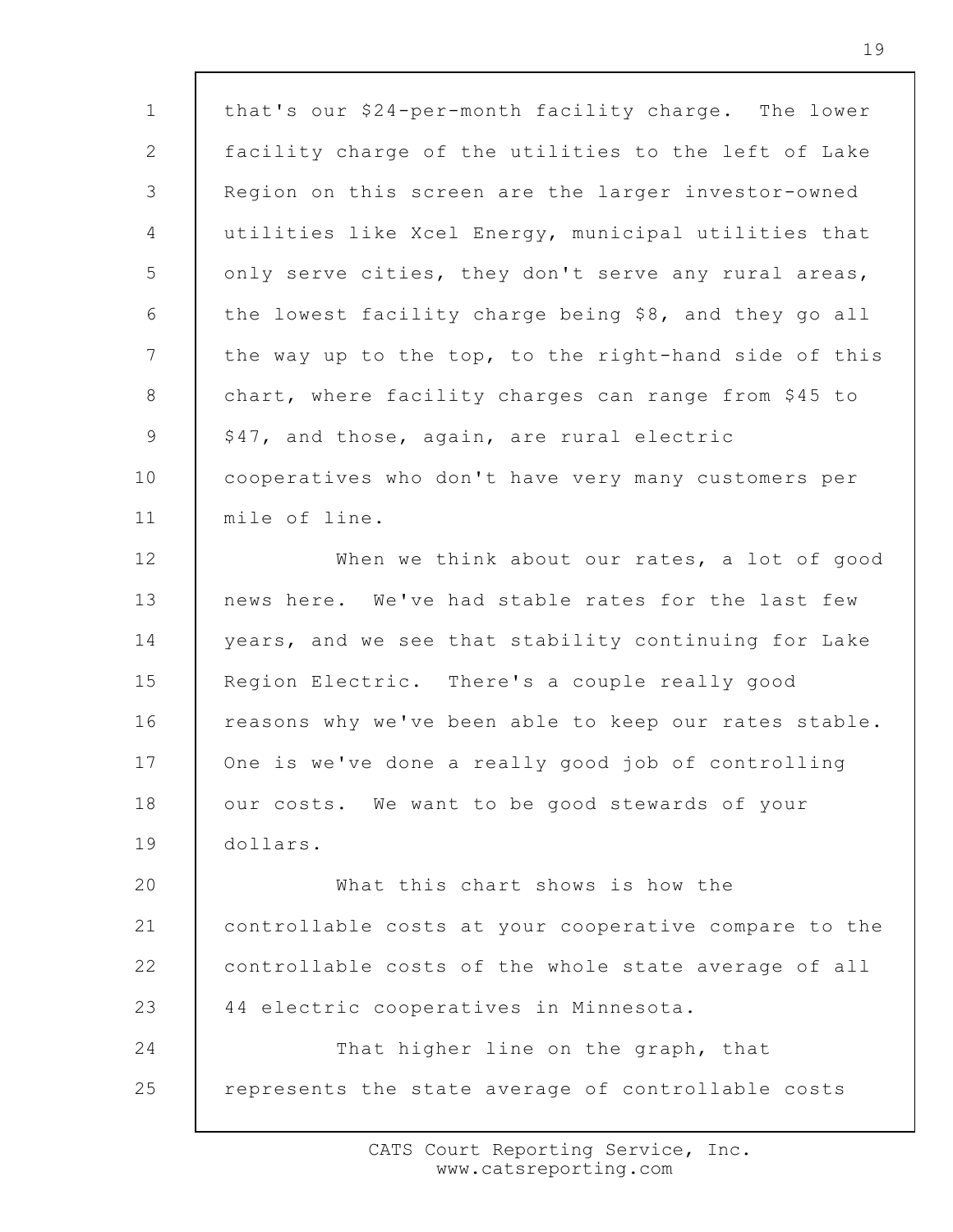1 2 3 4 5 6 7 8 9 10 11 12 13 14 15 16 17 18 19 20 21 22 23 24 25 per member of all 44 electric cooperatives. You can see it trends upward each year. The lower line on the chart represents the controllable costs per member at Lake Region Electric, and you can see there's quite a bit of difference between the state average and Lake Region's controllable cost. In fact, the difference between that state average and Lake Region's cost is \$158 per year. The other thing that's interesting about this chart is if you look at Lake Region at the end of 2019 and look at our costs, controllable costs per member, and draw a straight line back to the year 2004, our controllable costs at the end of 2019 is about the same as they were back in 2004. Great job, everybody, of controlling our costs. The second big reason in our rate stabilization plan as far as why we've been able to keep our rates consistent for you is because we've been able to generate new revenue streams for the cooperative. I like to keep it simple. For every one dollar of new revenue we can bring into the cooperative from a new source is one less dollar that your board of directors has to build into your electric rate.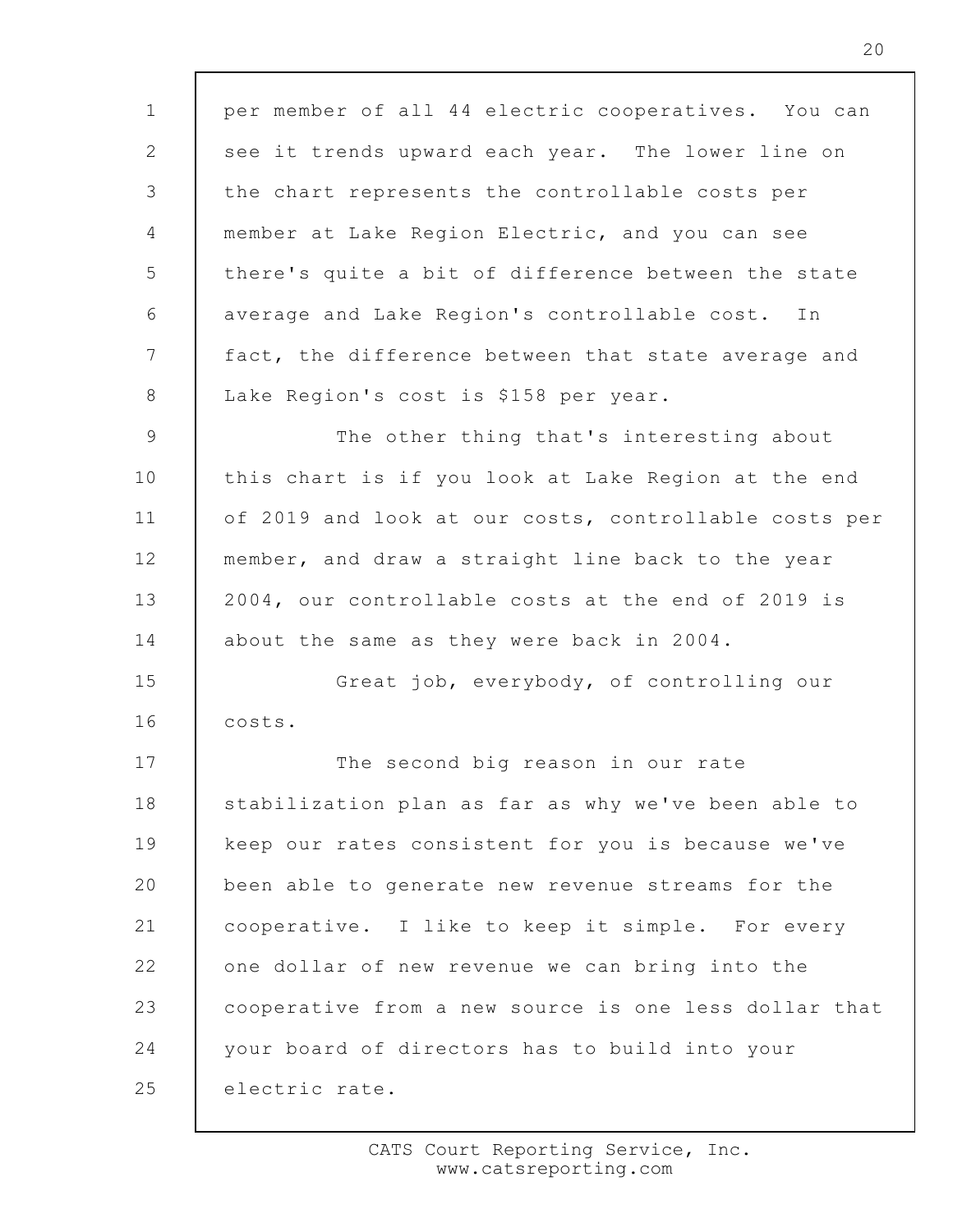1 2 3 4 5 6 7 8 9 10 11 12 13 14 15 16 17 18 19 20 21 22 23 24 25 And our new residential standby generator program is a really good example of a new revenue stream. For those members who need a standby generator, this is a great program. It's a premium service to have your own standby generator; and if the power does go off, this generator will automatically come on and power your house through that outage. Really gives you peace of mind that if something happens, you're going to have electricity. We rolled this program out in 2017. The first year, we had 50 members buy a standby generator. We installed that for them. In 2018, we sold 89 units; and in 2019, 64 generators. When we sell these units, it creates a new revenue stream for the cooperative. In 2019 alone, this program created an additional \$344,000 of revenue for your cooperative and a margin of \$83,000. The second new revenue stream for your cooperative has been our new natural gas business. Well, let me ask you a question. Why would an electric cooperative want to start a new gas company? The short answer is we've seen natural gas expanding into our service territory. On this map, those red outlined areas, those three outlined areas in red, those represent areas where we've seen natural gas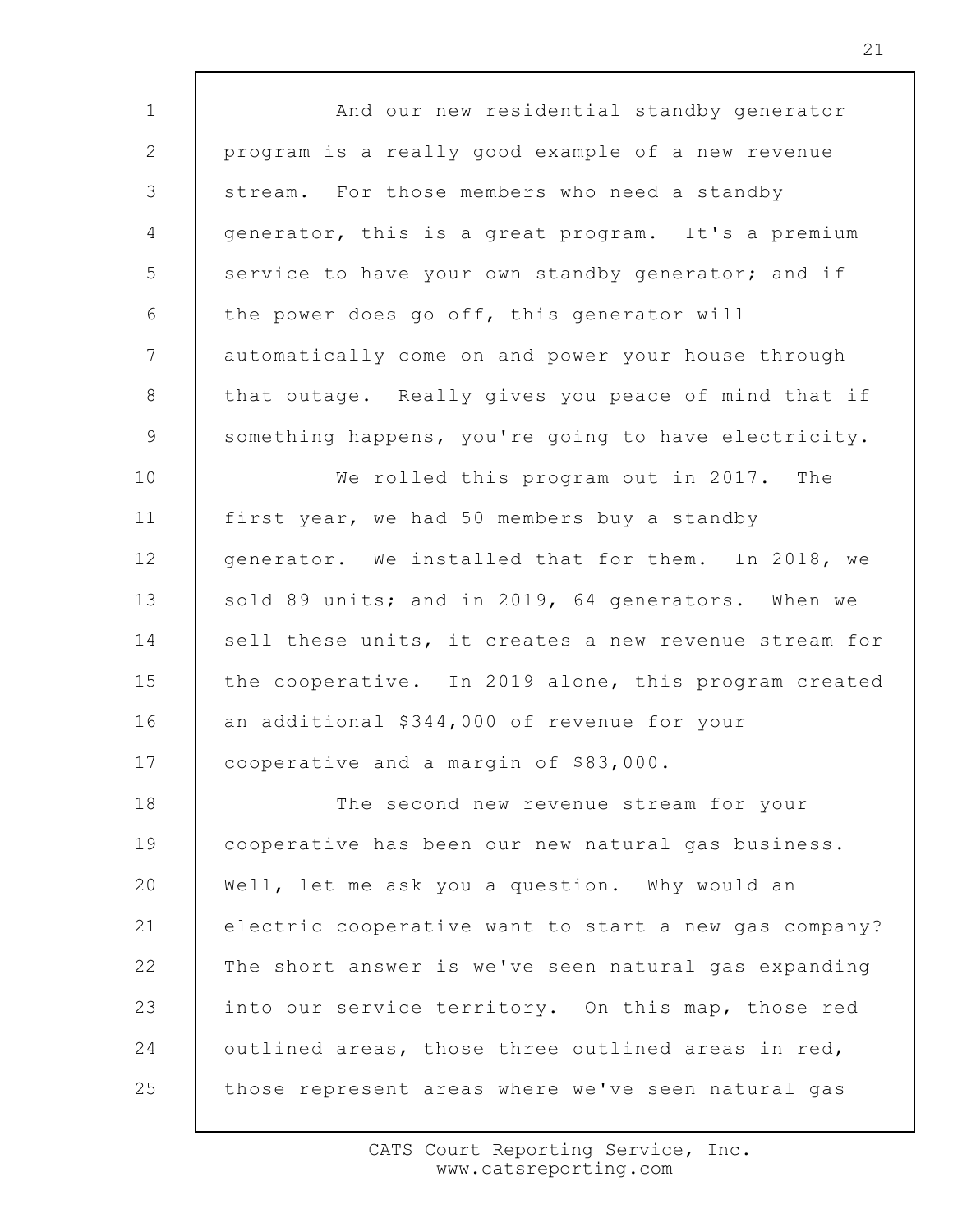1

expanding in recent years.

2 3 4 5 6 7 8 9 10 11 12 13 14 15 16 17 18 19 20 21 22 23 24 25 The community of Barnesville, for example, that smaller circle out to the left-hand side of this screen, they now have natural gas. Xcel Energy and Greater Minnesota Gas teamed up to bring natural gas to Barnesville for the first time. When that happens, if an electric consumer of Lake Region Electric is heating their home with electricity and they switch to natural gas, that has a negative impact on the cooperative, reduces our revenue, and puts upward pressure on our rates. The larger red circle in the -- the upper middle part of this screen is the Pelican Lake area, the Cormorant Lake area. They, too, now have natural gas. That was brought into that area by Greater Minnesota Gas. And then that third area also -- looks kind of like a dinosaur. The southern part of that project has also expanded in recent years, down into the Battle Lake area; and, again, when that happens, we can experience revenue erosion. So your board of directors took a look at this situation and said maybe this is an opportunity for Lake Region to get into the natural gas business, grow our cooperative, and create a new revenue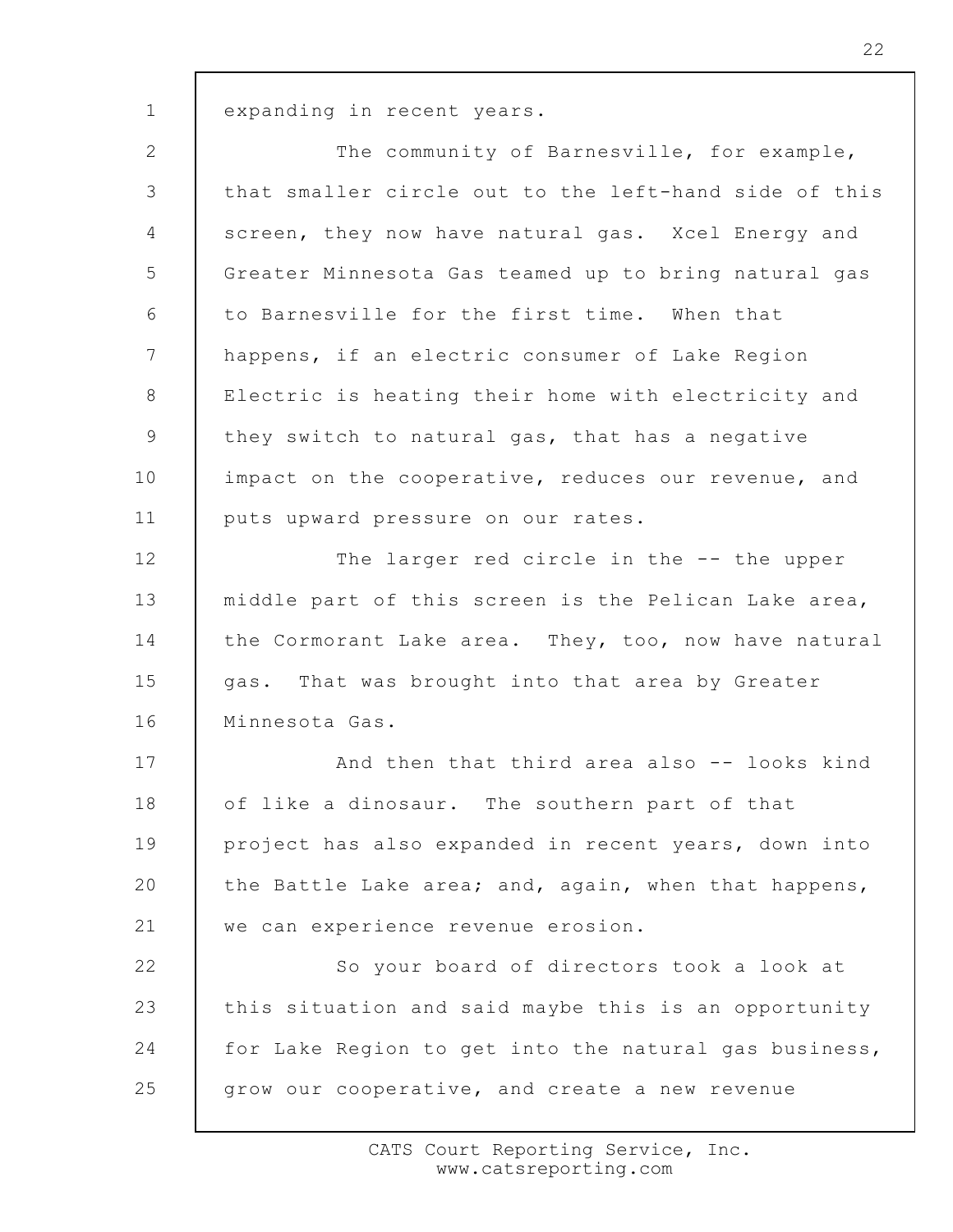stream, and that's what we have done.

1

25

2 3 4 5 6 7 8 9 10 11 12 13 14 The key to success of running this new natural gas company is our ability to leverage our existing capabilities. While we've never been in the natural gas business before we started this company, we've been in the electric utility business. We're a great electric utility, so we've got a lot of capabilities we can leverage into starting the new gas company. We've already got a headquarters building. We've got great employees. We've got great equipment. We've got great technology. And we can leverage all that into the natural gas business, and that's proven to be a good strategy and very successful for us.

15 16 17 18 19 20 21 22 23 24 The blue areas on this map represent the areas where we have now broughten natural gas service to for the very first time, the areas of Deer Creek, the area of Parkers Prairie, and down to Miltona. We're expanding this summer around Lake Miltona. In the center part of their screen, that other blue area, the Dent area, we have now broughten natural gas for the first time to Dent and also some of the lakes around Dent, and we have plans to expand in that area as well this summer.

So we feel we have taken a threat to the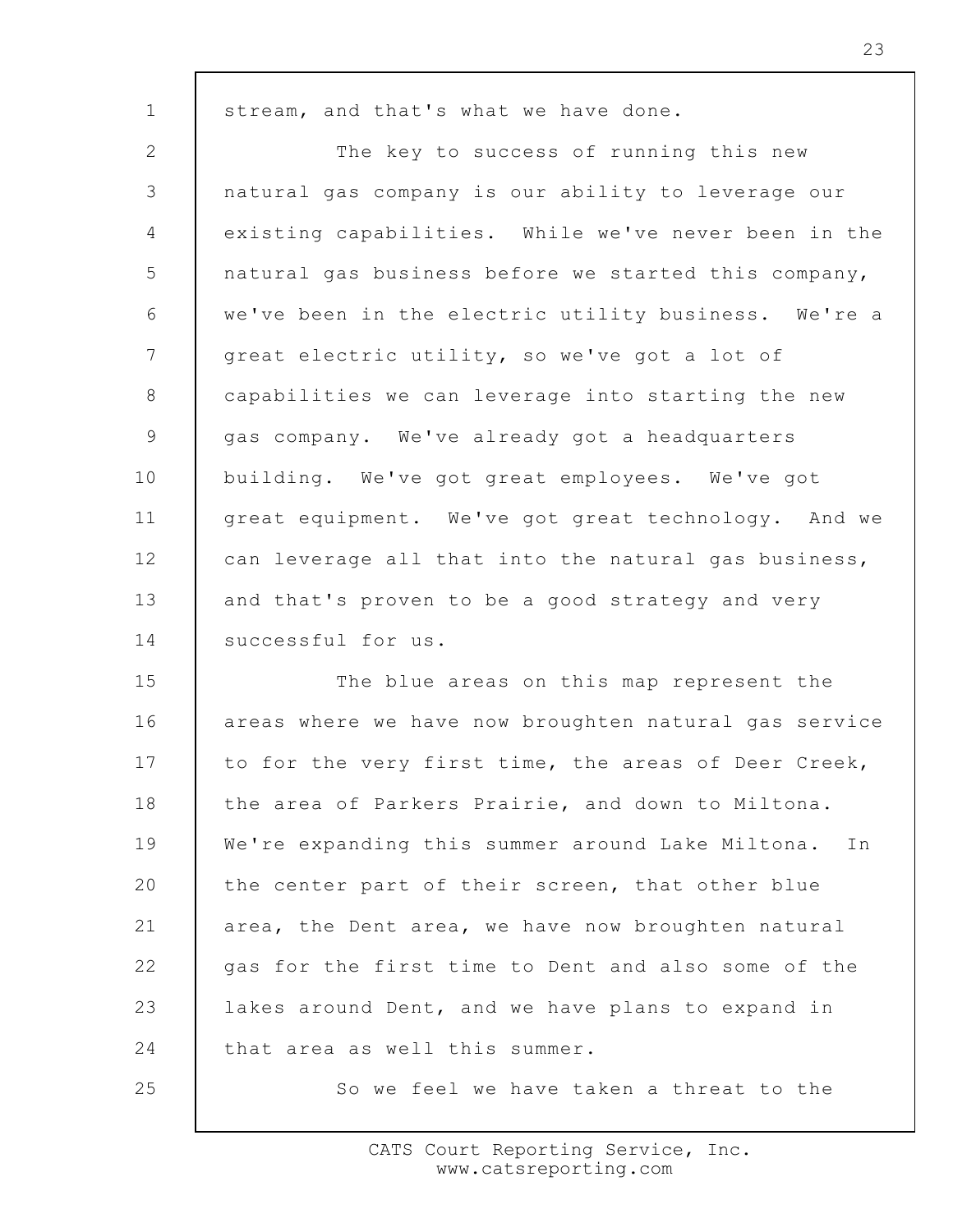1 2 3 4 5 6 7 8 cooperative and created an opportunity. Bringing natural gas infrastructure and natural gas service to these areas for the first time is all about improving the quality of life for people in our service territory. We are helping people save money on heating their homes. For an average household, we can save them 3- to \$500 per year. Who couldn't use 3- to \$500 per year?

9 10 11 12 13 The three pictures on the right-hand side of the screen, we've also helped school systems reduce the cost of heating their buildings so they can take those energy dollars and redirect them into helping their educational programs for their students.

14 15 16 17 18 19 Assisted living centers, same type of thing. And, of course, our family farms. We've helped them -- helped some of our family farms reduce their cost of drying their grain and heating their barns. It's all about improving quality of life, and that's what an electric cooperative is all about.

20 21 22 23 24 25 I'm very pleased tonight to share with you that at the end of 2019, our second full year in the gas business, we had 634 natural -- natural gas customers. This created a margin, or a profit, for us, for the gas company, in 2019 of \$81,000; again, just in the second full year of business. Plus,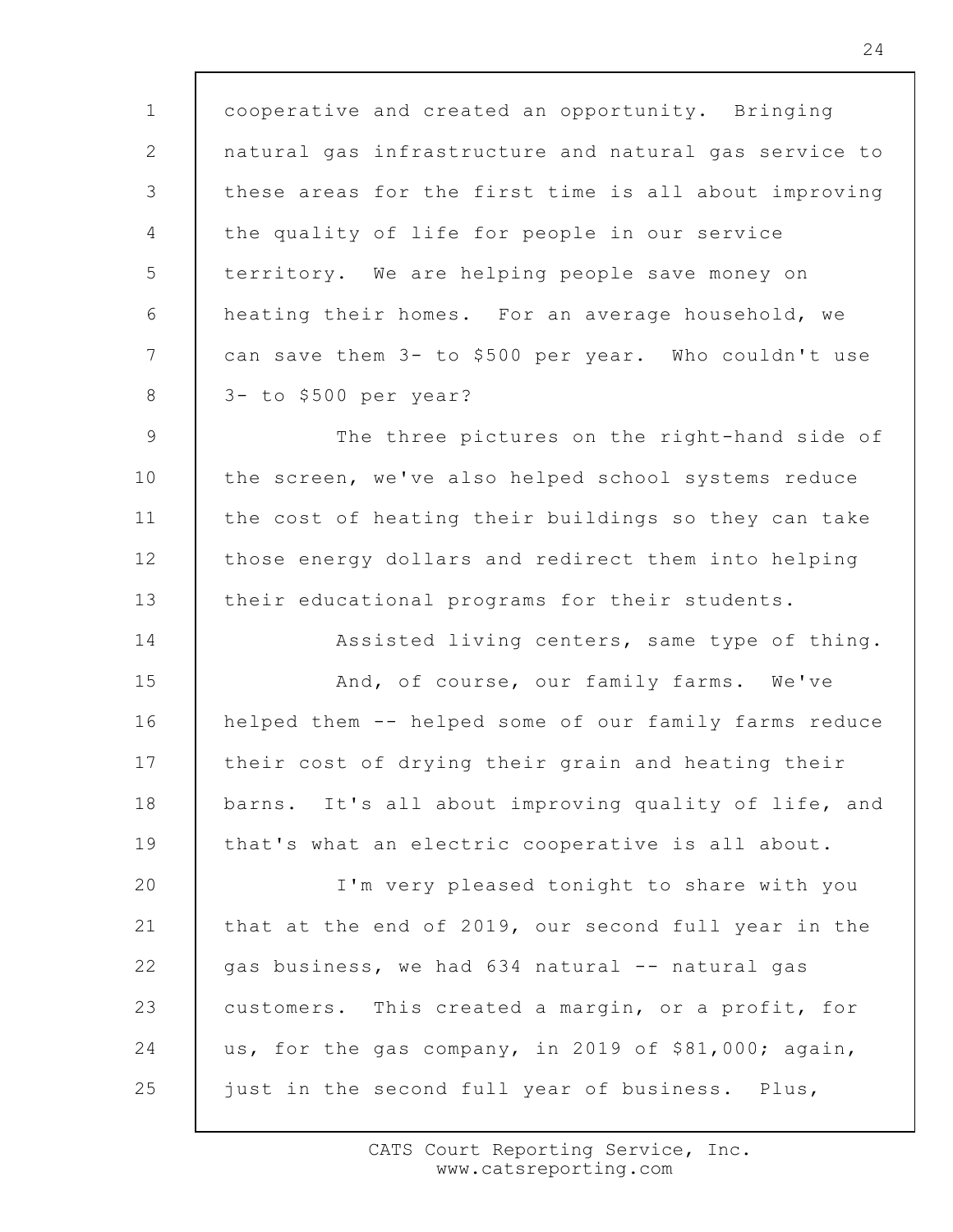1 2 3 4 5 6 7 8 9 10 11 12 13 14 15 16 17 18 19 20 21 22 23 24 25 there was \$184,000 of cost that was allocated off the electric cooperative into the gas company and recovered through the rate payers of the gas company. As we leverage those capabilities of the electric cooperative, for example, if an electric cooperative employee works in the natural gas company, those costs are allocated off the electric into the gas and recovered through the gas company. That creates positive rate benefits for all of our electric rate payers. Well, how did the electric cooperative do in 2019 financially? This financial statement is a consolidated financial statement, meaning it's both the electric cooperative and the new natural gas company together. The top line there, the revenue line, \$53 million, that is the highest revenue we've ever had in the history of the cooperative. I've already talked a little bit about the job we're doing controlling our expenses. So we had record revenue, holding the line on the costs when we can, and the total margin, then, was \$5.6 million, the largest margin in the history of the cooperative. I also would like to take a moment to carve out the natural gas financial statement for you since it's so new. That's the second column of numbers on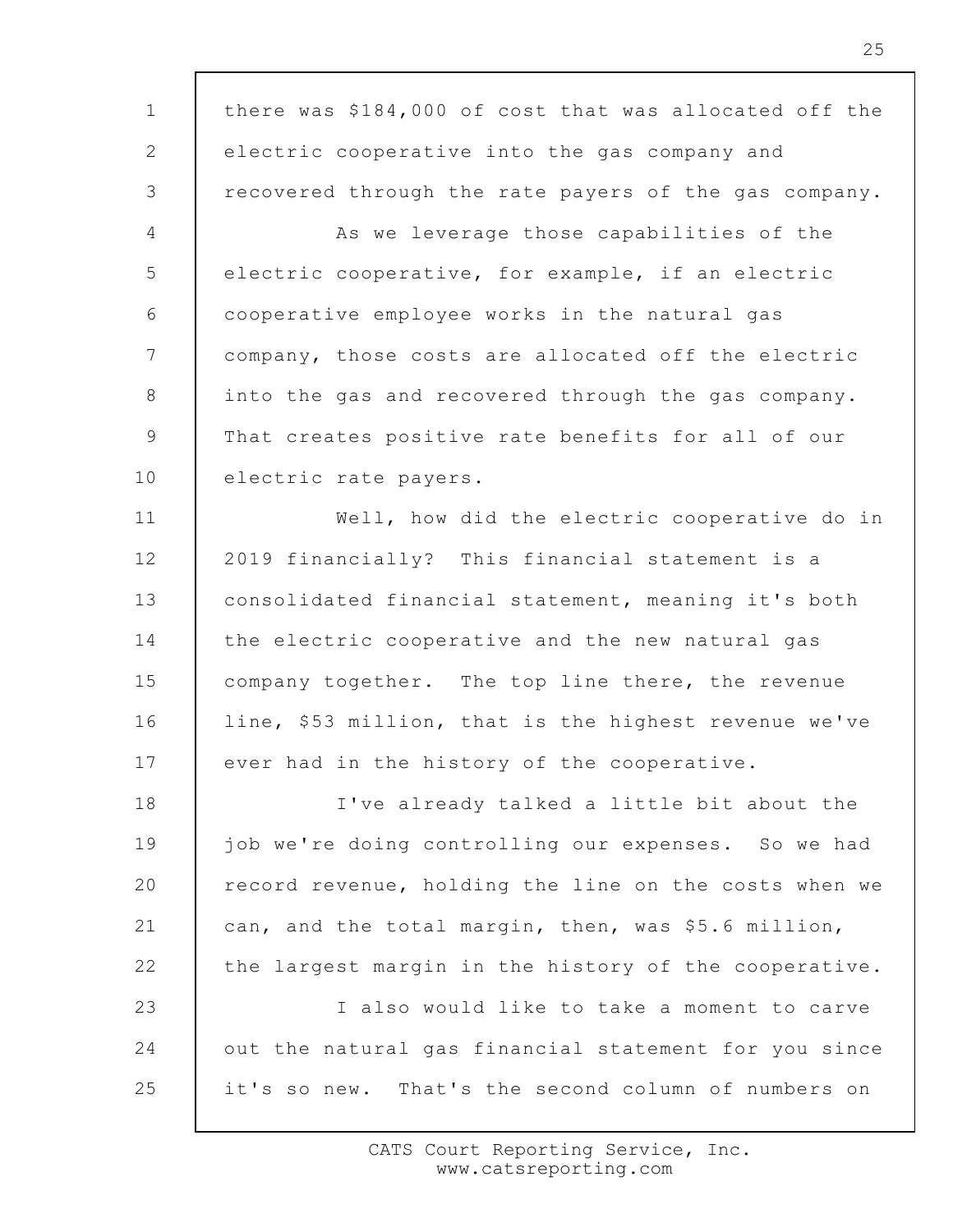1 2 3 4 5 6 7 8 9 10 11 12 13 14 15 16 17 18 19 20 21 22 23 24 25 your screen, Lake Region Energy Services, which is our natural gas company. The top line there, revenue, you can see just shy of \$1.5 million. The bottom line, though, in that red box there, a margin of \$81,000. I also want to point out again how the electric and the gas work together and complement one another. That red arrow in the middle of the screen, that \$184,000, those are the costs that were allocated off the electric cooperative and into the natural gas company and recovered through natural gas rates. So if you take a look at that \$81,000 margin plus the positive benefits of the \$184,000 being allocated off the electric cooperative, that's a total positive impact of \$266,000 for the year. With that banner financial year, the financial condition of the cooperative continues to increase and strengthens our balance sheet. This chart shows the steady growth of the equity over the years. Currently, we have \$60 million of equity on the balance sheet. That's a \$37 million increase in equity since 2005. Charles talked a little bit about this, but our current equity percentage is 44.7 percent year to date. That means we have -- 44 percent of our total assets is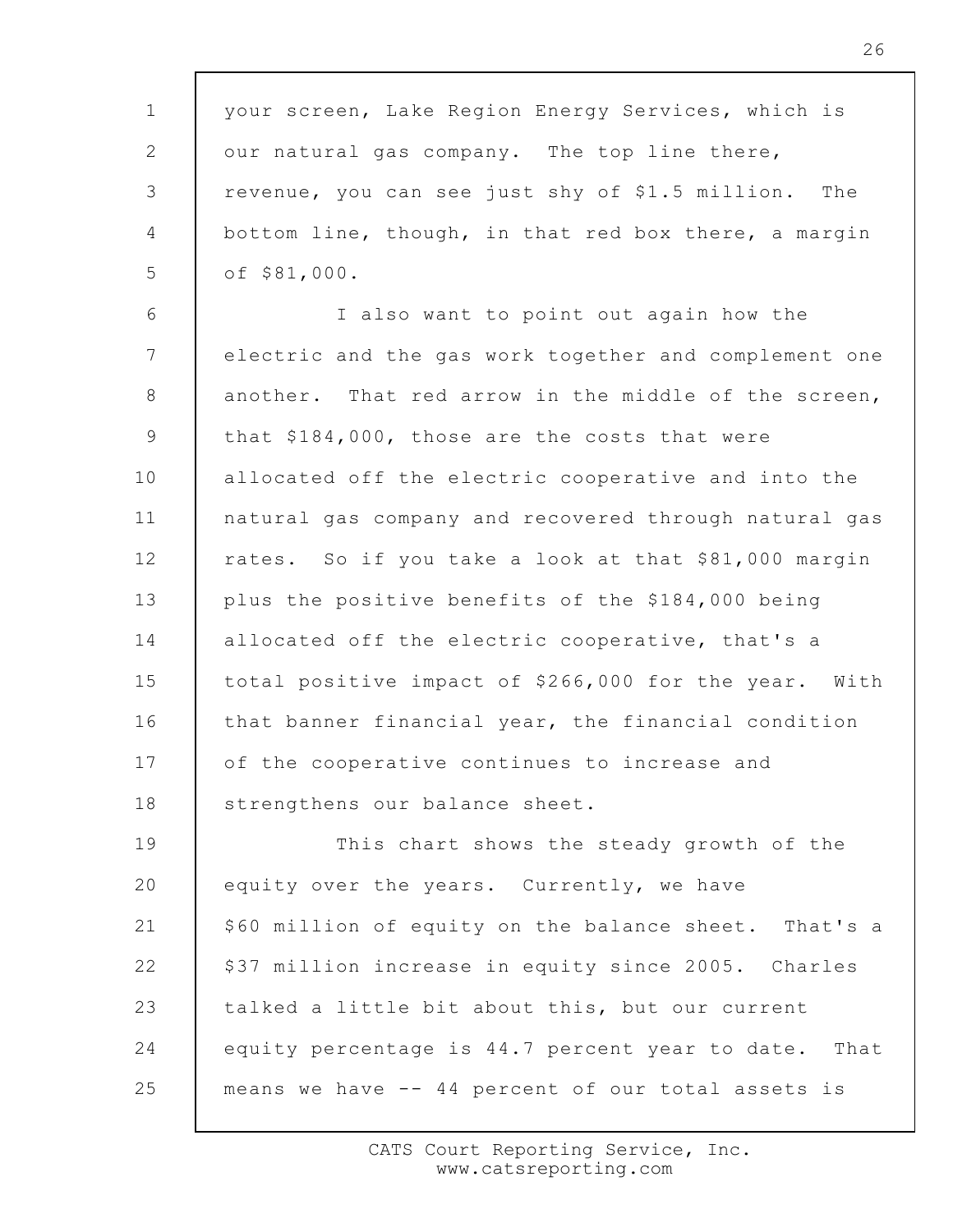| $\mathbf{1}$   | equity.                                               |
|----------------|-------------------------------------------------------|
| $\mathbf{2}$   | With that great financial year, strong                |
| 3              | balance sheet, great equity position, your board of   |
| $\overline{4}$ | directors again made the decision last year to do a   |
| 5              | capital credit retirement of \$1.6 million. That also |
| 6              | was the largest capital credit retirement in the      |
| $7\phantom{.}$ | history of the cooperative. Great news for member     |
| 8              | owners. That now brings our capital credit rotation   |
| 9              | down to 18 years.                                     |
| 10             | And this year it came to you in two parts.            |
| 11             | The first part was the Lake Region capital credit     |
| 12             | payout and retirement of \$1,350,000. So if you were  |
| 13             | a member of Lake Region back in the year 1996 and     |
| 14             | 1997 or 2002, you would have received your portion of |
| 15             | that \$1.3 million.                                   |
| 16             | The second portion of this this year, which           |
| 17             | is new, came from Great River Energy, our power       |
| 18             | supplier. They're a cooperative just like we are.     |
| 19             | They have now reached their financial goals, and they |
| 20             | are starting to retire capital credits to Lake        |
| 21             | Region; and when they do that, Lake Region then       |
| 22             | passes that through to you, the member owners.        |
| 23             | So if you were a member of Lake Region back           |
| 24             | in the years 1976 through 1981 or '83 and '84, you    |
| 25             | would have received your portion of that GRE          |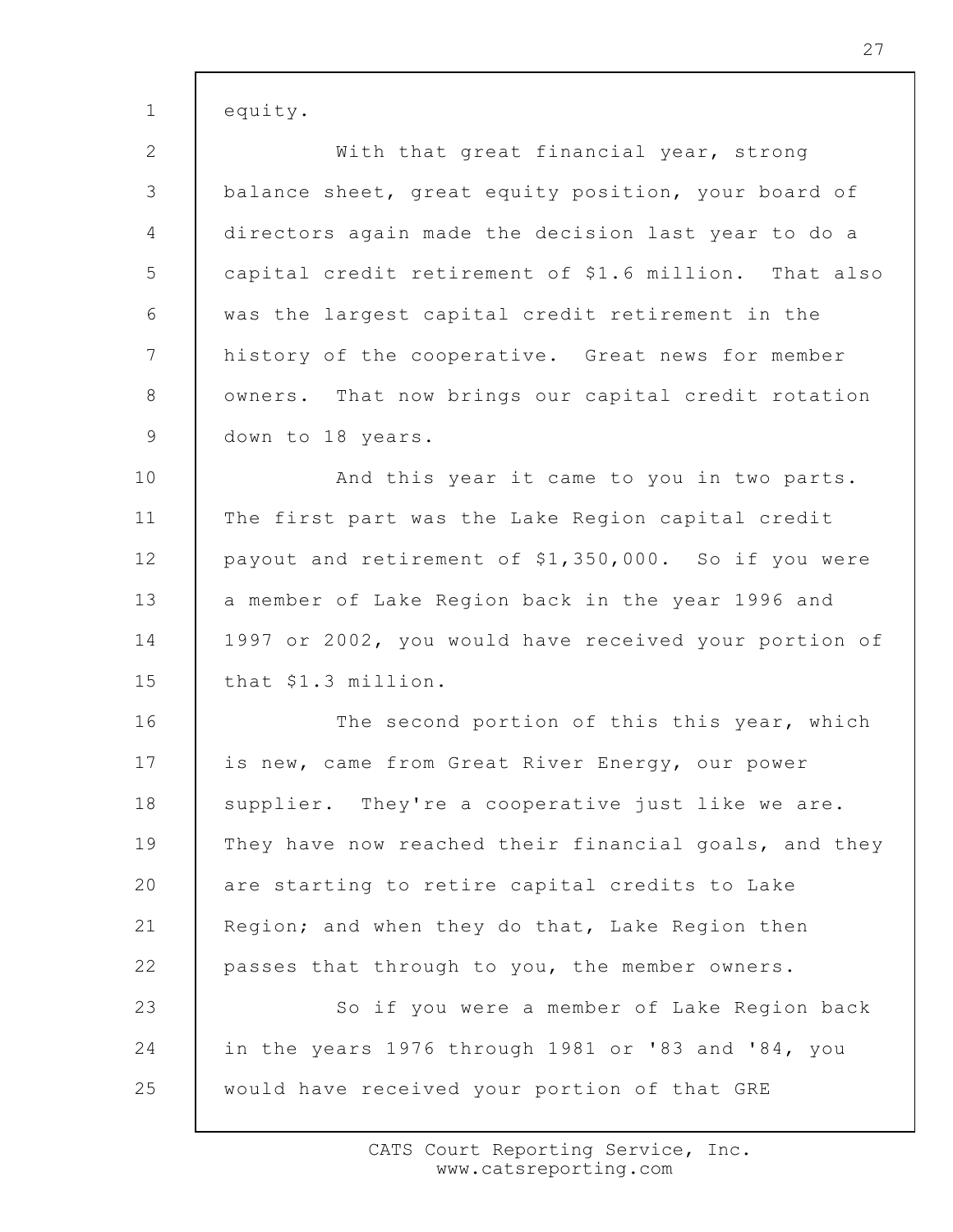1 2 3 4 5 6 7 8 9 10 11 12 13 14 15 16 17 18 19 20 21 22 23 24 25 retirement of -- total of \$318,000. This is now the seventh consecutive year that your board of directors has made the decision to retire over \$1 million each year. In the history of the co-op, since the co-op began retiring capital credits back in 1958, we've now paid back over \$28 million in capital credits. Shifting gears to reliability, and back to the member satisfaction survey and an actual quote from a member that says, "Service has improved in the last 20 years. Power interruptions are less frequent," and that's certainly the case, and that's really what this chart shows, is the average outage time per member over the years. In 2019, we had a very good year for reliability. Certainly, that's always weather-related to a certain extent. In 2019, we averaged 1.4 hours of outage time per member. We're working hard to continue to drive that down. Two big reasons why we've had a nice downward trend in outage times over the years: We continue to make major investments back into our distribution system for system improvements and, of course, the ongoing maintenance of our tree clearing. Couple of highlights from 2019 to improve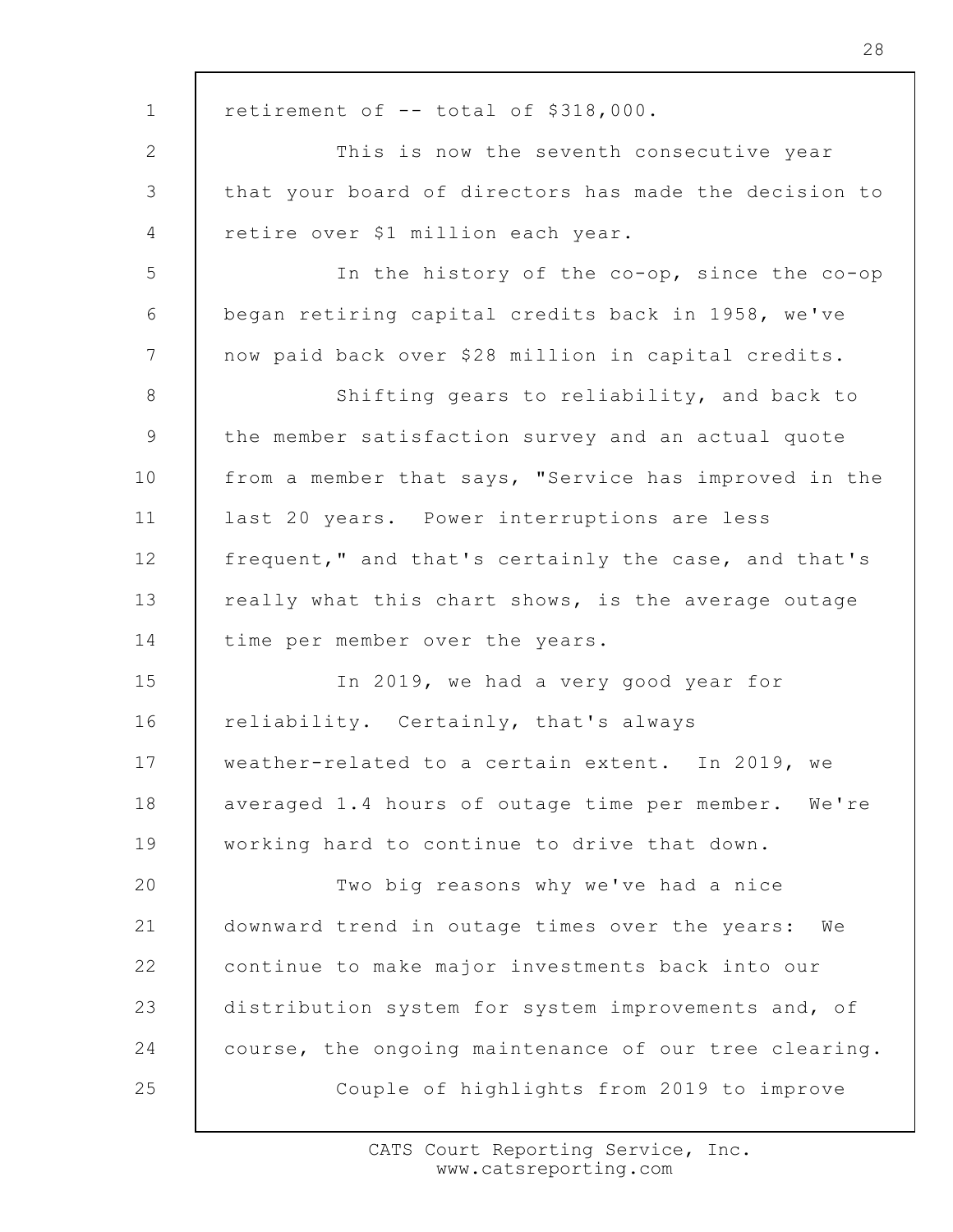1 2 3 4 5 6 7 8 9 10 11 12 13 14 15 16 17 18 19 20 21 22 23 24 25 your reliability. We replaced 468 poles for a total of \$852,000. We continue to do a lot of tree clearing. We spent \$775,000 clearing those trees last year. We also did another system assessment to go out there and gauge how we're doing in terms of cutting those trees appropriately, and we learned that we need to spend more money on our tree clearing, so we upped our budget this year to over a million dollars. We must stay ahead of the game on these trees. It really makes a difference on those outages. Another project is our cutouts program. Kind of proud of this one. We changed out all 7,432 cutouts. Those cutouts that you see on that pole in that red circle, they really function like a fuse. And over the years, what we were noticing is they were starting to fail, and they developed these hairline cracks that can -- can be very problematic for us; they can cause an outage, which is bad, but it can also cause a safety concern for our linemen. So instead of waiting for those to fail one at a time, we did a wholesale changeout, changed all 7,000 of them. That project is now complete, and that should reduce outages by about 62 outages per year. Now, these are the big projects that I'm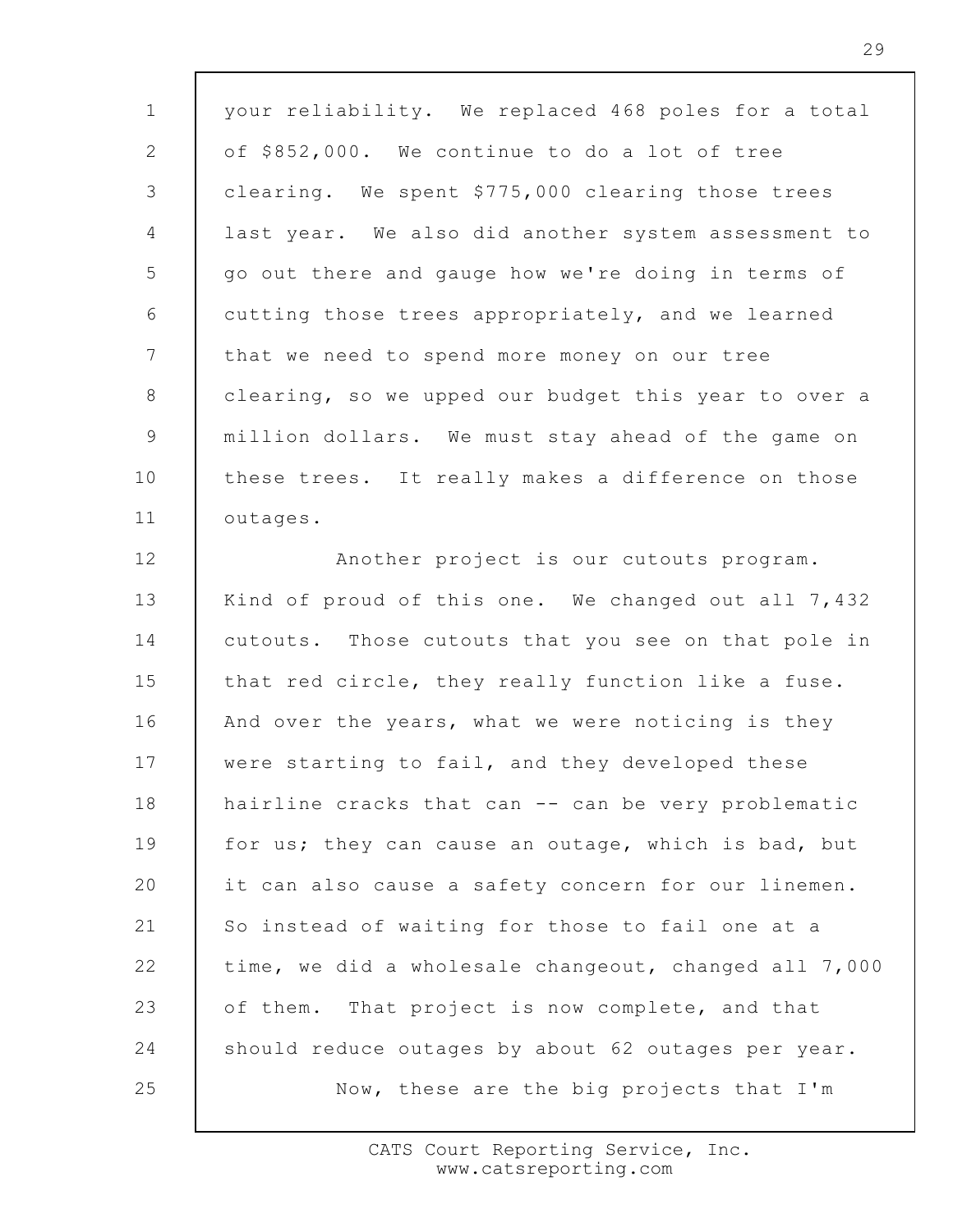1 2 3 4 5 6 7 8 9 10 11 12 13 14 15 16 17 18 19 20 21 22 23 24 25 excited to talk about tonight. The first one is an upgrade to the Lake Region distribution substation, which is called the Lake Eunice Substation. So this is a distribution substation that's owned by Lake Region that serves our members. This upgrade is a \$3 million project. The substation is located near Lake Eunice and near Pelican Lake. It will be completed in the year 2021. This is both a substation upgrade, so Lake Region will upgrade this substation, and Great River Energy is going to build a new transmission line to serve the new substation. So we're getting rid of an old transmission line, replacing it with a new transmission line, and the source of the new transmission line is going to be coming from a different location and a much more reliable source, so the 2,000 members that are served off Lake Eunice Substation, when this project is completed, should see improved reliability. Yet another big project in our area that is now completed is the new Great River Energy Transmission Substation. This is one of those bigger substations that's owned by Great River Energy that serves our distribution substations, and then our distribution substations feed our members. This is a \$6.8 million project. It's located near Perham.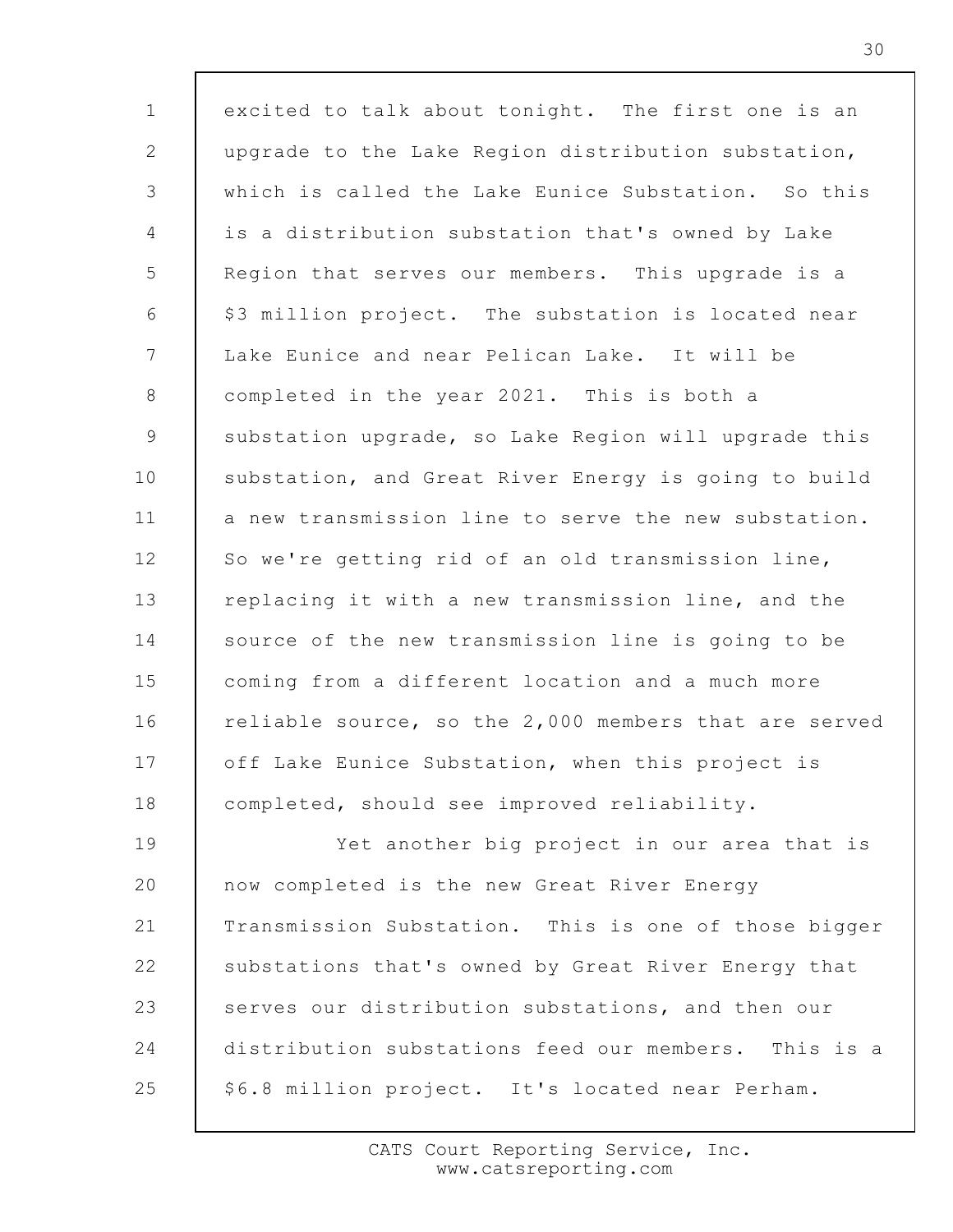1 2 3 4 5 6 7 8 9 10 11 12 13 14 15 16 17 18 19 20 21 22 23 24 25 This substation feeds the Lake Region distribution substations of Frazee, Dora, Dent, and Perham. So our members that are served off of those four distribution substations are already seeing the benefits of this new transmission-level substation. And the real big project that's just getting underway is Great River Energy is upgrading their transmission substation in the Frazee area. This is a \$10.2 million project, and when this is completed, this will result in better reliability and increased voltage support for over one half of Lake Region's distribution substations. And this is the last big upgrade they're doing in this project is the upgrade to the Henning transmission substation. This is a \$1.2 million project near Henning. This will result in an upgrade in terms of the reliability to the Lake Region substations of our Henning Substation and our Stalker Lake Substation. So with those four major projects -- this slide summarizes that for you. This is our entire electric service territory, that 3,200 square miles. These four red dots on this slide are the locations of those four big projects that are underway. The green shaded areas on this slide represent the areas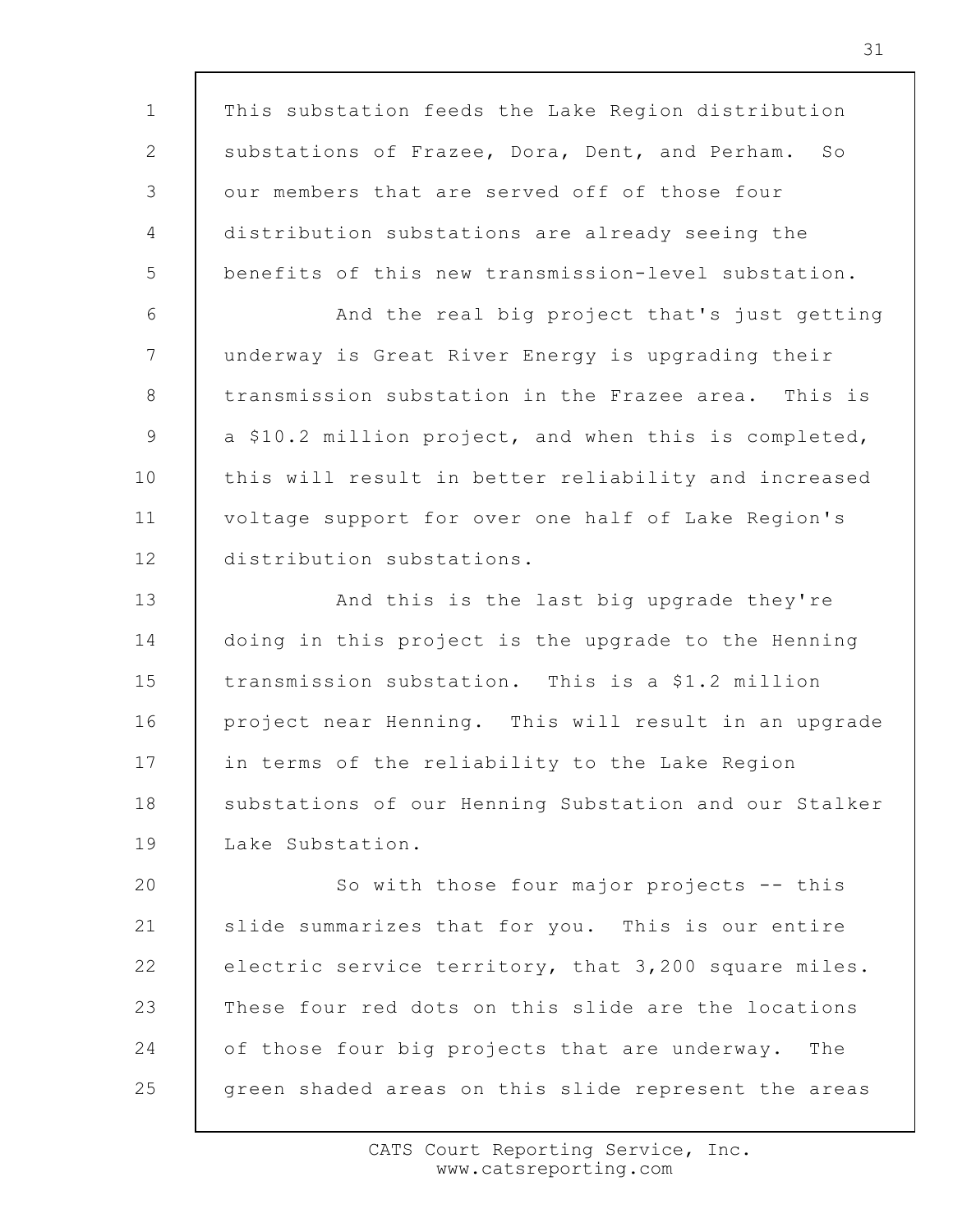1 2 3 of our -- of our service territory and all the members that will see improved reliability because of these projects.

4 5 6 7 8 9 10 11 12 These four projects total \$21.2 million. 18,000 members of Lake Region Electric should see improved reliability because of these projects. That's about 65 percent of our overall membership. We cannot recall a time when there's been this much new investment made in such a short window of time into our system to improve our reliability, and we look forward to seeing how this does impact and improve our reliability.

13 14 15 16 17 18 19 And that third area of feedback from our members really has to do with our forward-thinking philosophy at Lake Region, and I think our members are expressing appreciation for the new things that we're doing, whether that's our solar program or standby generator program or, more recently, our wind/solar hybrid project.

20 21 22 23 24 Here's a picture of the construction of that project last year with the big GE wind turbine being built and the solar farm being built. It's a wind and a solar project, so in one project we're harnessing the wind and the sun.

25

This is also a big part of our rate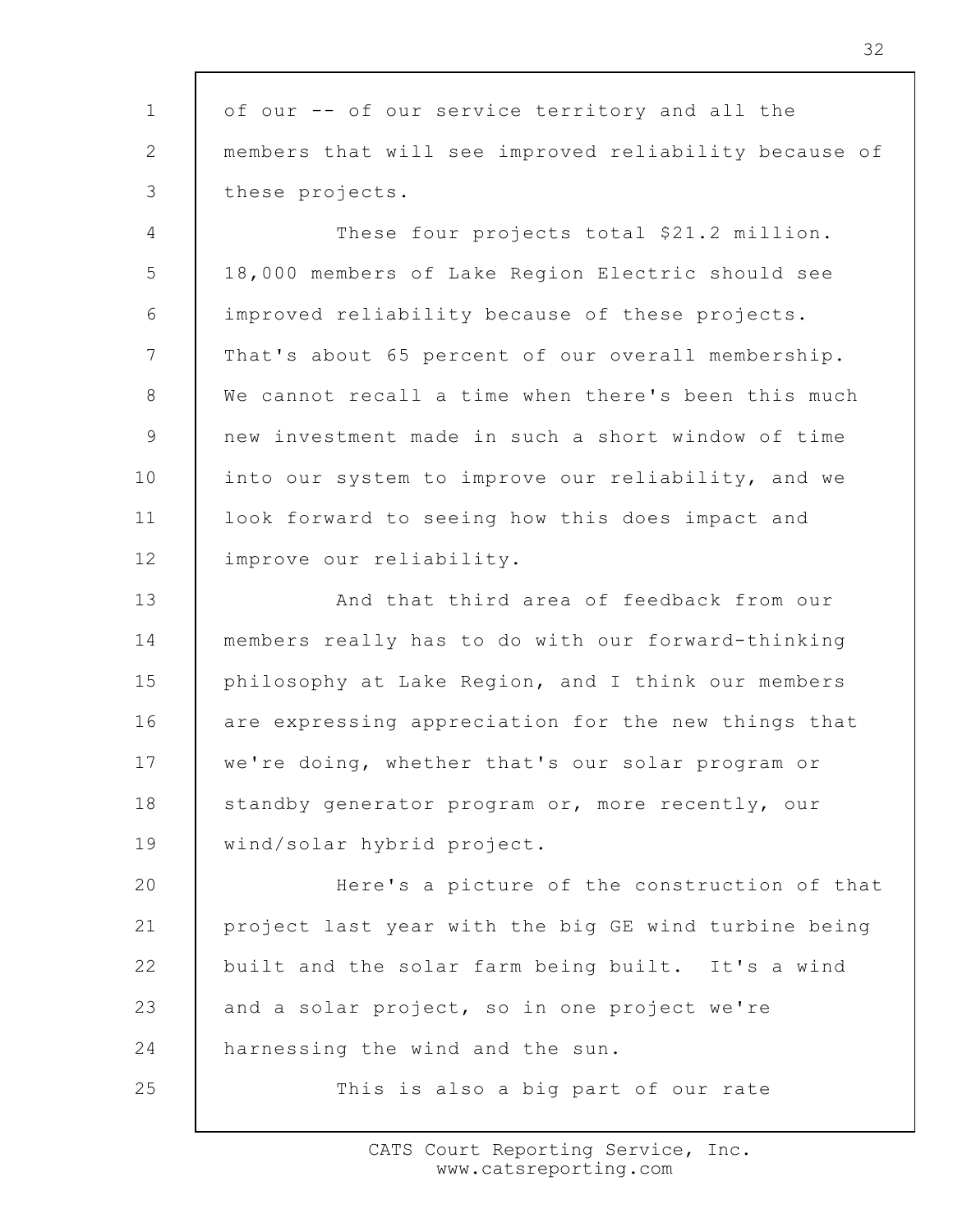1 2 3 4 5 6 7 8 9 10 11 12 13 14 15 16 17 18 19 20 21 22 23 24 25 stabilization program as this is a lower cost source of electric for us. The great thing about this project is we didn't have to invest in it; we didn't have to borrow any money for it. This is a local renewable energy project. It interconnects directly into the Lake Region distribution system that you already own, so there's no overhead cost for transmission or anything like that. Local energy being produced at a lower cost and being consumed by our members in the local area. Because this is GE technology and this was the first of its kind -- type of wind/solar hybrid project in the nation, GE came up and did a short video on the project, and we wanted to share that video clip with you tonight. (Video played as follows: DAN JUHL: I've always felt that electricity is the lifeblood of our society. Nothing works without electricity. DANIELLE MERFELD: We worked with the Lake Region Electric Co-op in rural Minnesota to design the hybrid electric solar and wind solution. This gave this very rural community a low-cost renewable energy solution. DAN JUHL: This is the first true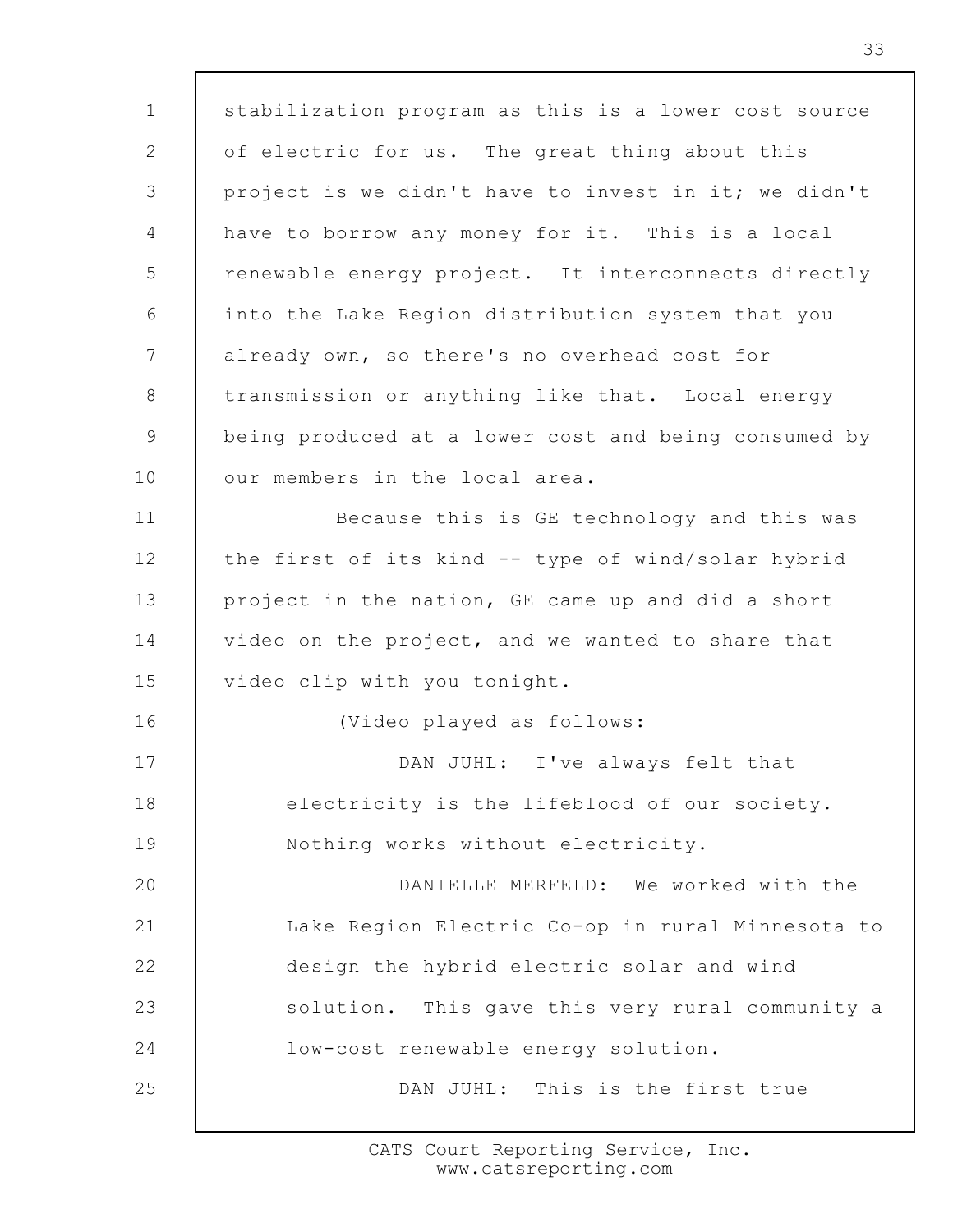| $\mathbf 1$  | solar/wind hybrid of its kind where we've        |
|--------------|--------------------------------------------------|
| $\mathbf{2}$ | utilized this technology that we've developed    |
| 3            | with GE.                                         |
| 4            | DANIELLE MERFELD: Hybrid renewables              |
| 5            | are scalable from cities and towns to small      |
| 6            | rural communities.                               |
| 7            | DAN JUHL: They're very complementary             |
| $8\,$        | on how they work together.                       |
| $\mathsf 9$  | CEO THOMPSON: We can harness both the            |
| 10           | wind and the sun in one project and bring more   |
| 11           | renewable electricity to our members.            |
| 12           | DAN JUHL: With this renewable                    |
| 13           | technology, there's no fuel, no emissions, no    |
| 14           | waste, no water, and it's by far the way cheaper |
| 15           | energy.                                          |
| 16           | CEO THOMPSON: It not only allows us to           |
| 17           | bring in the new -- the renewable energy for our |
| 18           | members, but it also actually saves us money on  |
| 19           | our overall power costs; so it's more            |
| 20           | renewables, less cost for our members, and       |
| 21           | that's what they're asking for.                  |
| 22           | DANIELLE MERFELD: We absolutely need a           |
| 23           | greener, cleaner system. Hybrid renewables are   |
| 24           | our first step in the path to reaching           |
| 25           | 100 percent renewable energy.)                   |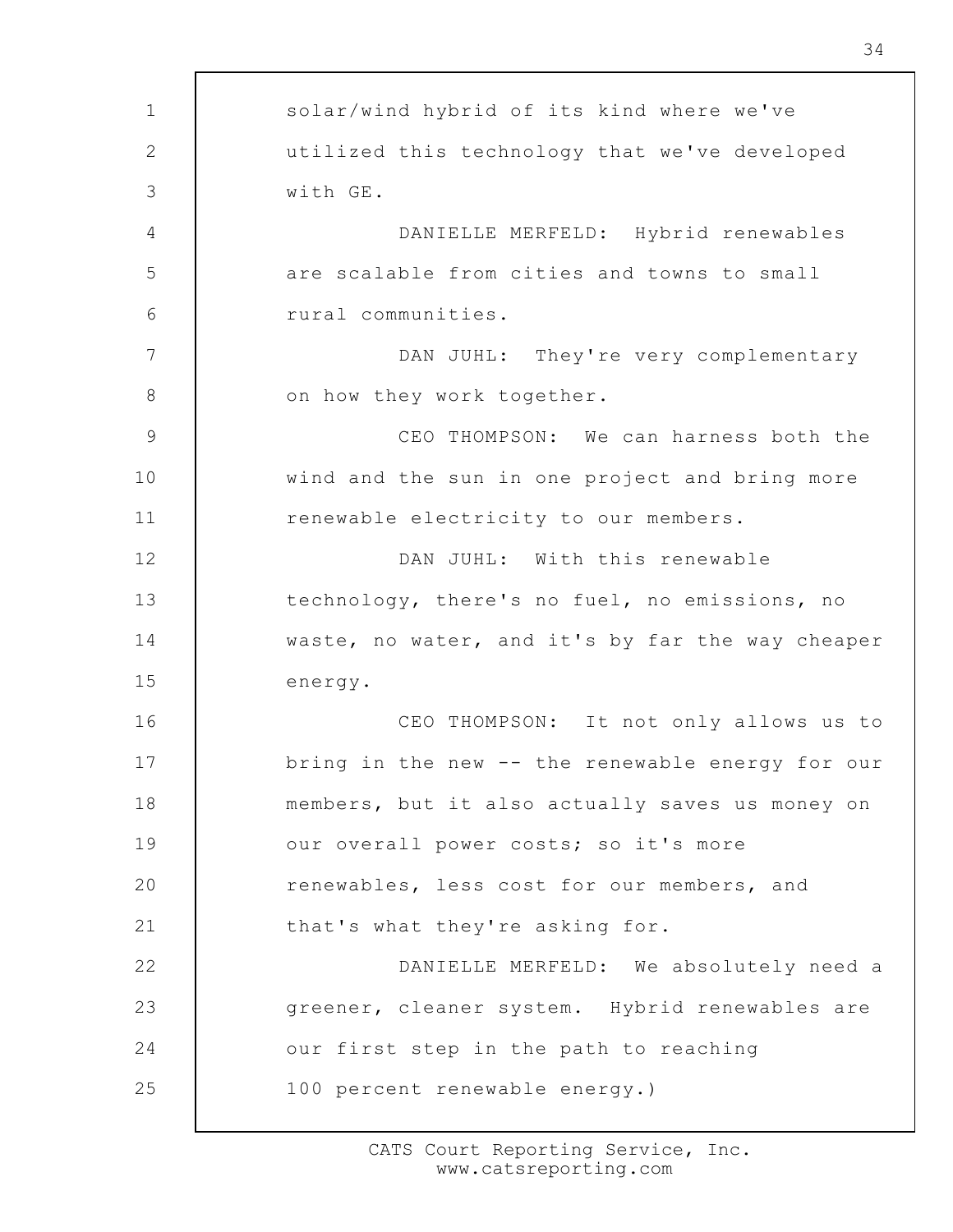1 2 3 4 5 6 7 8 9 10 11 12 13 14 15 16 17 18 19 20 21 22 23 24 25 (End of video.) CEO THOMPSON: All right. I hope you enjoyed that little video there. This is a shot of the project taken from a drone, and now that the project has been up and running and producing renewable energy for us for a full year, we've calculated the annual savings for that first year of operation, and it has saved you, the members of Lake Region, \$256,000 the first year. My closing thoughts for my presentation this evening take me back to the pandemic that we're dealing with, and I wanted to just share with you that during this pandemic, our Operation Round Up program, which is -- I hope you know how that works. It's a -- for those members who want to round up their electric bill each month to the next whole dollar, those pennies from each customer go into an Operation Round Up fund, and those pennies become dollars. And a group of volunteer Lake Region Electric members are the trustees of that Operation Round Up fund, and they decide where those dollars are donated to. And during the pandemic, they had a special meeting to donate an additional \$7,000 -- \$7,700 to the 14 local food shelves in our territory. This is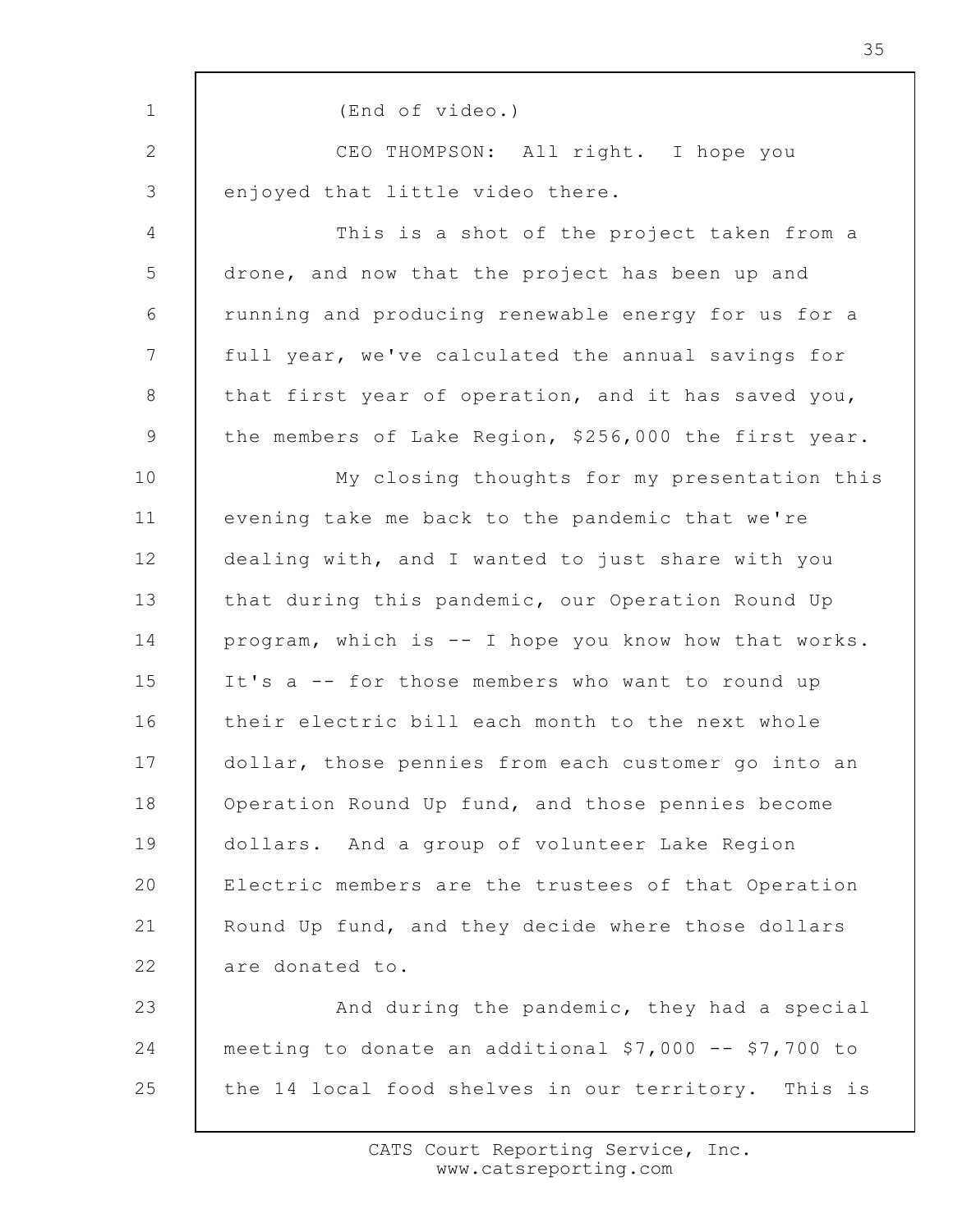1 2 3 4 5 6 7 8 9 10 11 12 13 14 15 16 17 18 19 20 21 22 23 24 25 in addition to the money we've already donated to those food shelves. What a great program this Operation Round Up program is. Thank you to all the trustees that run the program, our staff that runs the program, and to you members who are participating in this Operation Round Up program. In closing, I just want to say what a privilege it is to serve you as your CEO. We've got a great team of people in this organization, and as I always say, if there's anything that we can do to add value to your membership in Lake Region, please don't hesitate to give us a call. We're here to serve you. Thank you very much. CHAIRMAN KVARE: Thank you, Tim, for your presentation. Also, thank you for the strong leadership that you provide to our cooperative. I'd just like to share with our membership just a small example of that. You heard Tim talk about our natural gas. I touched briefly on the legislative activity in St. Paul that -- that was very meaningful, helpful to our -- our gas business, and that was the 12-year abatement of the taxes on our infrastructure. And Tim and his management team made several trips to St. Paul, testified before the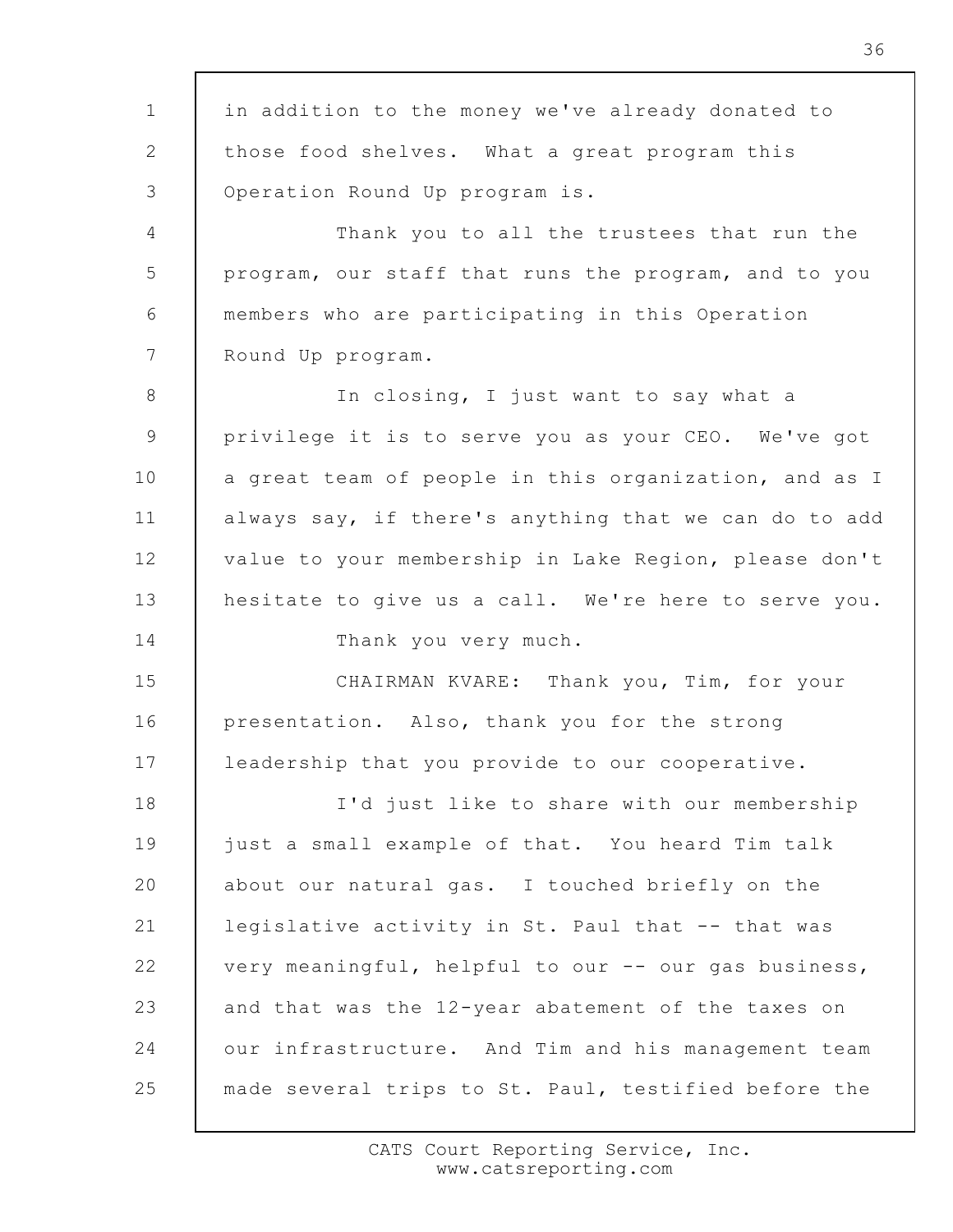1 2 3 4 5 6 7 8 9 10 11 12 13 14 15 16 17 18 19 20 21 22 23 24 25 hearings, and continued to follow that till it become reality, and the membership thanks you for that. At this time, we are going to go live with Mark Fagan from Great River Energy. Mark is going to give us an update on the evolving Great River Energy generation portfolio. Mark? MARK FAGAN: Thank you, Charles. Thank you, Tim, for the invitation to present at your annual meeting tonight. It's always a privilege and a -- and a humble experience to present at our member owners' annual meeting. I'm Mark Fagan. I'm the vice president of corporate member services at Great River Energy. And just to provide you some facts on Great River Energy, Lake Region Electric Cooperative is one of 27 -- or one of 28 total cooperatives located across the state of Minnesota and a small portion of Wisconsin that are member owners of Great River Energy, so in total, we serve 707 end-use members through our 28 member owners. In 2019, we had \$3.9 billion in assets and \$990 million in revenue, 4,800 miles of transmission line, and 3,000 megawatts of generation. And I'm giving you all these facts right now because later on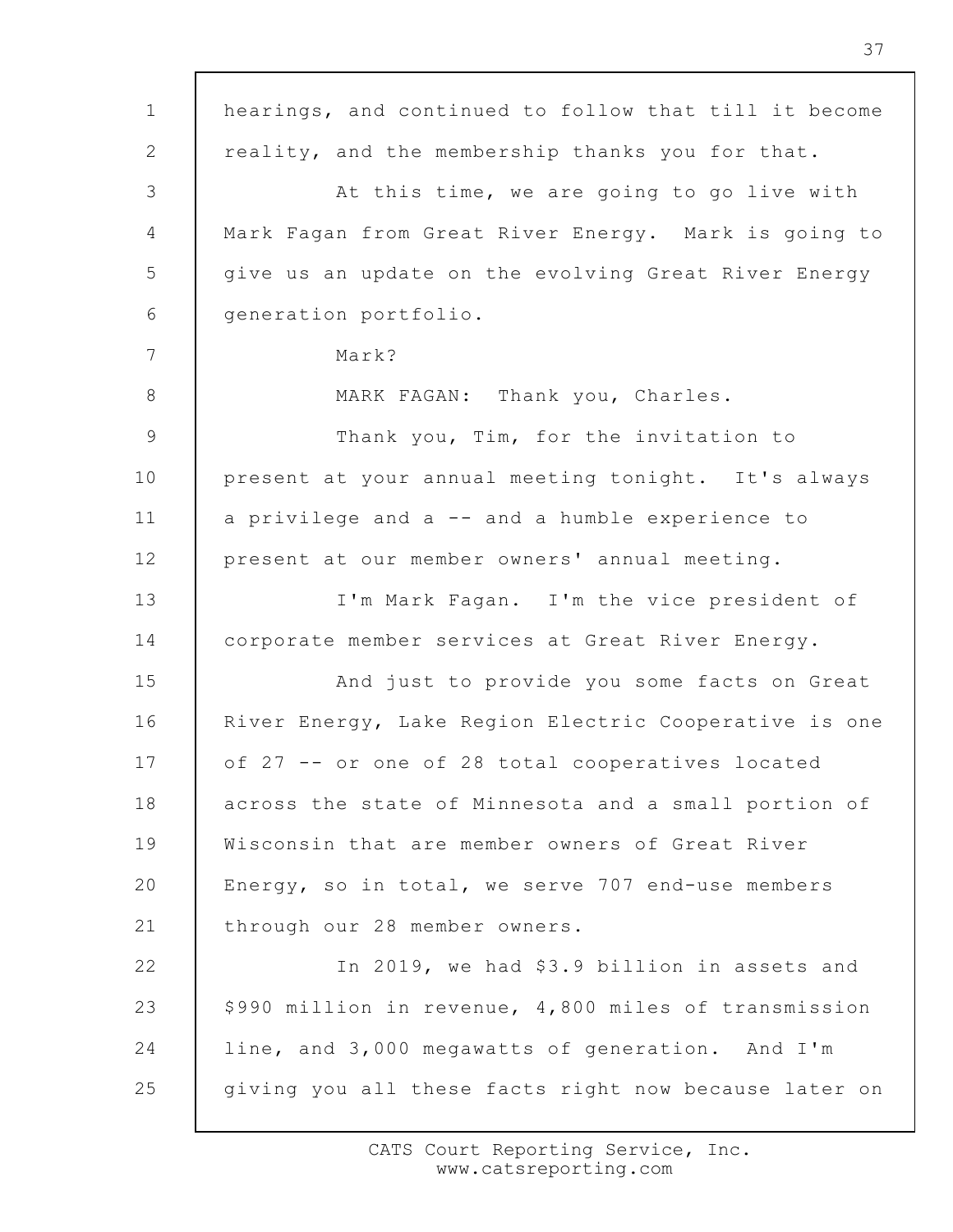1 2 3 4 5 6 7 8 9 10 11 12 13 14 15 16 17 18 19 20 21 22 23 24 25 in this presentation I'll make a comparison of how GRE, in our size and scope, fits in along with the other utilities that make up the Midcontinent Independent System Operator, just to give you a feel for the scope of the power market that we operate in. Like Lake Region Electric Cooperative, GRE is a mission-focused organization with a strong focus on our member owners. We exist for our member owners. And we help our employees remember what it means to be member-focused using our triple bottom line tool, which is simply for our employees to remember it's affordable rates for our member owners, it's reliable power delivery, and it's environmental stewardship. And also like Lake Region, we've established a strategic plan and set forth strategic initiatives whereby we build our work, our work plans, and our employee activities around every year. We currently have four strategic comparatives: Grow the business, keep costs competitive, position the portfolio, and shape our future. And tonight I want to dig deeper -- along with Charles's introduction there, deeper into our power supply portfolio and how we've been positioning and evolving that power supply portfolio over time.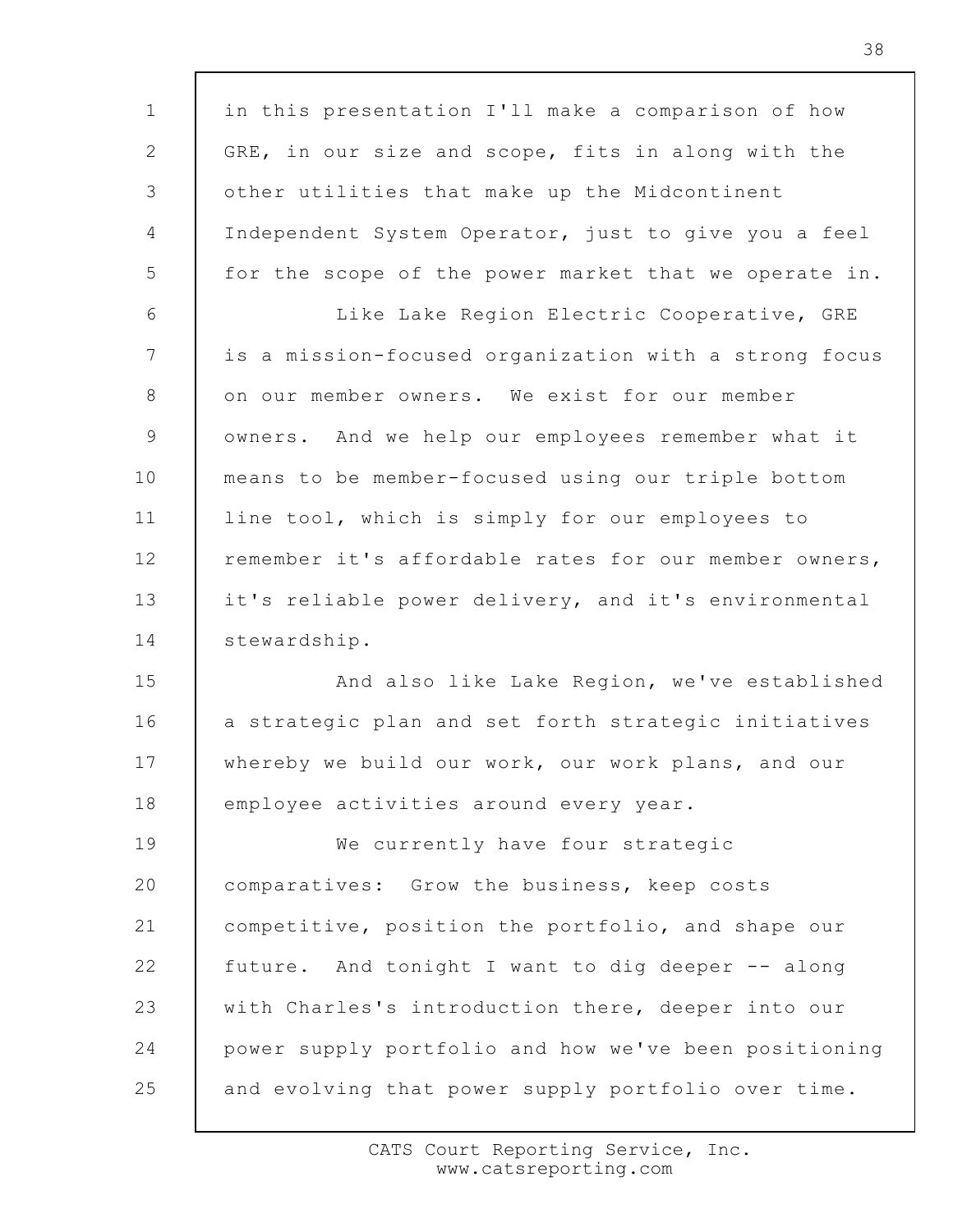1 2 3 4 5 And over the last 15 years, you can see from the comparison of these two donut charts showing where the energy that we produce comes from, the -- the pretty distinct contrast on how things have changed from 2005 to 2018.

6 7 8 9 10 A couple things of note there. In 2005, 80 percent of the energy we produced for our member owners came from coal-fired resources; and in 2018, 58 percent. And I'll explain a little bit of what that change was here on the next slide.

11 12 13 14 15 16 17 18 In addition, a big increase in renewable energy, 2 percent in 2005 to 25 percent in 2018. Some of the renewable energy additions were to meet mandates, as required under the Minnesota Renewable Energy Standard, and some of the most -- more recent renewable energy additions were because they were just the best economic resource that we could use to provide power supply to our members.

19 20 21 22 23 24 25 Another increase you see on there is in the gray portion of the donuts, moving from 8 percent reliance on the market for some of our energy needs to 14 percent. And that's been a conscious decision by GRE. As the Midwest market has -- has grown and matured -- the Midwest market opened up on April 1st of 2005, and so as that market has grown and matured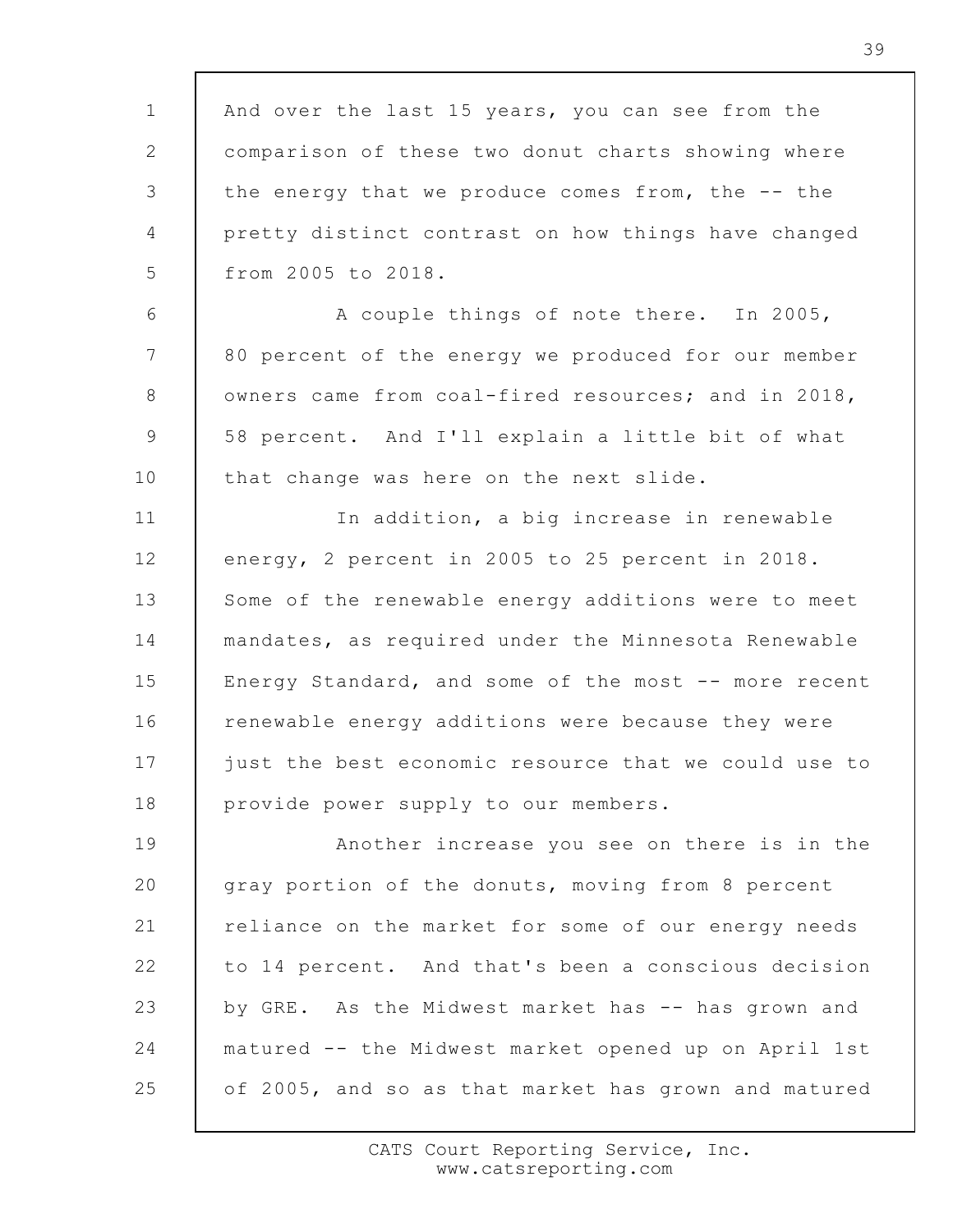1 2 3 4 5 6 7 8 9 10 11 12 13 14 15 16 17 18 19 20 21 22 23 24 25 and resources have been added to it, we've become more and more comfortable relying on the market for some portion of our load-serving obligation to our member owners. A little further to our power supply portfolio evolution, on the right-hand side of the screen you can see the actions that the Great River Energy Board has taken over time to economically right size our power supply portfolio with a focus on that and affordable rates imperative. And so since 2015, we've reduced -- or we've eliminated 318 megawatts from our power supply portfolio. The first listed there was GRE exiting a long-term power purchase contract we had for half of the output of a coal-fired power plant in Wisconsin. We exited that contract in 2015. In 2017, the board made the very difficult decision to shut down Stanton Station, which was a 188 megawatt coal-fired power plant out in North Dakota, which resulted, unfortunately, in 25 GRE employees losing their jobs. And then more recently, last year, last March, the board made another difficult decision to shut down Elk River Station, which was a refuse-derived fuel burning power plant, or a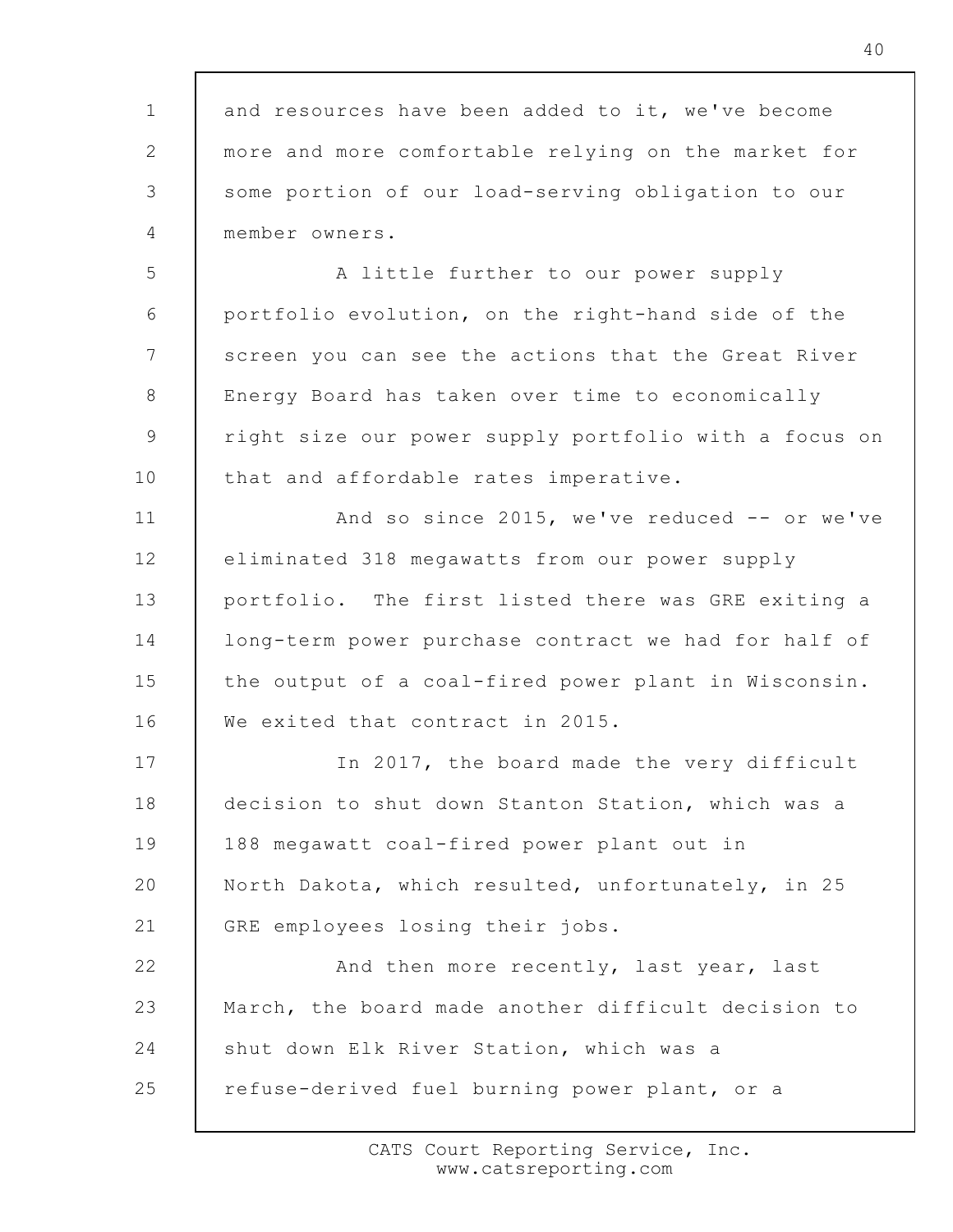1 2 3 4 5 6 7 8 9 10 11 12 13 14 15 16 17 18 19 20 21 22 23 24 25 trash-burning power plant, and 85 employees, unfortunately, were laid off from Great River Energy as a result of that decision. But all three of those decisions were with an eye toward affordability and a recognition that those power supply resources were no longer economically competitive in the market environment that we're in. On the other side of the slide you'll see the energy additions that we added as a result of shutting down those power plants on the right-hand side and as a result of just meeting need to provide affordable energy to our member owners. All of those are wind projects that have been added to our portfolio. Two of them, at the bottom, are wind projects that we already had under contract but were coming to the end of the useful life of their equipment in the contract, and so those -- those wind farms were repowered to continue for 20 more years or so. We're in a good position capacitywise to be able to take full advantage of our position, the portfolio strategic imperative. And as you can see, right now we are about 600 megawatts long capacity, right now we're actually about 500 megawatts long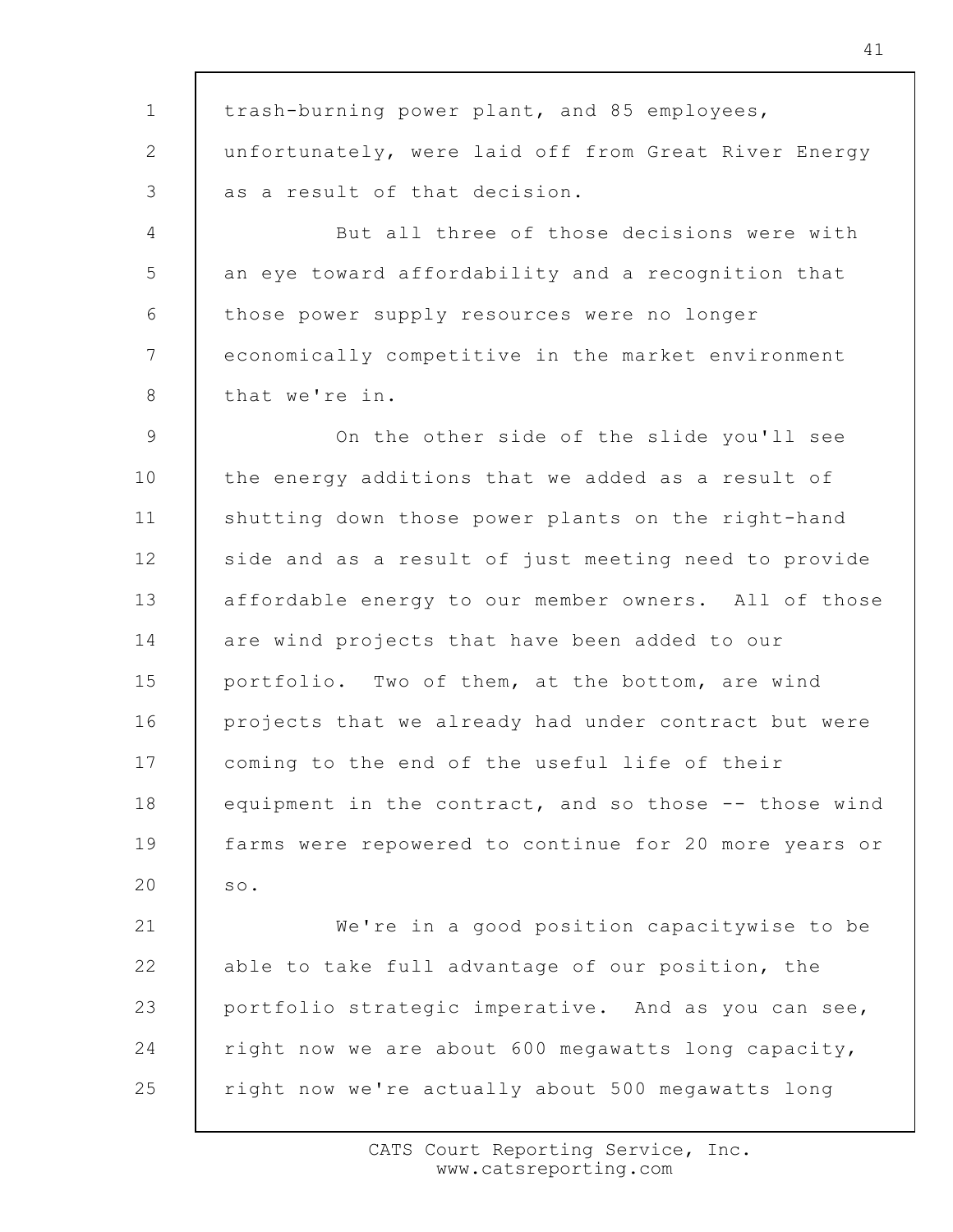1 2 3 4 5 6 7 8 9 10 11 12 13 14 15 16 17 18 19 20 21 22 23 24 25 capacity because we have full results in capacity, but over time we'll be at that 600 megawatts of more capability to produce energy than our load-serving obligation to our member owners. And so the red line there represents our demand curve or our load-serving obligation, and the blue bars represent the capacity that we either own because we have iron in the ground with power plants or we've procured or purchased under long-term PPAs. And when you add those up, you can see the blue bars are significantly higher than the red line, and that positions us very well to make power supply changes to right size our portfolio both from a rates perspective and also just from a resource adequacy perspective. The next evolution in that power supply decisionmaking was something that we announced on May 7th, and that's what we're calling our strategic power supply plan. That has quite a few moving parts to it, as you can see on the screen. The first aspect of that will be retiring Coal Creek Station in -- at the end of 2022, and that is the aspect of this power supply plan that's gut-wrenching, just tear-your-heart-out-of-your-chest situation, because retiring that plant in -- at the end of 2022 will result in GRE having to lay off 266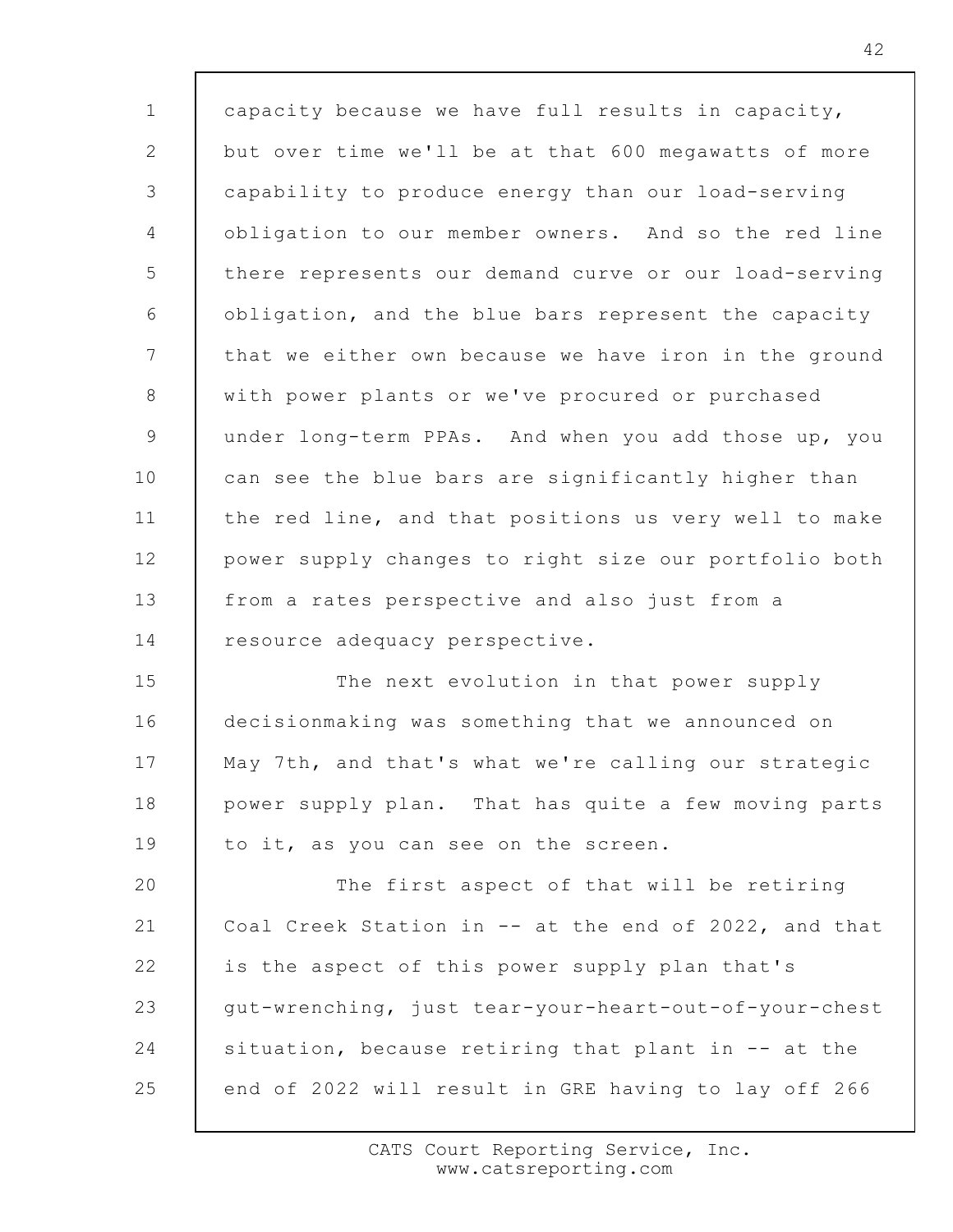1 2 3 4 5 6 7 smart, dedicated, hardworking employees at Coal Creek Station; but, unfortunately, the situation has -- has become, at Coal Creek Station, one such that the economics of continuing to operate that power plant are not good, and we can provide more affordable power supply to our members without Coal Creek in our power supply portfolio.

8 9 10 11 12 13 14 15 And so as you can see, the plan, as we retire Coal Creek at the end of 2022, is to add new wind resources, very attractively priced wind resources, that will be located at and around our existing large combustion turbine power plants, at Pleasant Valley Station and Lakeville Junction Station, and we were able to get flat pricing for 30 years for those wind resources.

16 17 18 19 In addition, we'll be out looking in the market for an additional 200 megawatts of wind to round out the energy need that we have as a result of shutting down Coal Creek Station.

20 21 22 23 24 25 And then the benefit of going into this decision with 600 megawatts of capacity length is that we only need to add 400 megawatts of capacity, that's the ability to make energy, to replace Coal Creek Station because we were already sitting with that capacity length. And our plan to meet that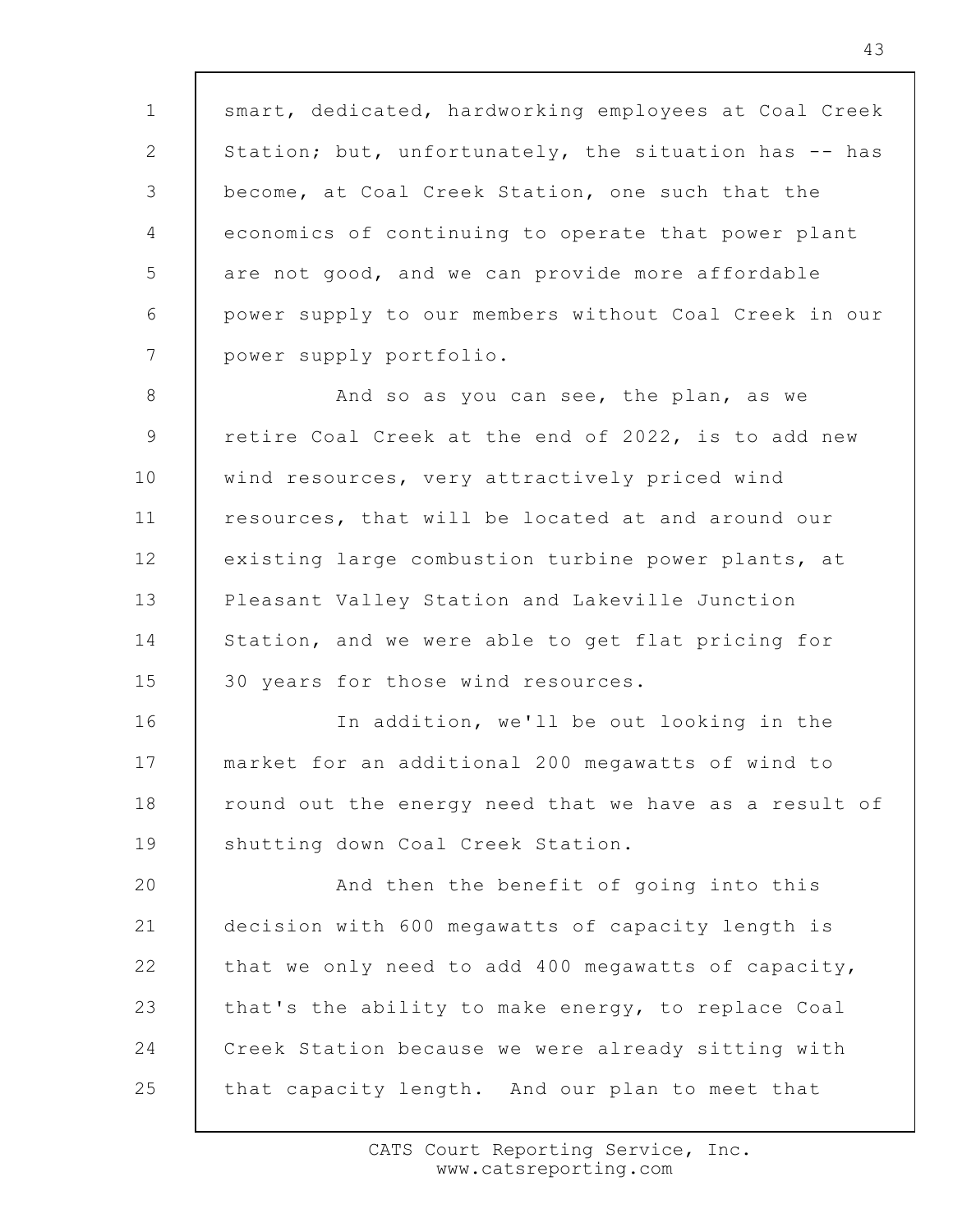1 2 3 4 5 6 7 8 9 10 11 12 13 14 15 16 17 18 19 20 21 22 23 24 25 capacity, meet that additional 400 megawatts, is to upgrade our existing peaking plants, Lakeville, Pleasant Valley, potentially Cambridge, too, and our Elk River peaking station, and then procure attractively priced market capacity. The -- the major benefit of this -- of this decision and the reason we made this decision was for economics. Our forecast is that our members -- once we execute on this plan, our members will see a 13 percent reduction in their wholesale power rates, and that's a big deal. Tim gave a great presentation on the work that Lake Region is doing on managing their costs and keeping their rates flat. GRE, for the last few years, has been able to keep our wholesale power rates flat, but this -- executing on this strategic power supply plan will result in, on average for our member owners, a 13 percent reduction in their wholesale power rates. Here's what our energy evolution will look like from last year, 2019, into 2025 once Coal Creek is retired and we've executed on these energy and capacity hedges. You'll see we'll be more reliant on the market than we are today, and we're comfortable with that because we keep an eye -- close eye on the fundamentals of the wholesale power market. And then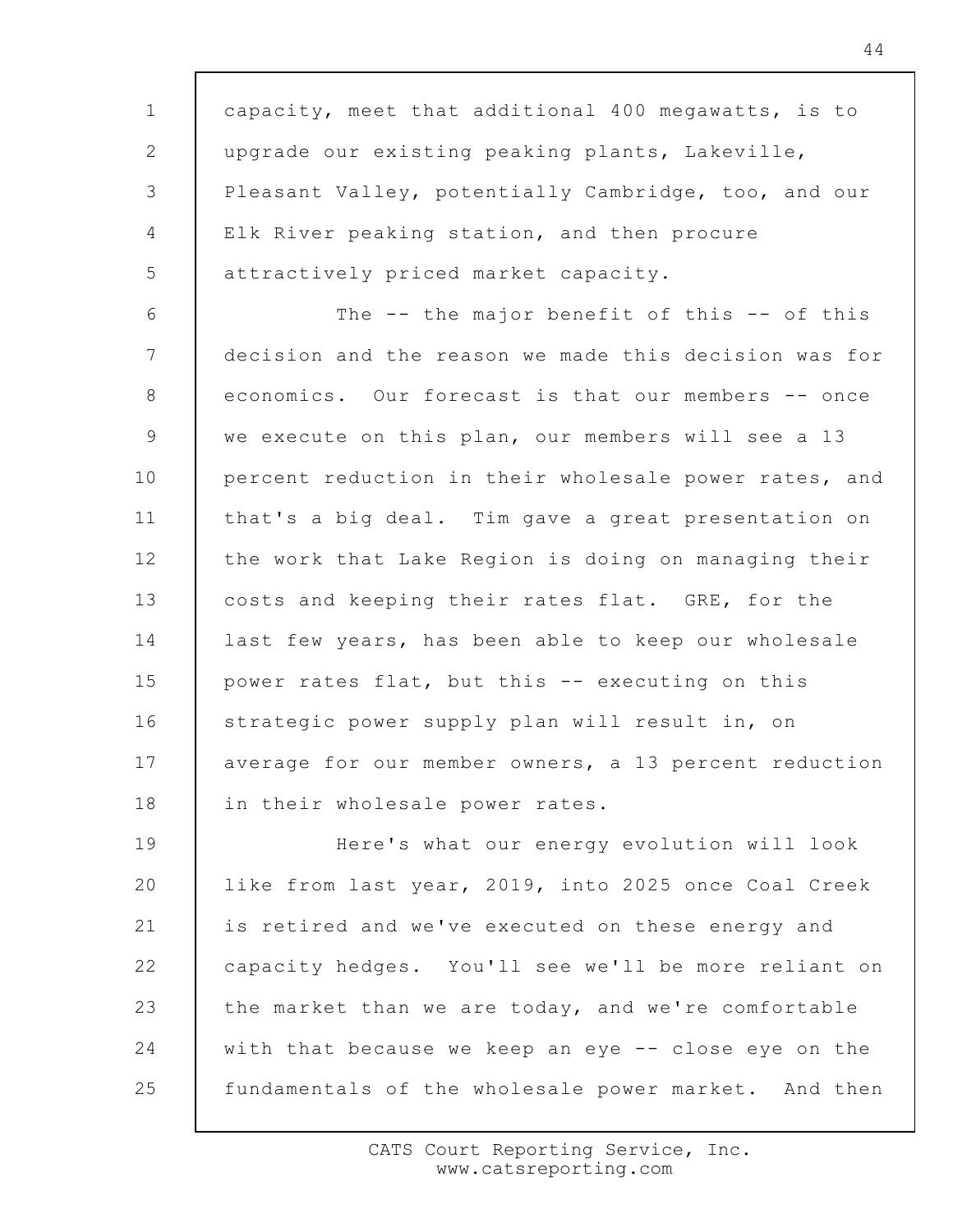1 2 3 4 5 6 7 8 9 10 11 12 13 14 15 16 17 18 19 20 21 22 23 24 25 the largest majority of the energy that we'll need to serve our member owners will be coming from wind resources. But that only -- that only shares part of the story. This is where the energy will be coming from, but as a load-serving entity in the Midwest market and a utility in Minnesota, we have an obligation to meet the load-serving needs of our members all the time, even when the wind isn't blowing, the sun isn't shining, et cetera. And so those energy -- that energy portfolio I showed you in the previous slide will be backstopped, the majority, by assets that we own and operate; iron in the ground. So on -- on the right-hand slide, the 2025 donut chart, you can see that 58 percent of our capacity, that's the ability to make energy, dispatchable resources, will come from owned - currently owned and operated natural gas facilities. In addition, we're planning to add 9 percent of capacity to those existing facilities through upgrades. We'll continue to rely on the capacity that we get through our hydro allocations from WAPA and also from Manitoba Hydro, and we've also got 4 percent of our capacity coming from existing fuel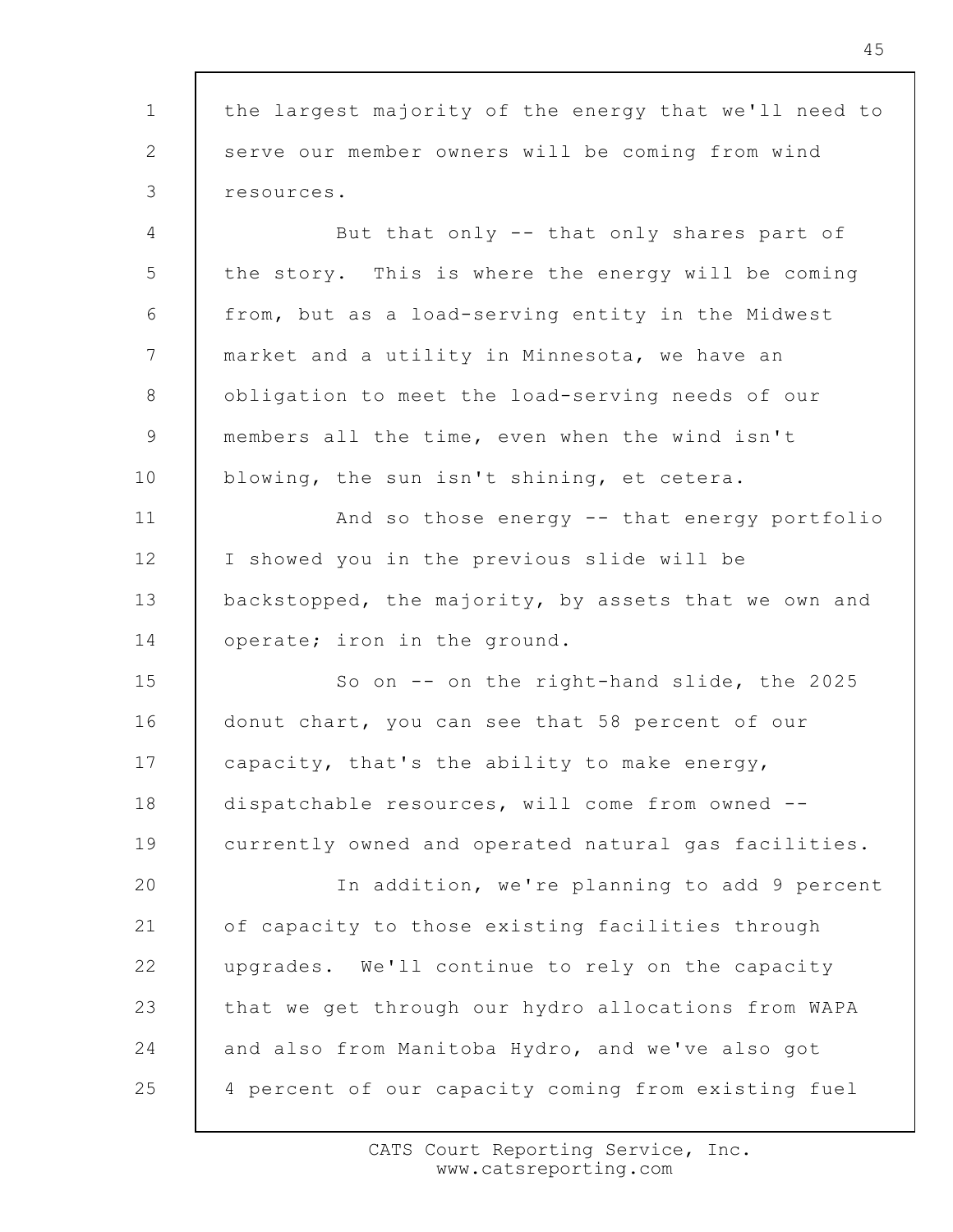1 2 3 4 5 6 7 8 9 10 11 12 13 14 15 16 17 18 19 20 21 22 23 24 25 oil-fired combustion turbines that we own and operate. So under this plan, we're really only relying on the market purchases for 9 percent of our capacity and the renewables for 7 percent of our capacity. So a lot of our energy will be coming from the market renewables, but the majority of our capacity will be coming from resources that we own and operate today and some -- with some upgrades to some of those resources. And so that starts to take a look at what our near-term capacity strategies and priorities are. We are willing to take some of that capacity need to the market as long as it's cost-effective to do so and the market allows us to do that. But in the longer term, we're also planning to optimize demand response resources; so demand response resources, especially with the technological changes that we're seeing amongst our members and undertaking at GRE, and I'll talk a little bit about that in a second, will also be a source of capacity and source of reliability for us that we're excited to take advantage of. And in addition -- and you might have seen, if you saw our press release on the strategic power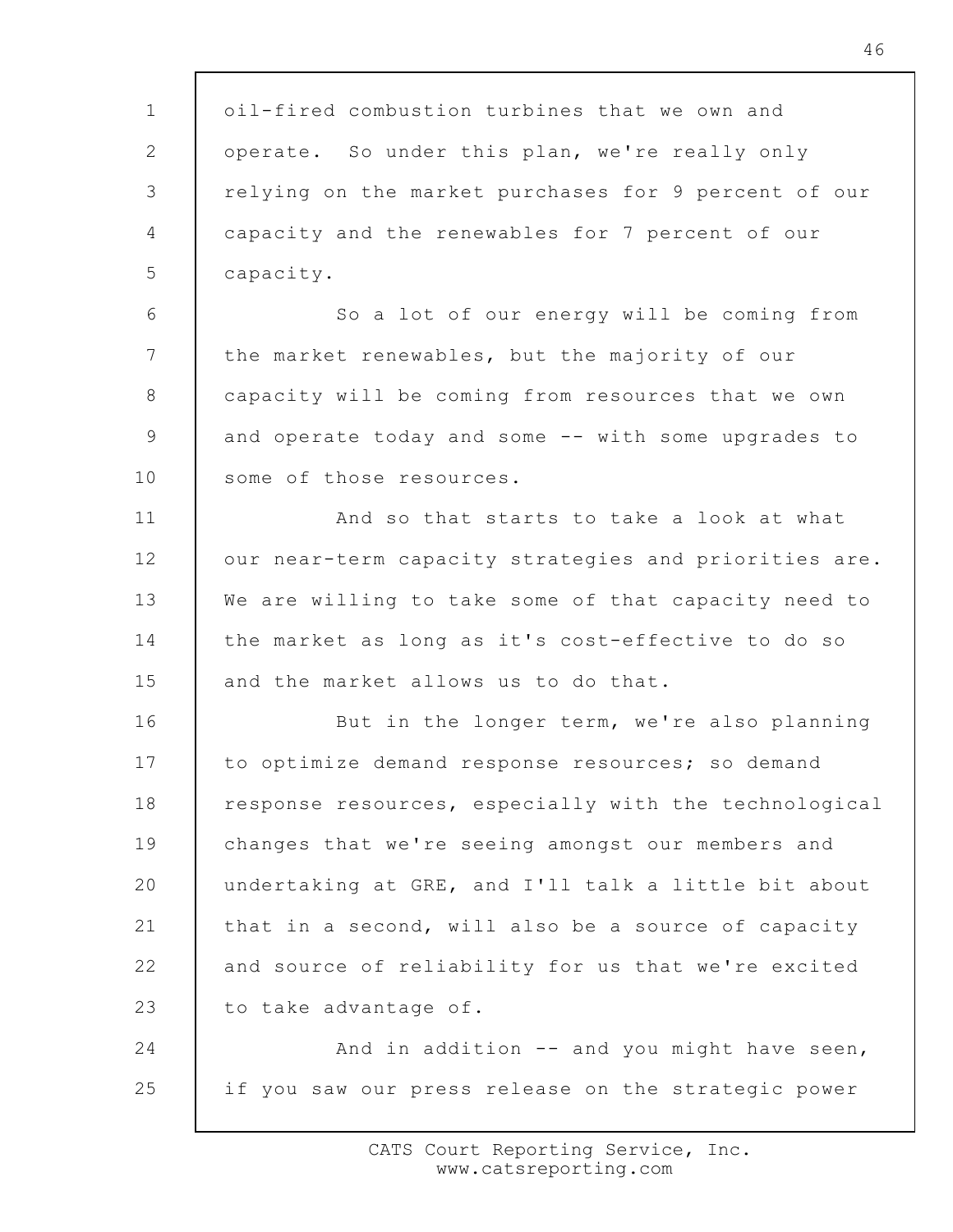47

supply plan that we announced on May 7th, that we're also undertaking a pilot project to take a look at the opportunity that long-duration battery electric storage may offer us and may offer the market into the future.

1

2

3

4

5

6 7 8 9 10 11 12 13 14 15 16 And so right now we've got a 1 megawatt pilot project that we're hoping will be integrated with the grid in 2023. And when we're talking about long duration storage, we're talking about a battery storage resource that can provide between 100 and 200 hours of continuous energy to the grid. Right now, when we're talking about battery storage on the grid, it's lithium-ion batteries that can give you two to four to maybe six hours of discharge, but we're looking at opportunities that give us 100 to 200 hours of continuous discharge.

17 18 19 20 21 22 23 24 25 I mentioned the MISO market a couple of times. Again, MISO stands for the Midcontinent Independent System Operator. That's the energy that -- or that's the entity that dispatches generating resources onto the grid. Their geographic footprint  $-$  as you can see there, the chart's not  $$ the map's not real large, but their footprint runs from eastern Montana all the way up to Canada, all the way to the east through Indiana and the south all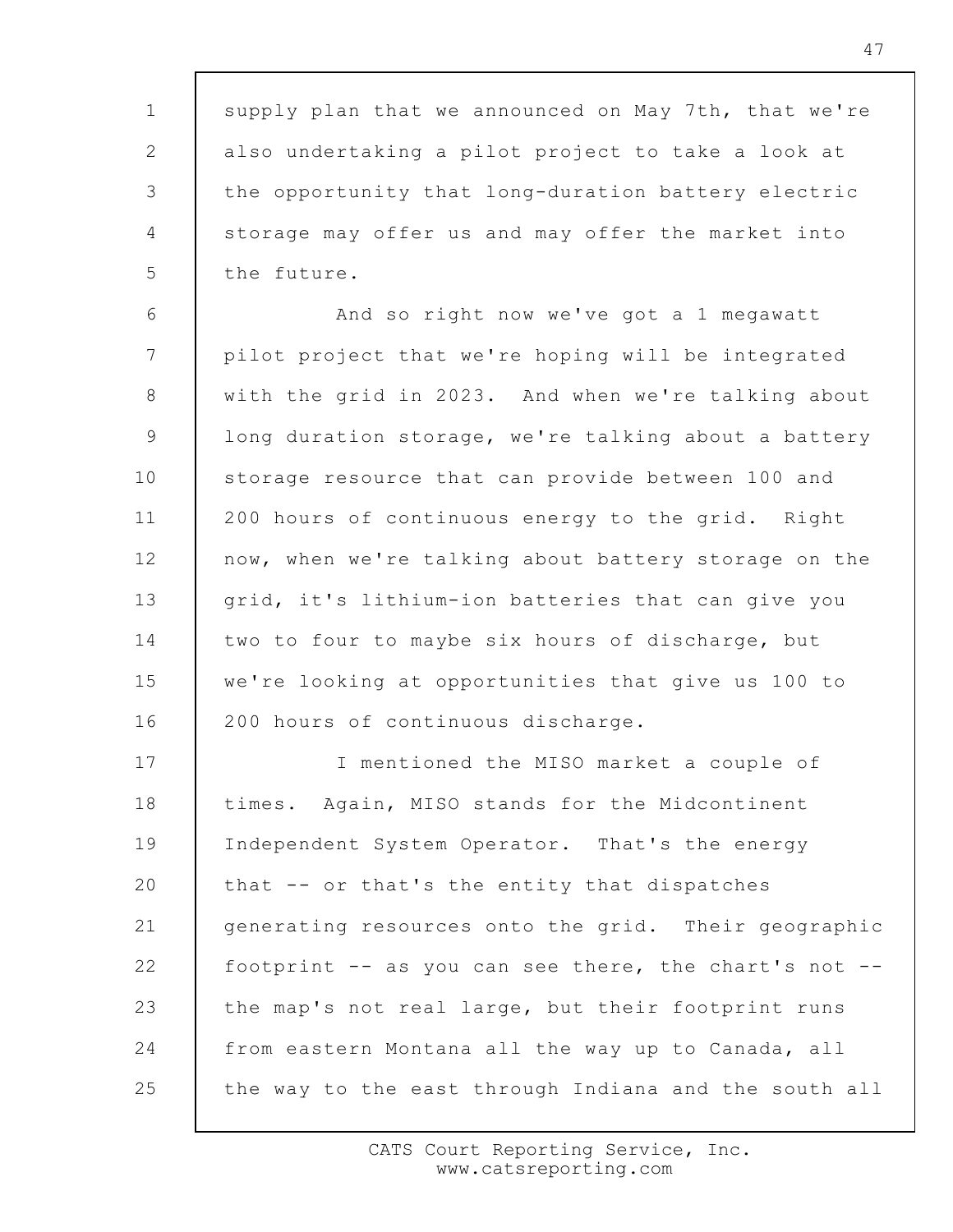| $\mathbf{1}$    | the way down to Louisiana and a little bit of east    |
|-----------------|-------------------------------------------------------|
| 2               | Texas, and that's the entity that dispatches all of   |
| 3               | the generating resources within that footprint.       |
| $\overline{4}$  | They're also responsible -- primarily                 |
| 5               | responsible for transmission reliability. Now, all    |
| 6               | the electric utilities in MISO support MISO's         |
| $7\phantom{.0}$ | transmission reliability efforts at the local         |
| 8               | lever -- level, but MISO has overall responsibility   |
| 9               | for reliability and making sure there's enough        |
| 10              | generation in their footprint to meet the load        |
| 11              | obligation in their footprint. So MISO's job, every   |
| 12              | four seconds of every day of the year, is to make     |
| 13              | sure that generation and load are in sync and match   |
| 14              | up.                                                   |
| 15              | The utility's role in this market is to               |
| 16              | offer all of our generating resources into the market |
| 17              | for dispatch at production costs and to buy all of    |
| 18              | our load-serving needs from the market as well, and   |
| 19              | that's been the case in the -- in the Midwest market  |
| 20              | since April of 2005.                                  |
| 21              | Just to give you a sense of the scope and             |
| 22              | scale of MISO versus the scope and scale on that      |
| 23              | first slide I showed you with regard to GRE, MISO has |
| 24              | almost \$30 billion in gross -- gross revenue and     |
| 25              | market charges. Recall, GRE last year was \$990       |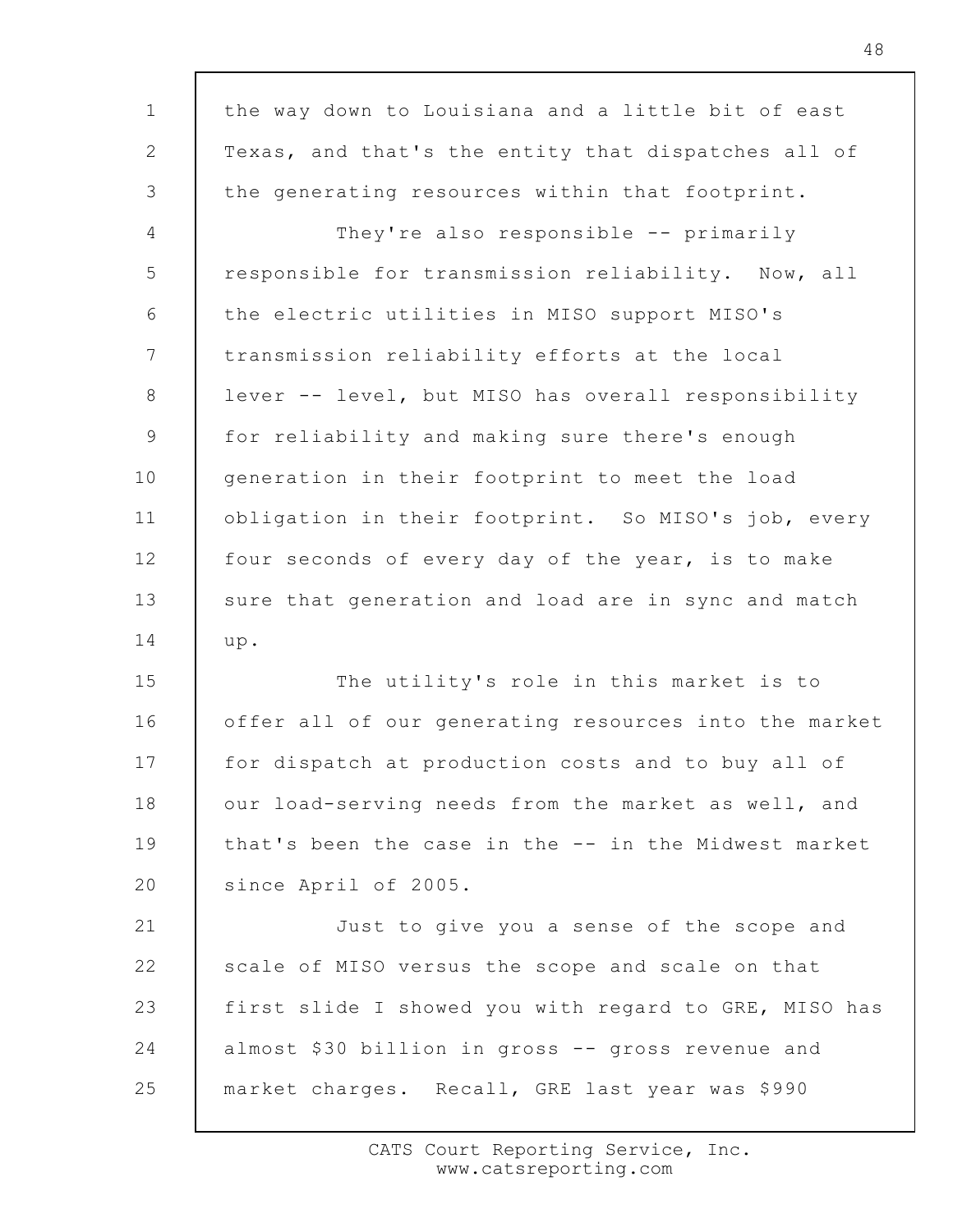| $\mathbf{1}$    | million.                                              |
|-----------------|-------------------------------------------------------|
| $\mathbf{2}$    | They have 468 participating entities serving          |
| 3               | 42 million people. GRE's member owners and            |
| 4               | aggregates serve about 770,000 people across          |
| 5               | Minnesota and a little bit of Wisconsin.              |
| 6               | MISO's summer peak demand is 127 megawatts,           |
| $7\phantom{.0}$ | their all-time peak, which was in 2011. GRE's         |
| 8               | all-time peak is about 2,600 megawatts, and as you    |
| $\overline{9}$  | can see, in MISO there's 6,657 generating units. We   |
| 10              | have 10 generating units.                             |
| 11              | And 4,800 miles of transmission versus                |
| 12              | MISO's almost 72,000 miles of transmission.           |
| 13              | And so this is the market that we operate             |
| 14              | in, along with other utilities in the Upper Midwest.  |
| 15              | So the question that you might wonder is who          |
| 16              | is responsible for reliability and how can I be       |
| 17              | assured that when GRE undertakes this strategic power |
| 18              | supply plan that I've talked about, that the lights   |
| 19              | are going to continue to be on and that rates are     |
| 20              | going to continue to be affordable? Well, first and   |
| 21              | foremost, the electric utilities, including GRE,      |
| 22              | including our -- all of our member owners, have       |
| 23              | primary responsibility for making sure that we have   |
| 24              | the power supply to meet your needs all the time.     |
| 25              | Now, we also have to -- we also have to               |

49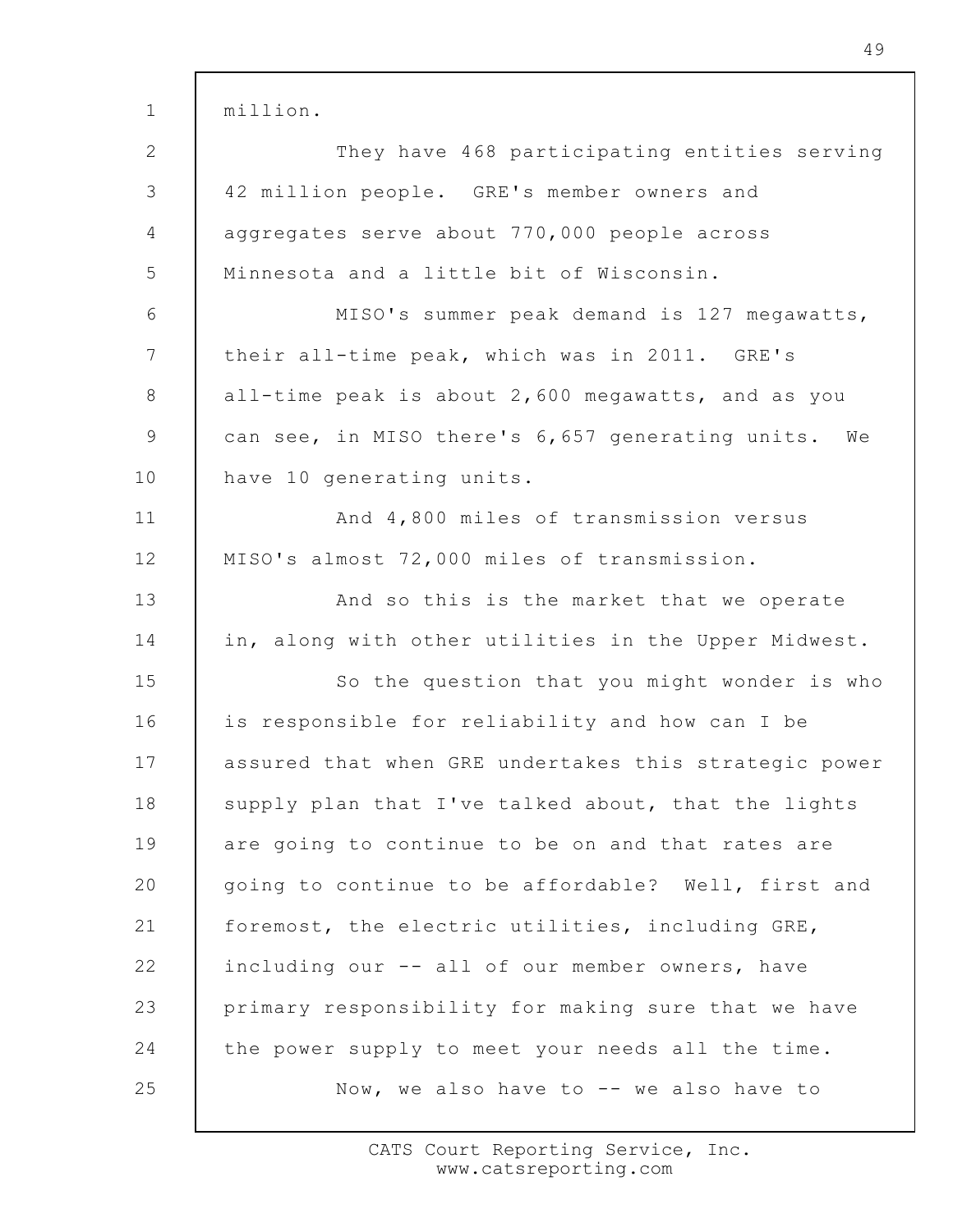1 2 3 4 5 6 7 8 9 10 11 12 13 14 15 demonstrate that not just to our member owners, but to MISO, that we have enough resources to provide adequate power supply to our member owners with an adequate reserve margin for every summer peak, and so MISO requires that us -- requires us, through Module E of their tariff, and their tariff is regulated by the Federal Energy Regulatory Commission, or FERC, we have to demonstrate to MISO every year going into the summer season that we have adequate resources to meet our members' need plus a reserve margin. And then MISO undertakes other - other study activities to make sure that their market will continue to be resource adequate into the future. In addition, Minnesota is an integrated resource planning state, which means that the Minnesota Public Utilities Commission has the purview to regulate all the utilities in Minnesota, co-ops (indiscernible) included, as it relates to ensuring

16 17 18 19 20 21 22 23 24 that those utilities have adequate resources now and looking out 15 years into the future to meet the load-serving obligation that they have to their customers for the IOUs, to our member owners for the co-ops.

25

Just in terms of recapping our strategic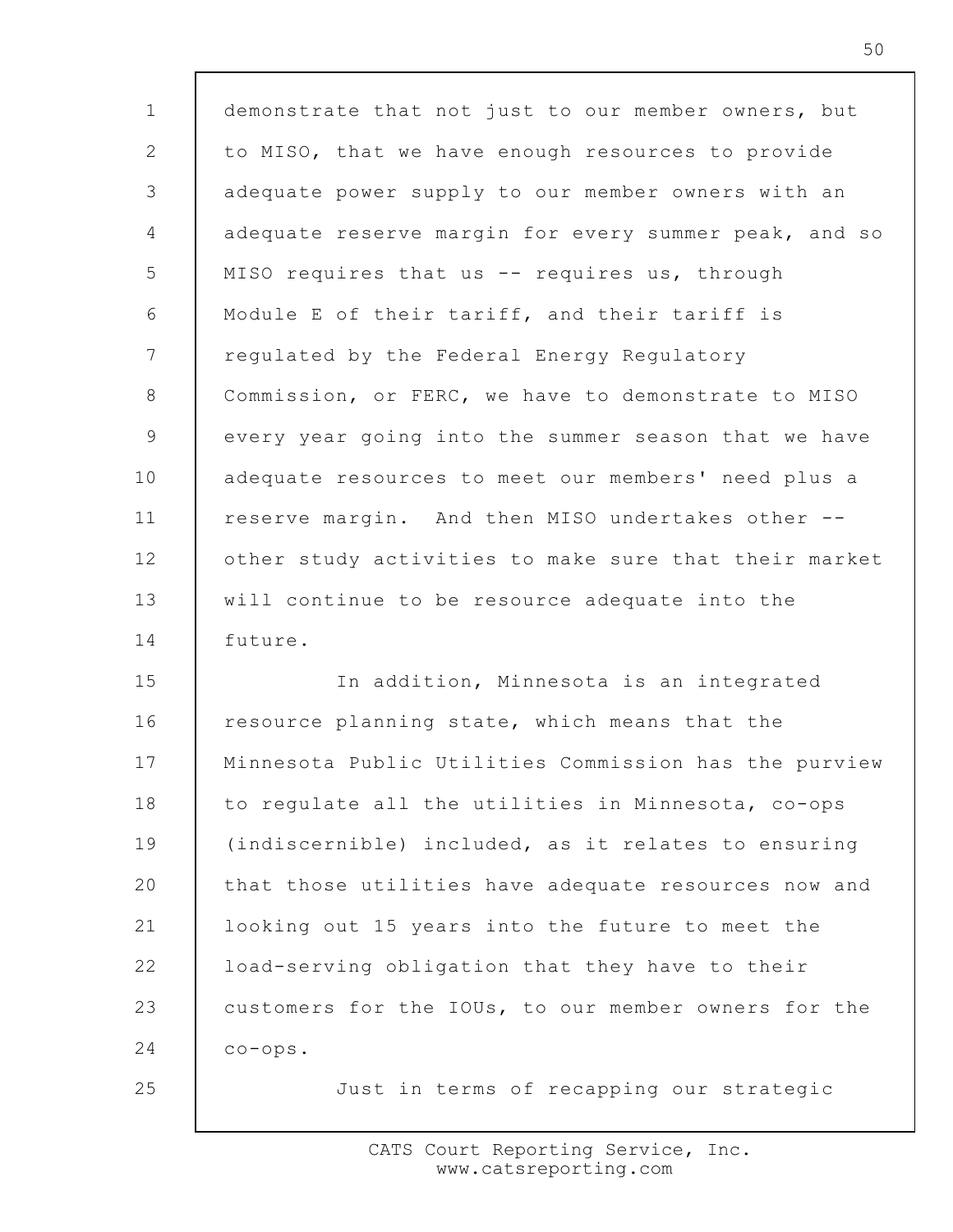1 2 3 4 5 6 7 8 9 10 11 12 13 14 15 16 17 18 19 20 21 22 23 24 25 power supply portfolio, the things that will stay same -- the same for GRE, once Coal Creek is retired and these new wind resources are added and we upgrade our combustion turbines and purchase some capacity, is we're going to continue to have that obligation to provide reliable power to our member owners. We're going to continue to serve our member owners' load through the MISO market. And the majority of the capacity, as I showed you on that 2025 donut chart, will be coming from owned resources, iron in the ground that we own and operate today. And we'll continue to comply with the MISO resource adequacy rules; we'll continue to file an integrated resource plan with the State of Minnesota to demonstrate that we will be resource adequate for our member owners' needs into the future. Some of the things that change is the type of our resources will become smaller, more diversed -- more diverse, excuse me, and more renewable. We're going to have a mix of physical resources and market purchases as long as it's - it's cost-effective to purchase from the market. And overall, our costs are going to be lower. I mentioned on average our rates are projected to go down 13 percent for our member owners.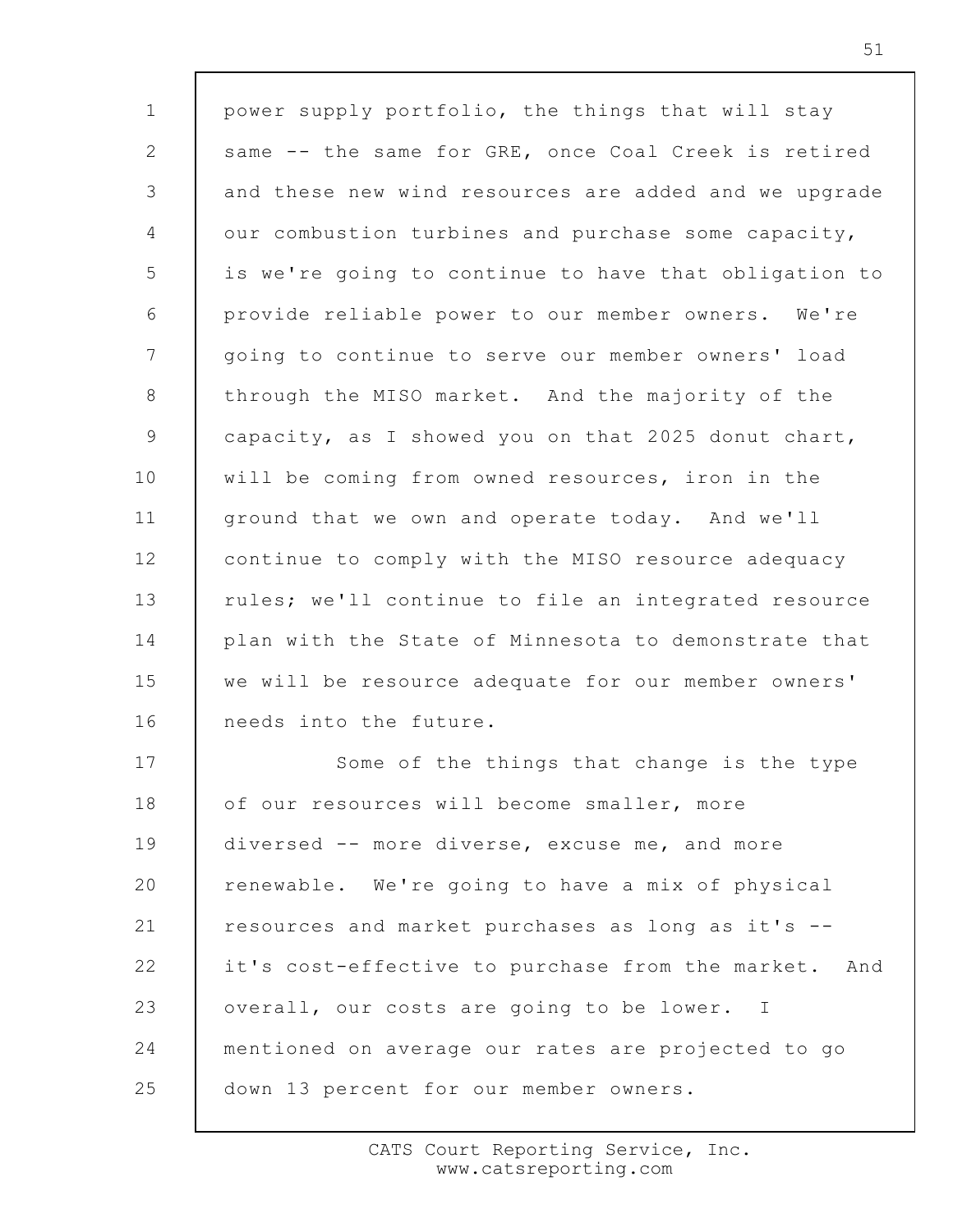1 2 3 4 5 6 7 8 9 10 11 12 13 14 15 16 17 18 19 20 21 22 23 24 25 But the other aspect of this is demand response. Remember, I mentioned part of our long-term capacity plan is to optimize demand response. And so the great news in the demand response world -- and this is what we used to call load management or load control. We now call it demand response. The great news in that world is that there is some significant technology improvements that are going on both at GRE and amongst our member owners. At GRE, we're in the process -- in a multiyear process of replacing our legacy load management system and our legacy load management controller, which is vintage 1980s technology, with an updated system called the Demand Response Management System. And the great thing about that system is it will integrate directly with each of our member owners as our member owners move to Advanced Metering Infrastructure, or AMI. And in the future we'll be relying on our member owners' telecommunication to get the load management signal out to the end-use devices, to control water heaters, to control air conditioners, to dispatch gensets. That will be happening via our member owners' AMI telecommunications.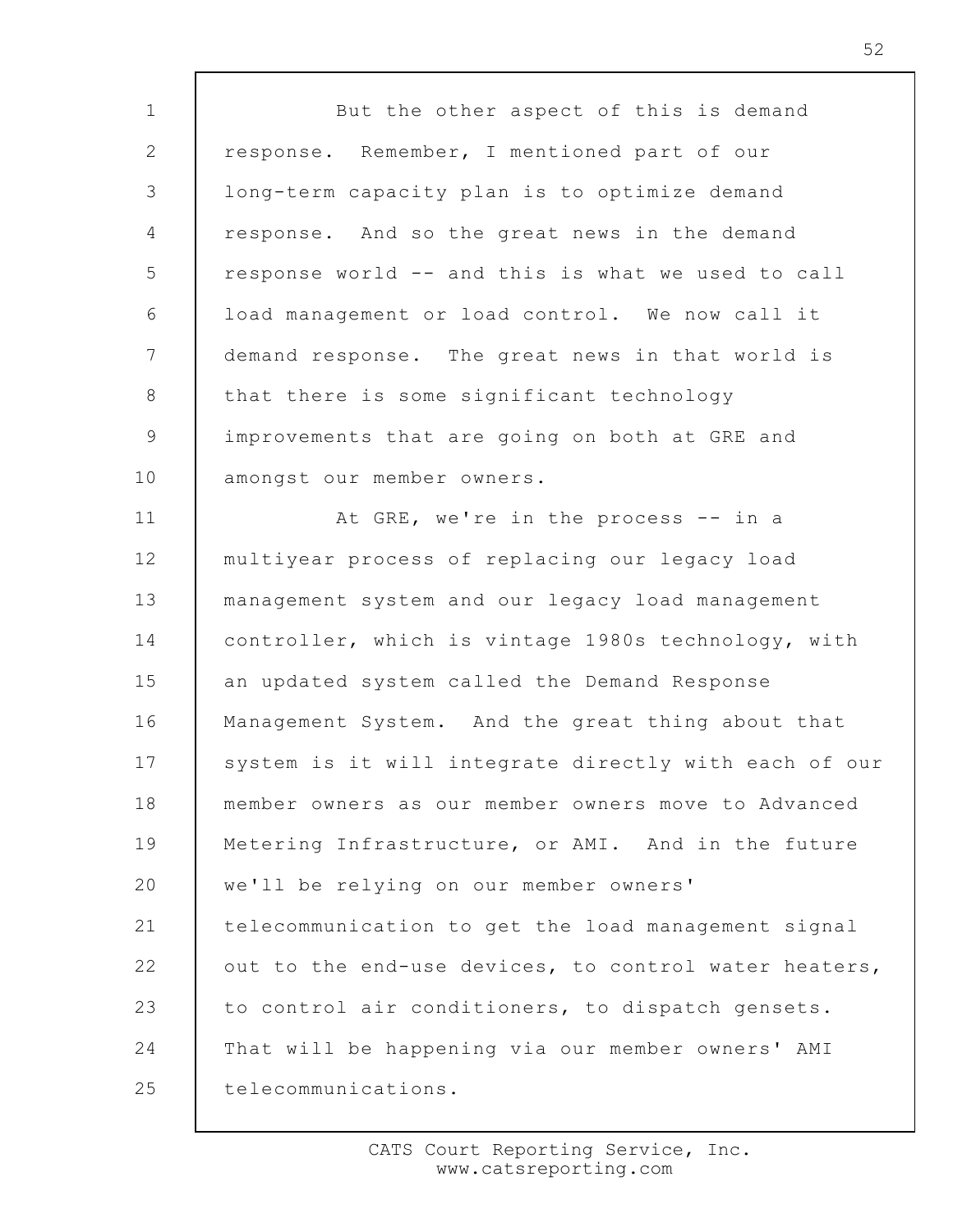1 2 3 4 5 6 7 8 9 10 11 12 13 14 This will also allow us to be more automated on how we schedule our load control programs; it will provide more bandwidth or ability to be more discrete, more surgical, more granular in how loads are shed and restored over time; and provides new functionalities, including the ability to dispatch load management, or demand response, as I'm getting used to saying, for reliability, especially local reliability. And it's important to note that Lake Region has been on the vanguard of updating their system, their load management system, and integrating - adopting and then integrating their AMI with GRE's Demand Response Management System, and that has unlocked some early opportunities to take a look at

15 16 17 18 19 20 21 22 23 being more granular and surgical with load control, taking a look at opportunities to see can we control loads by MISO zone rather than doing blanket load control across the state, which is what we're forced to do today with GRE's legacy system. Can we control loads by cooperative? Can we control loads within the cooperative according to substation or feeder or just in kilowatt-hour increments?

24 25 And so this is -- Lake Region's early adoption of AMI and the load control that goes along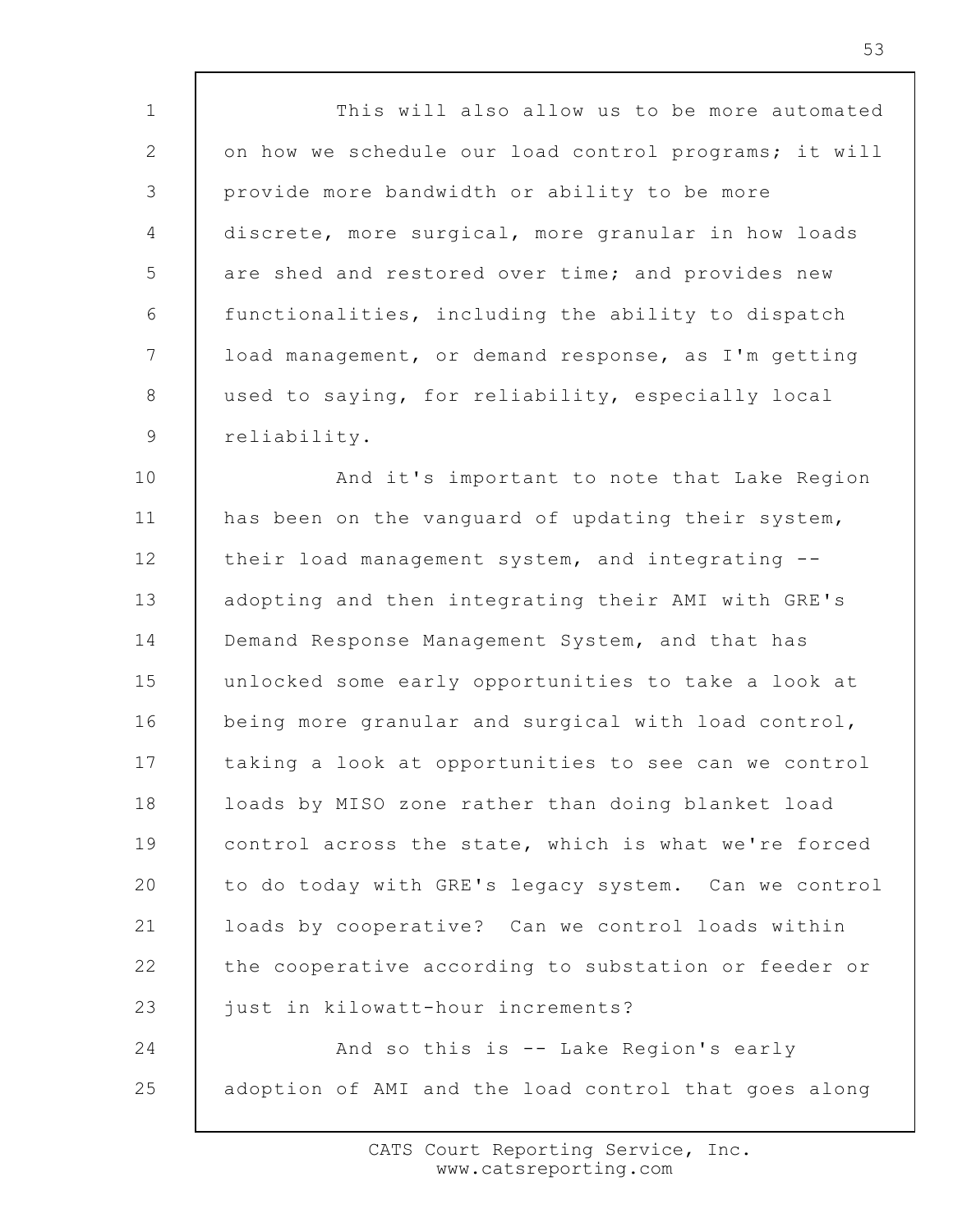1 2 3 4 5 6 7 with it in integrating with our Demand Response Management System has unlocked opportunities to understand what the potential is and to understand how demand response could be a real opportunity for us to provide additional resource adequacy beyond traditional power supply resources and also help us with reliability.

8 9 10 11 And we almost had the opportunity to test the ability of load -- load response -- or demand response to provide reliability relief last summer in Lake Region service territory.

12 13 14 15 16 17 18 19 So we had a situation last summer, in late July and early August, typically times of the year that are quite hot and humid in our neck of the woods, where we had a transformer outage at one of GRE's substations, and so -- and so Lake Region was only being fed by one source, and there was a concern that that single source may not be able to carry the full load on that sub during a real hot time.

20 21 22 23 24 25 And so GRE staff worked really closely with Lake Region staff, with GRE system operations, to get in place a plan and get a profile -- the load control profile in our control system such that if - if that system started getting overloaded, that we could be discrete with load management to maintain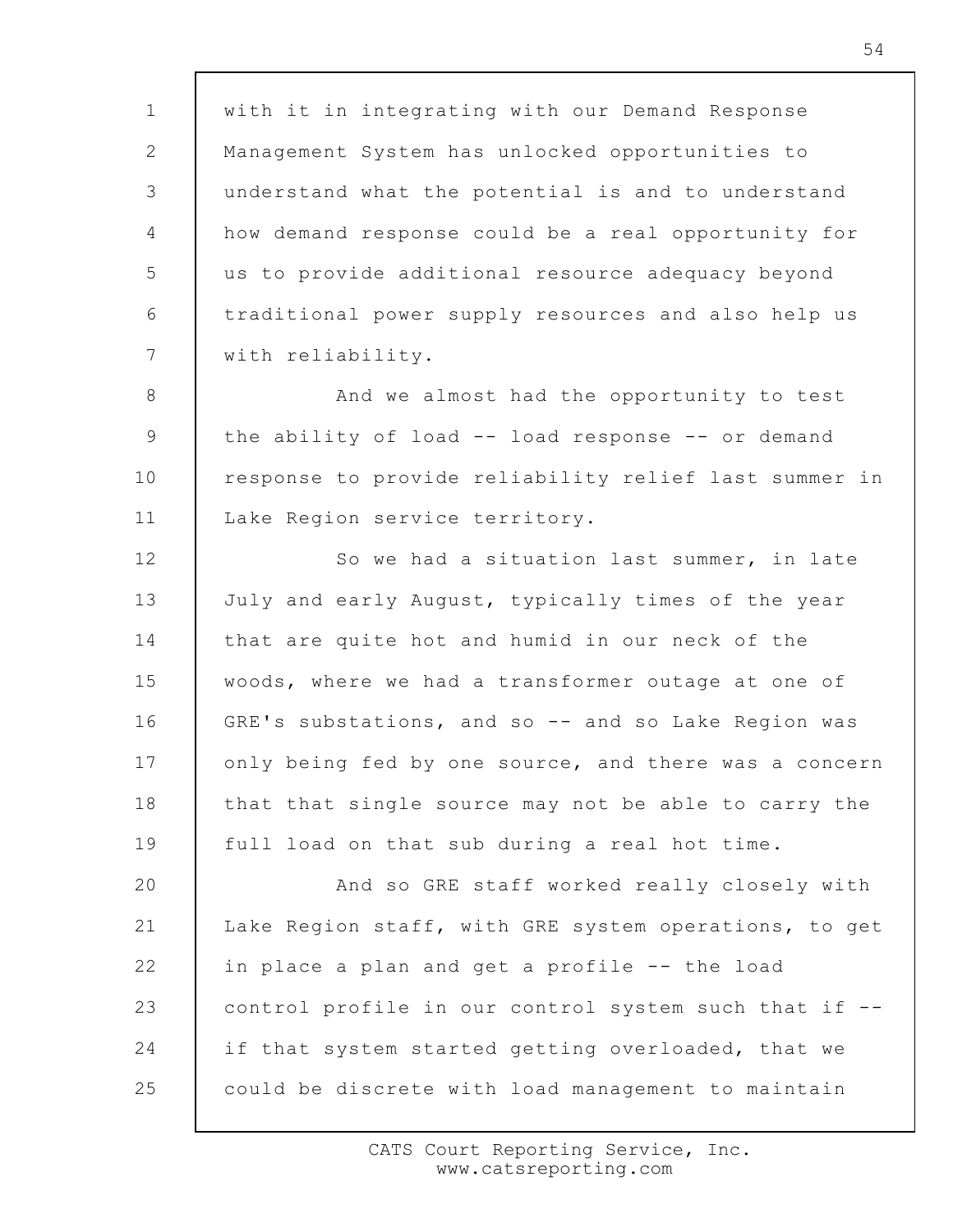1 2 3 4 5 6 7 8 9 10 11 12 13 14 15 16 17 18 19 20 21 22 23 24 25 reliability, control some loads on a feathered basis to -- to make sure that we kept the lights on during this transformer outage. At the end of the day, we didn't need to deploy load management for this -- for this situation, but it was a great drill both for Great River Energy and for Lake Region to think about how we would do it, to prepare to do it, to get the loads scheduled to be curtailed if they needed to, and then to be on standby if something happened and we needed to take advantage of that situation. So my thanks to Dan Husted and Al Fazio and others at Lake Region Co-op for working closely with us to help manage this situation and be ready for - be ready to control loads if we needed to, so well done in that regard. Finally, I'd just like to wrap up and say, you know, there's a lot of innovative things going on amongst cooperatives. There's a lot of change in our industry, and it seems to be getting -- the change just seems to be evolving faster and faster, but it's important to keep in mind that Great River Energy, Lake Region, and the other member owners of Great River Energy stand firmly -- excuse me -- on the electric cooperative pillars.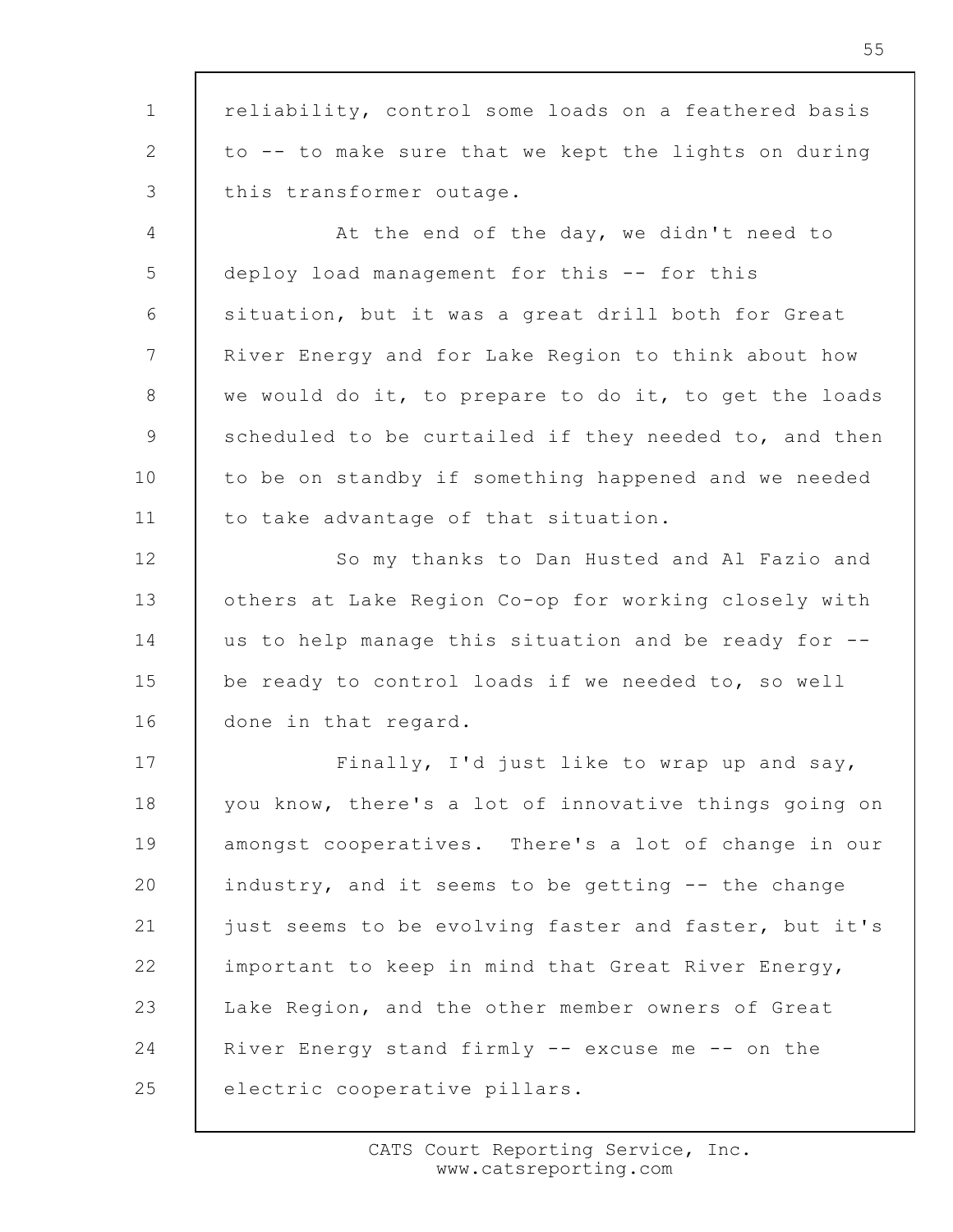1 2 3 4 5 6 7 8 9 10 11 12 13 14 15 16 17 18 19 20 21 22 23 24 25 We're going to continue to be innovative and work together to make sure that we're providing meaningful, essential service to our member owners; but, at the same time, we know we need to keep the lights on, and we're going to undertake all the activities that we need to to keep the lights on, and if for some reason the lights go out, be the resilient organizations that our members need us to be to get those lights back on as soon as possible; to provide affordable energy; to make sure that we continue to give all our members a voice in how the co-op's operated; and to focus on that seventh - seventh cooperative principle, concern for community, especially in times like these when our communities are in need and our communities are hurting, to make sure that we serve that role as quality of life provider in greater Minnesota. Thank you very much for your time today, Charles and Tim. I appreciate this opportunity. I hope it was meaningful and shared to the dialogue that you're having with your member owners, and I'm certainly available to take questions however you want to manage that. CHAIRMAN KVARE: Thank you, Mark. Now I'll call on Chad to give us the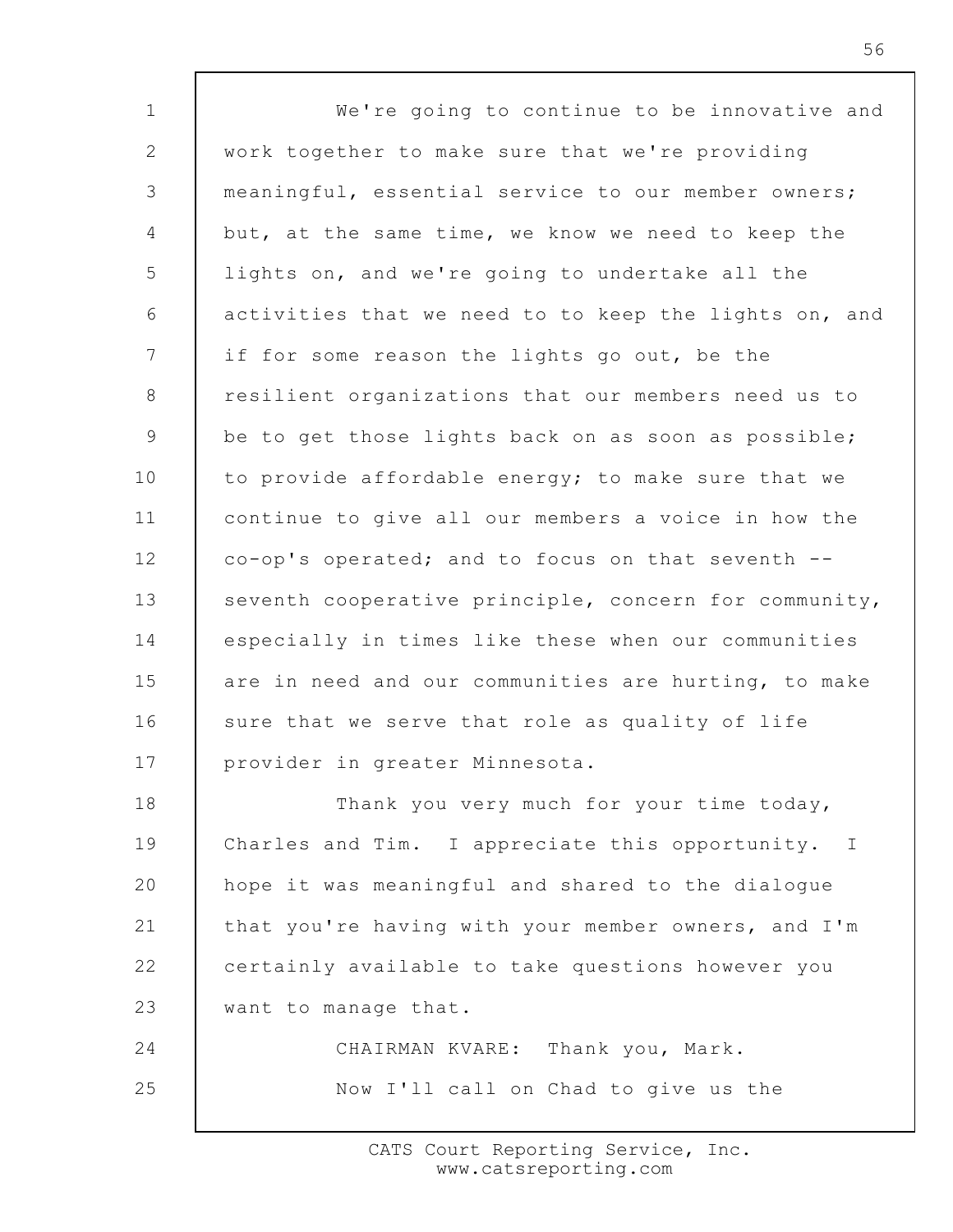1 2 3 4 5 6 7 8 9 10 11 12 13 14 15 16 17 18 19 20 21 22 23 24 25 election results. MR. FELSTUL: Thank you, Mr. Chairman. The results are: District 2, Cecil "Bud" Hensel with 289 votes. In District 2, Les Christianson with 187 votes. District 5, Patrick Meyers with 419 votes. Ron Bratlie with 217 votes. As a result of the voting, Mr. Hensel will serve as your director for District 2 and Mr. Meyers will serve as your director for District 5. Mr. Chairman, the Survey & Ballot Systems certifies that this is a true and accurate statement of the election results. CHAIRMAN KVARE: Thank you, Chad. Before we draw for prizes and conclude tonight's meeting, we have received several questions, and due to time constraints, we will answer a few of those. We will also provide a Q and A document on our website so all questions can be viewed. Our management team will contact every member who brought a question to get you an answer to your question. The first question is from Tom and Annette Good from Perham. It's kind of a two-part question,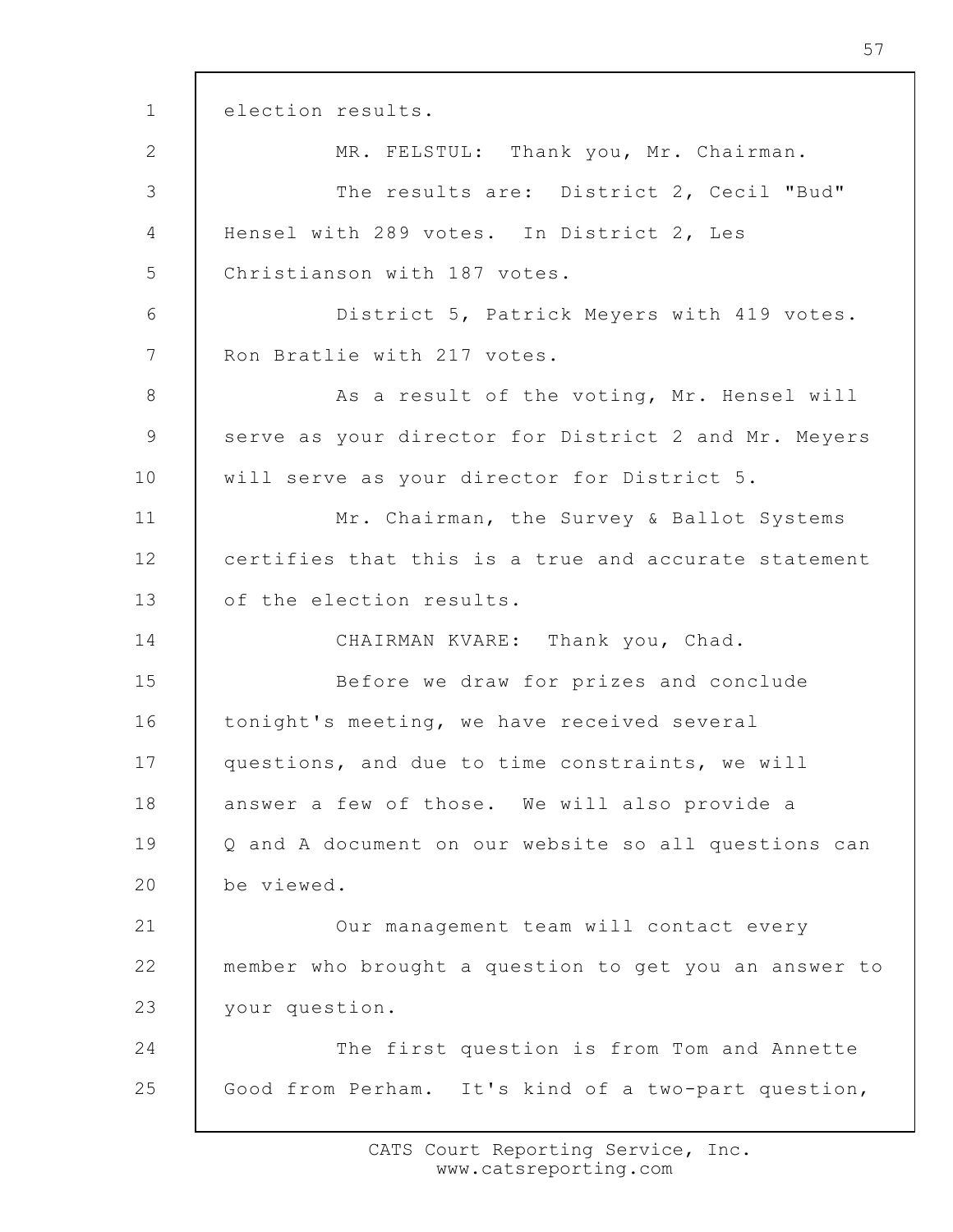| $\mathbf{1}$   | and I'll try and answer it that way. It says, "I     |
|----------------|------------------------------------------------------|
| $\mathbf{2}$   | believe that directors should be elected from the    |
| 3              | entire membership. There are many fine people who    |
| $\overline{4}$ | can serve with distinction. Why is this not allowed? |
| 5              | What can be done to change this?"                    |
| 6              | Back in 2006, the membership -- or prior to          |
| $7\phantom{.}$ | 2006, all directors were elected at-large or voted   |
| 8              | upon by the entire membership. In 2006, a sizeable   |
| 9              | group of our member owners asked our board to        |
| 10             | change -- to consider changing bylaws to allow       |
| 11             | directors to be elected by the membership in the     |
| 12             | district they represent. We discussed this at all of |
| 13             | our district meetings, and at that time, the bylaw   |
| 14             | amendment was placed on the ballot and passed by a   |
| 15             | large majority of the member voters. This concept    |
| 16             | has worked good for Lake Region. It has also had a   |
| 17             | considerable cost savings. Instead of sending        |
| 18             | ballots to over 25,000 members, we send about 22- to |
| 19             | 2,300 ballots to voters within that district.        |
| 20             | The question asks, "What can be done to              |
| 21             | change this?" To do so, I would suggest if you'd     |
| 22             | gather support of a large number of members who feel |
| 23             | a need for such a bylaw change, then bring this to   |
| 24             | the board of directors. It would be up to them to    |
| 25             | decide, based on the numbers, if they want to place  |

 $\Gamma$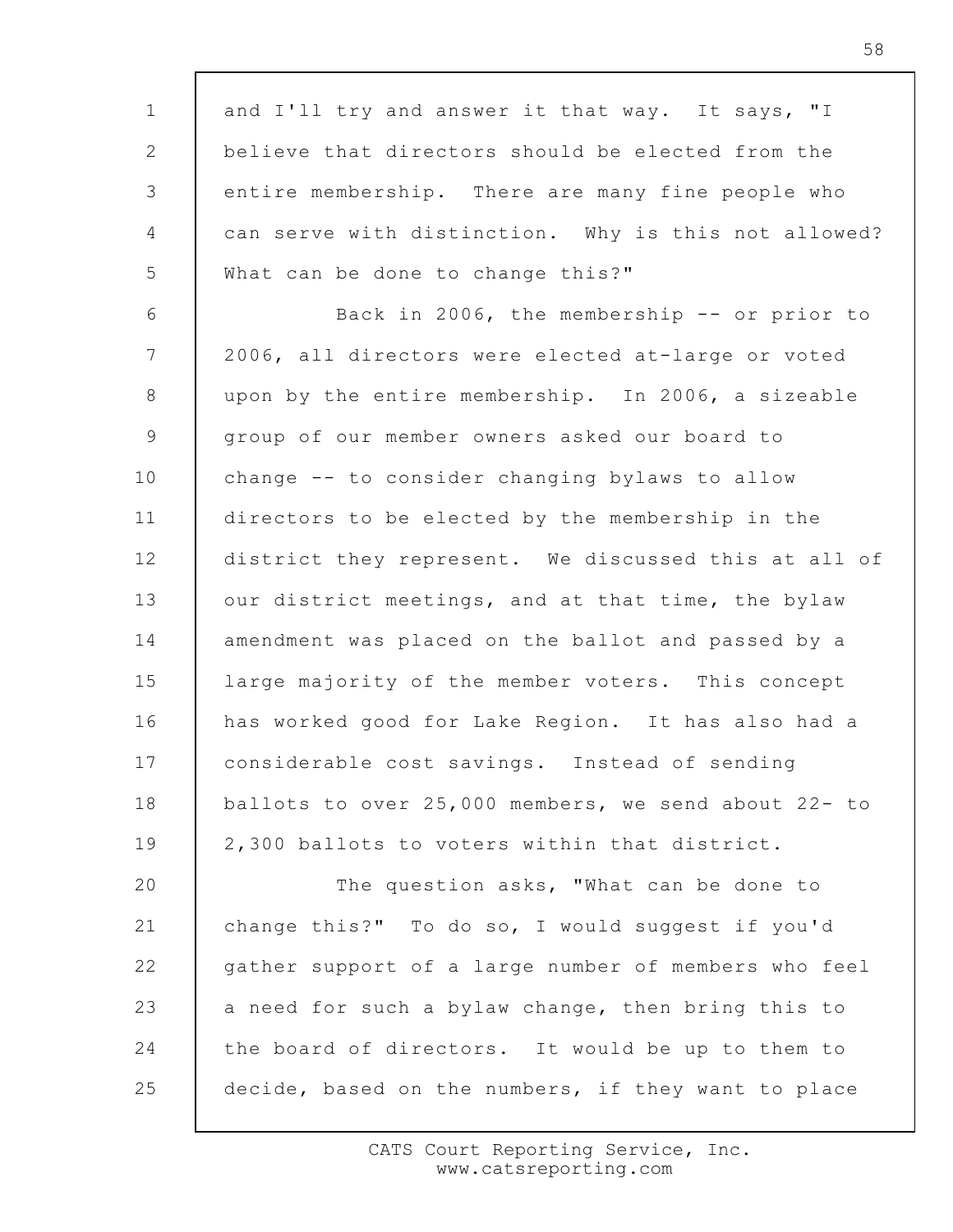1 2 3 4 5 6 7 8 9 10 11 12 13 14 15 16 17 18 19 20 21 22 23 24 25 this on the ballot for the next election. I would suggest you may want to start by discussing this with your district representative, who very likely - based on your address, very likely is Mike Brasel. I hope this helps in answering your question. Thank you. Tim? CEO THOMPSON: Yes. I wanted to share with you, we've had an excellent turnout for tonight's virtual meeting. A total of 451 members have logged on to join us for the virtual meeting. We're very pleased with that. Thank you so much for joining us. I've been reviewing some of the questions here that have been coming in. There are several questions, as Charles said. We will follow up with a Q and A for all the questions on our -- on our website, but I wanted to give you a little flavor of the types of questions. For example, one question is: "How come the virtual annual meeting does not have closed caption for the hearing-impaired cooperative members?" We intend to provide a full transcript of the annual meeting to our -- to our membership on our -- on our website. Another question: "How much energy is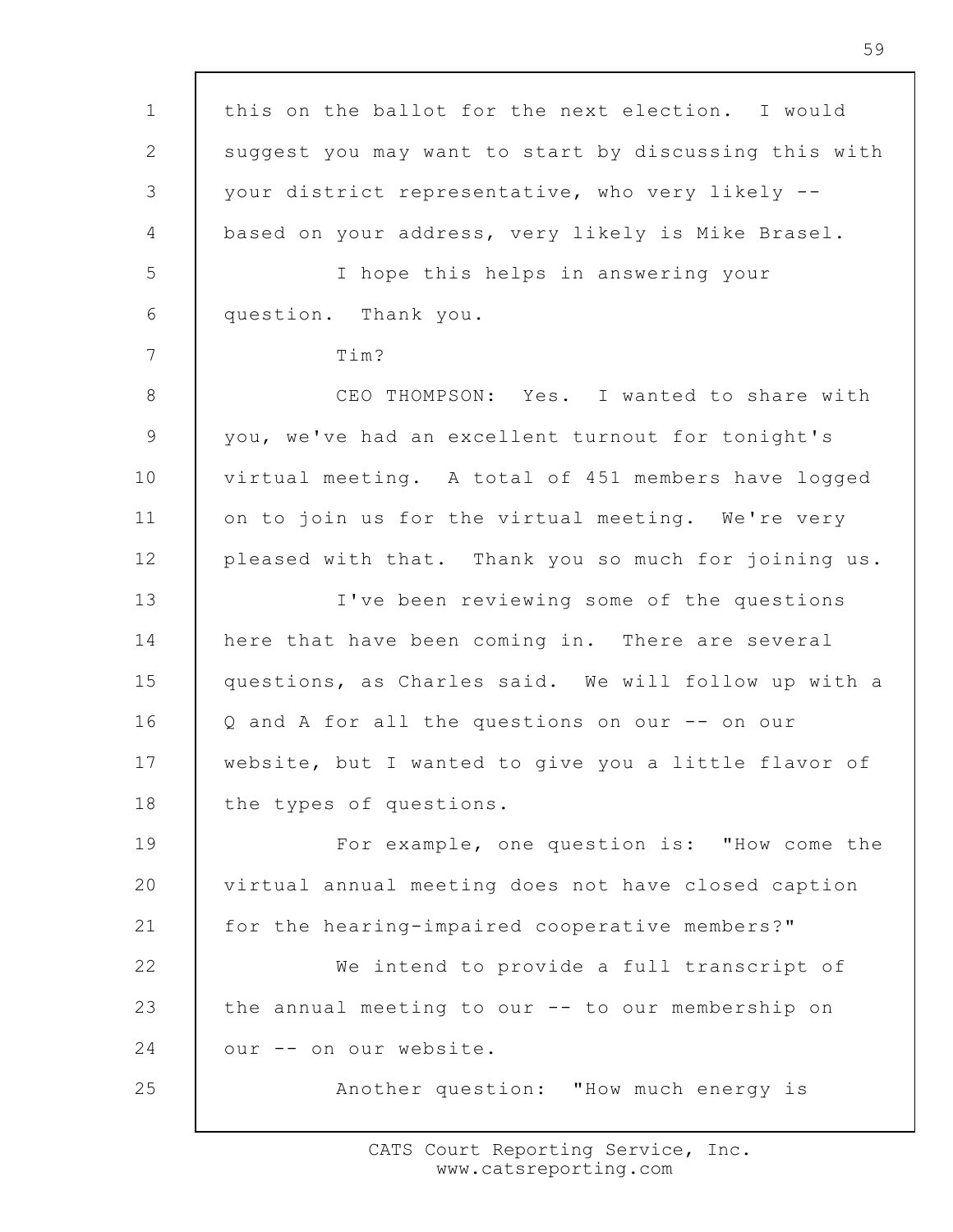1 2 3 4 5 6 7 8 9 10 11 12 13 14 15 16 17 18 19 20 21 22 23 24 25 produced at the wind/solar hybrid project, and how does this compare to the amount of energy sold by Lake Region?" The wind/solar hybrid project produces about 9 million kilowatt hours. Per year, that's about 2 percent of our energy needs of our -- of our entire system, so it's a small -- very small percentage of our total -- our total needs. Another question: "Did you have to change co-op bylaws to have a virtual meeting and electric [sic] voting?" We implemented that change in our bylaws a few years ago so we can do the electronic type of meetings and voting. Then there's a few other questions about the closing of Coal Creek Station that I think Mark did a pretty good job of explaining that, but a specific question: "I'm wondering what the effect of closing the Great River Energy coal plant will have on Lake Region Electric." I think the biggest impact is an economic impact. That's a positive impact. As Mark said, there could be up to 13 percent lower costs in our wholesale power costs from Great River Energy. We're continuing to analyze that and study that; and,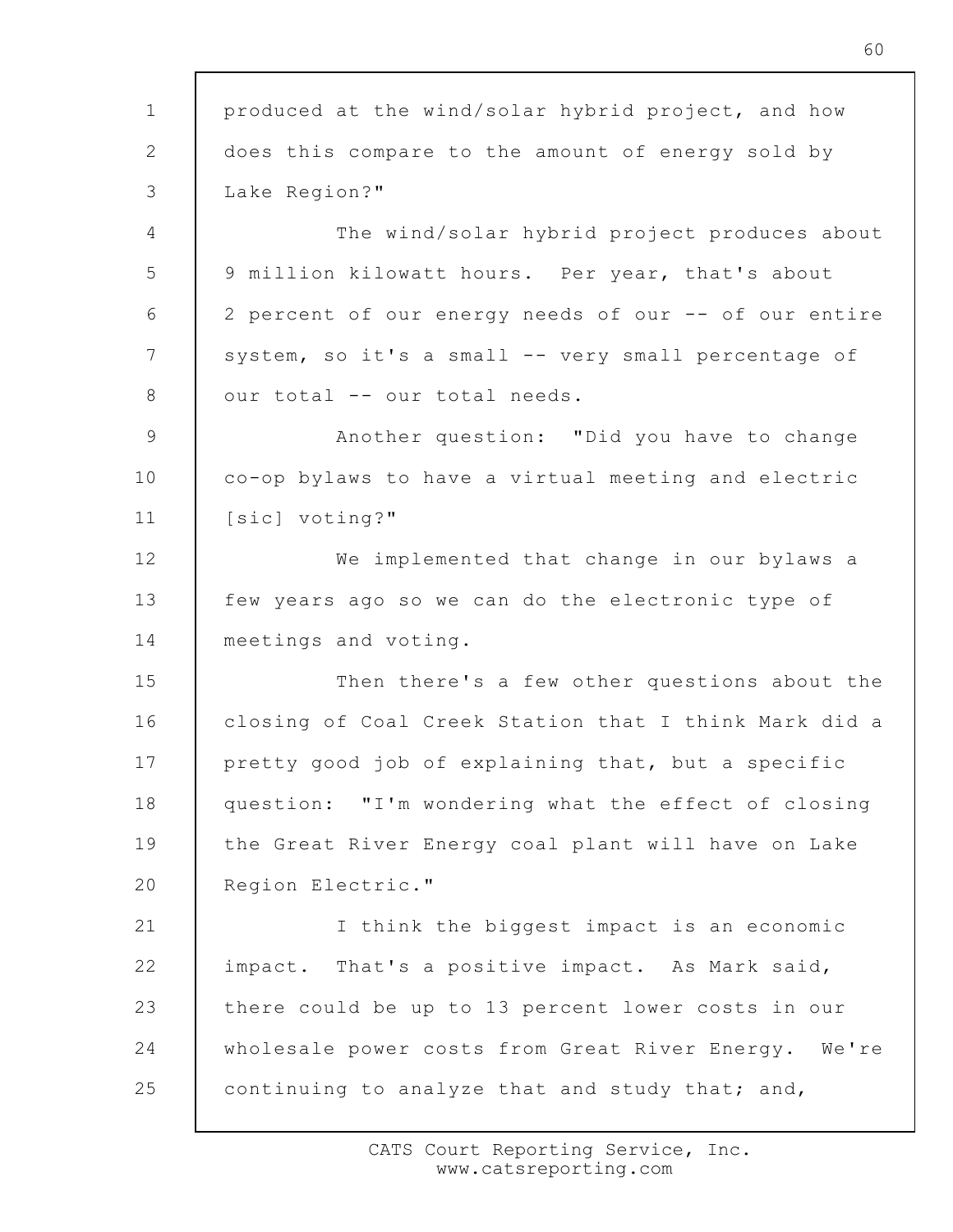1 2 3 4 5 6 7 8 9 10 11 12 13 14 15 16 17 18 19  $20$ 21 22 23 24 25 hopefully, when that project is implemented and completed, Lake Region will see that reduction in the power costs. Another question: "What is going to create the -- the base load in your wind and solar projects?" The wind/solar project is -- is interconnected to our Erhard Substation, and when the -- the wind's not blowing and the sun's not shining, the power will certainly come from the central station grid power, like it always has there from -- from Lake Region Electric. So there's a -- a few of the questions I wanted to answer tonight. And, again, we will follow up directly with each member who asked a question as well as have a Q and A on our website. (End of recording.)